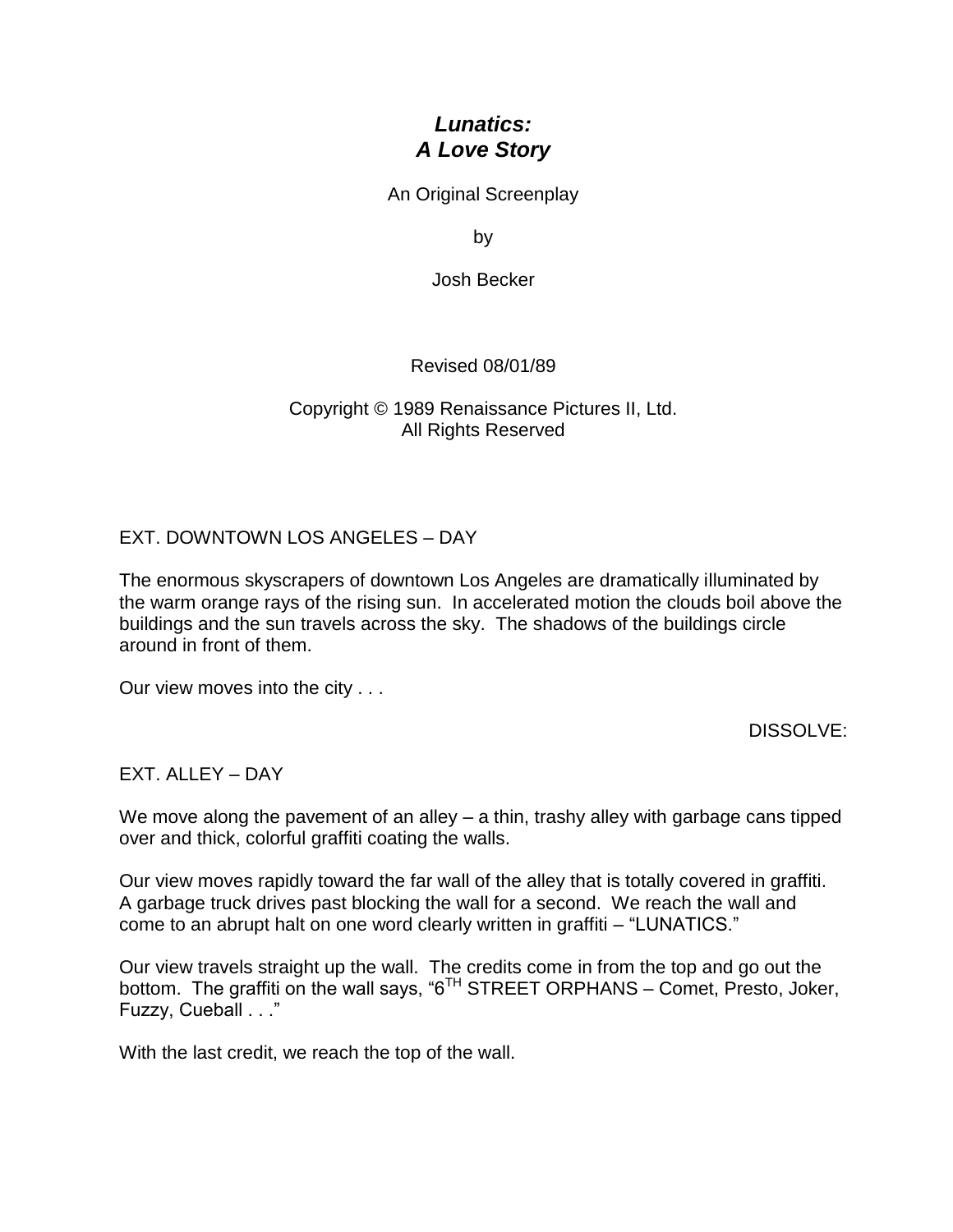## EXT. ROOFTOP – DAY

We move across the rooftop of a building, past a skylight, hanging laundry, a pidgeon coop, toward the backside of a billboard. As we near the metal grating in the back of the billboard we go up and over it to . . .

# EXT. HANK'S BUILDING – DAY

A decaying old four-story apartment building in a crummy residential section of downtown L.A.

In the second story apartment window yellowed curtains sway in the breeze. A fan in the window turns lazily.

On the sidewalk in front of the building there are cars going by and pedestrian traffic. A black, female MAILWOMAN steps into view pushing a mail cart.

The Mailwoman steps in front of the building and sorts letters. The numbers "1-2-4-1" are chiseled into the front of the building to the right of the door. The Mailwoman goes inside.

## INT. HANK'S BUILDING LOBBY – DAY

The Mailwoman enters the dirty, poorly lit lobby of the building. She pulls out her extendo keychain, unlocks the mailboxes and begins distributing the mail into the boxes.

A first floor apartment door opens to the length of the chain lock and an eye peers out. A moment later the door opens and out steps a very old Jewish woman perambulating with the aid of a walker. She is MRS. RABINOWITZ. She has a Hungarian accent.

## MRS. RABINOWITZ

Later and later you come everyday.

The Mailwoman doesn't even look up.

#### MAILWOMAN

I'm here the same time everyday. This is the end of the route.

Mrs. Rabinowitz hobbles up to get her mail.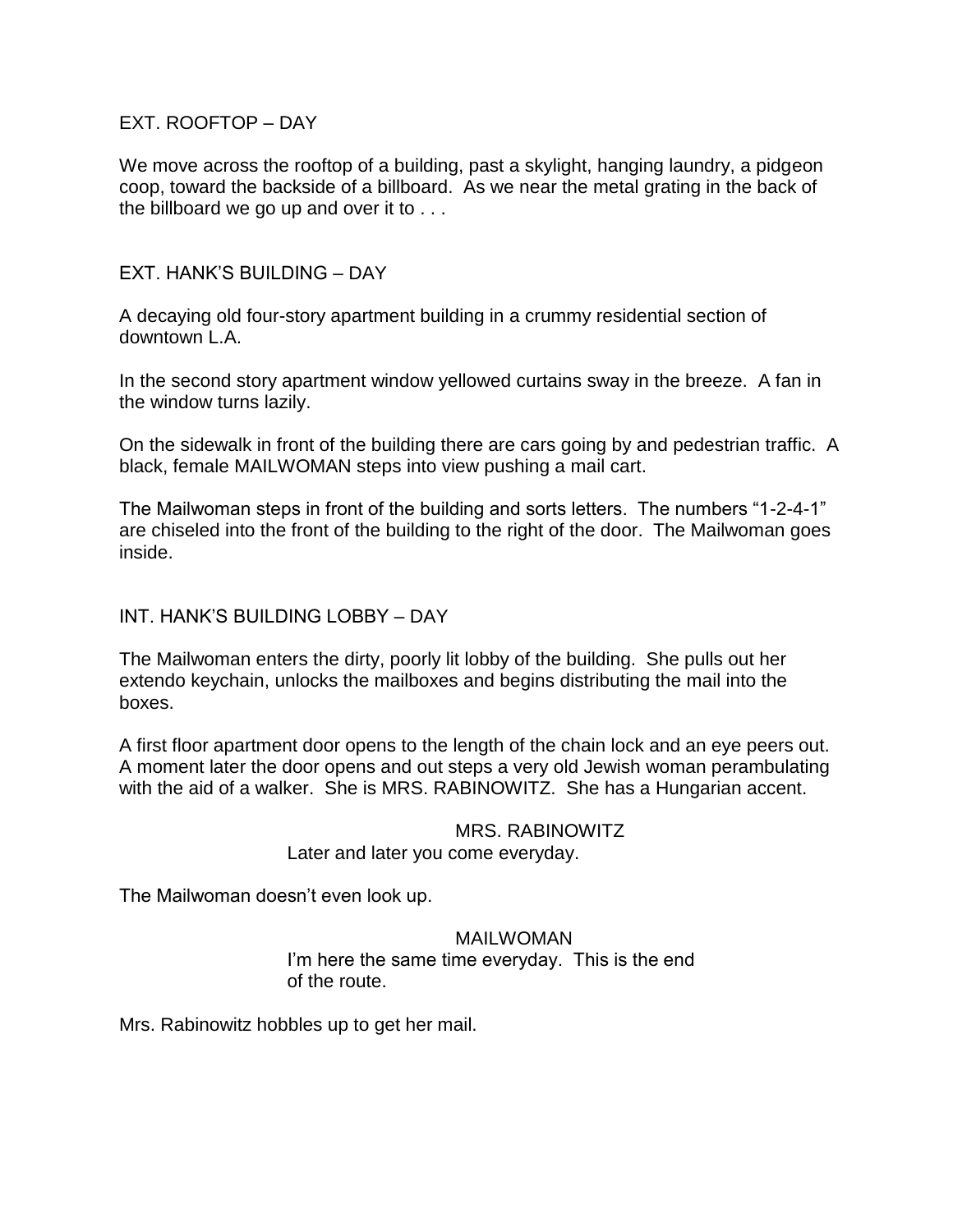A middle-aged Mexican woman comes down the steps. She is MRS. RAMIREZ. She goes to her mailbox, unlocks it and waits impatiently for her mail to be put in. She remarks to the Mailwoman rather snidely . . .

## MRS. RAMIREZ

So, you finally get here.

The Mailwoman doesn't look up.

#### MAILWOMAN

I'm here the same time everyday.

Mrs. Rabinowitz and Mrs. Ramirez look at one another and each make the same face saying, "Oh, sure."

Another first floor apartment door opens. Out steps an old black man with white hair. He is MR. JACKSON. He bows slightly to the women.

#### MR. JACKSON

Good afternoon, ladies.

They nod back to him. He takes out his mail.

The Mailwoman takes several letters and attempts to shove them into a mailbox that's already too full. No more letters will go in. The Mailwoman takes another key from her ring and unlocks the mailbox marked "Henry Stone, 206." About thirty letters come pouring out.

Everybody at the mailboxes turns and looks. The Mailwoman picks the letters up off the floor.

## MAILWOMAN

Does any of you know this Henry Stone in 206?

They all look at each other and shrug.

## MRS. RAMIREZ

I live next door to him.

## MAILWOMAN

Well, when you see him could you tell him to pick up his mail. This has got to be a month's worth right here.

MRS. RAMIREZ Four months I been here and I never see him.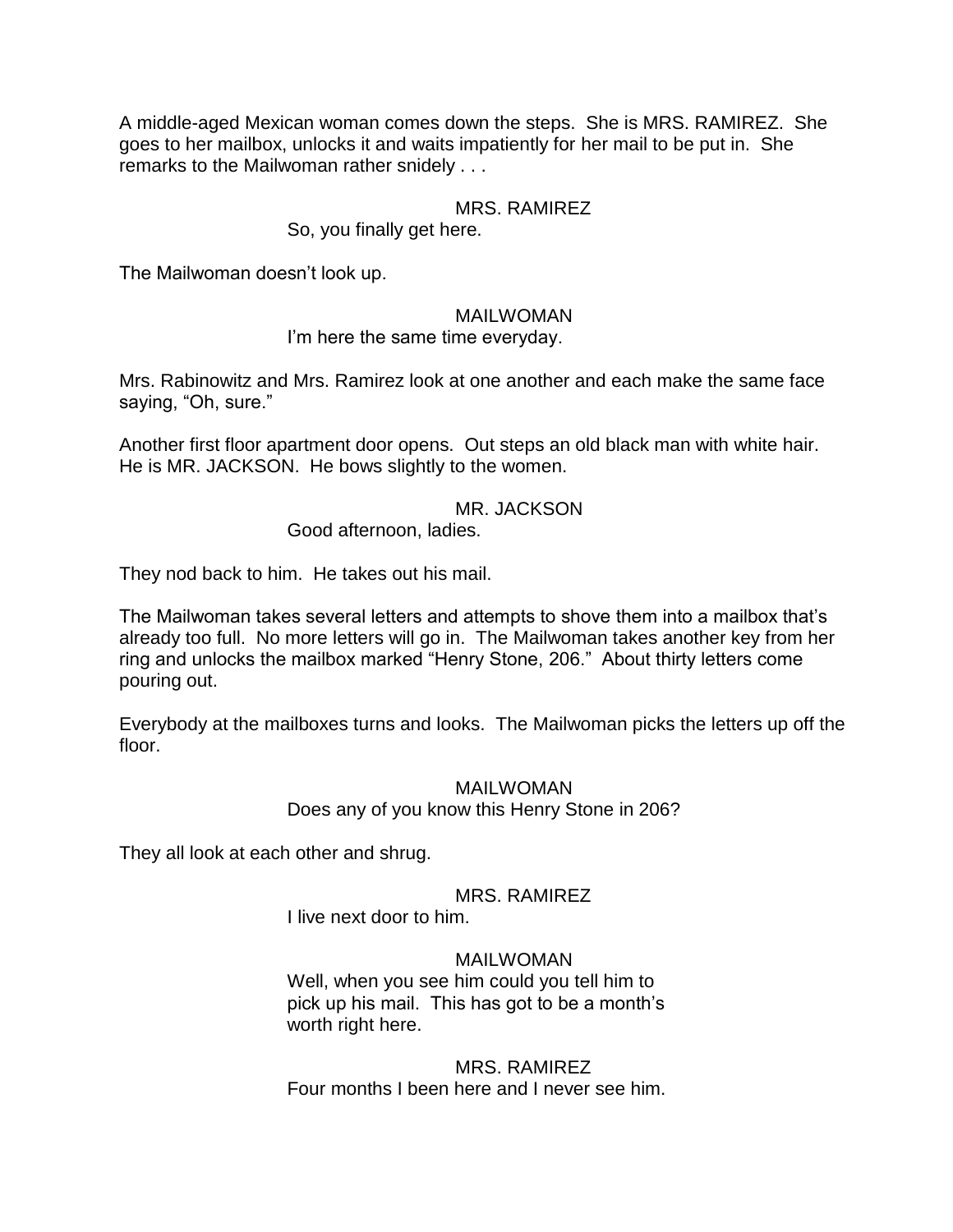#### MAILWOMAN

(surprised)

At all?

#### MRS. RAMIREZ

Never once. I know he's in there though 'cause I hear him scream in the middle of the night.

# MR. JACKSON

(adding in) And I know he gets his deliveries from Wong's Grocery, ‗cause I do too and the delivery boy axed me about him. But I never seen him neither.

Mrs. Rabinowitz nods knowingly.

## MRS. RABINOWITZ

I've seen him.

(everyone turns to her) When he moved in, maybe six months ago. he looked like a nice boy. Maybe a little tired looking. But I've never seen him again.

The Mailwoman looks at Henry Stone's pile of mail for a moment, then crams it back into the mailbox marked "206" and smashes the door closed.

#### MRS. RABINOWITZ

Why do you think he doesn't come out from there? You think maybe he's meshugena?

# MR. JACKSON

I knew a fellah once didn't come out of his house for nearly a year. When he finally did come out he had a shotgun and killed three people that was jus' walkin' by. Anybody that don't come outta their 'partment for six months gotta be crazy.

Everyone thinks about this for a second, then shrugs and heads back to their apartment holding their mail.

The two first floor apartment doors close, the Mailwoman leaves the building and Mrs. Rameriz goes up the stairs.

INT. 2ND FLOOR HALLWAY – NIGHT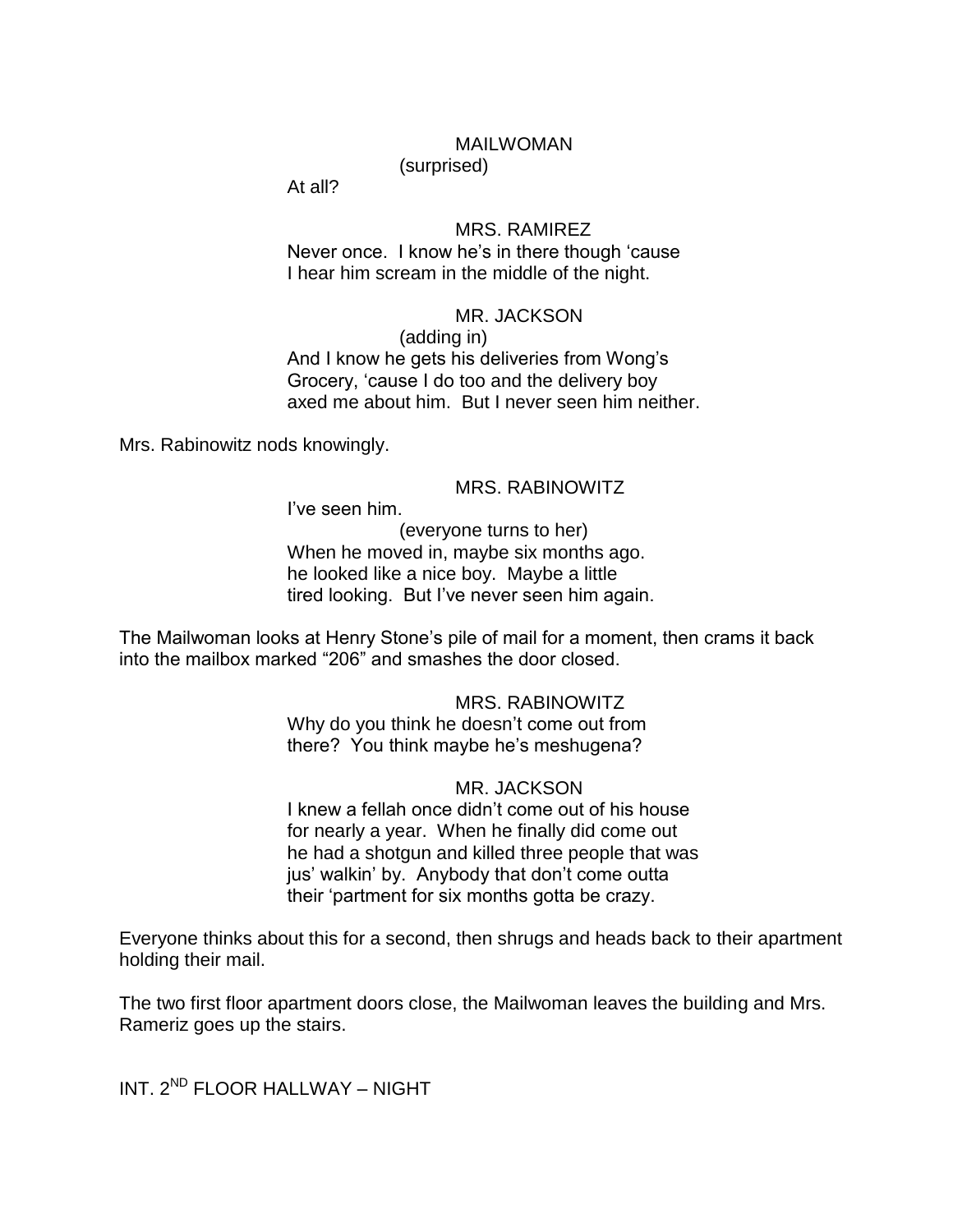Mrs. Rameriz walks up the second floor hallway. She stops in front of the apartment door marked "204" and starts to unlock it. Slowly she turns her head and glances down to the end of the hall.

At the very end of the hall is a door marked "206".

Mrs. Rameriz looks at the door for a moment, then shakes her head and mutters to herself.

## MRS. RAMERIZ

Loco.

She steps inside her apartment shutting the door firmly behind her and locking it.

We hang on the empty hallway, then slowly move up the hall to the apartment door marked "206".

When we arrive at the door, our view goes below the door-knob to the keyhole, then right through the keyhole into the apartment . . .

INT. HANK'S LIVING ROOM/BEDROOM – DAY

We move forward up a dark hallway toward bright sunlight streaming in through a window. We move past a door on the right leading to the empty kitchen, then past another door on the left to an empty bathroom.

We move into a brightly lit living room right up to the open windows. Yellowed curtains sway in the breeze and a fan slowly turns.

The view out the windows is of another apartment building across the street. On the roof of the building is a billboard for "LULU'S LINGERIE" with a picture of a BEAUTIFUL WOMAN lying on her side wearing scanty lingerie.

A rickity bookshelf below the window is filled with paperbacks: "PAPA HEMINGWAY." "WIRED," "JANIS," "NO ONE HERE GETS OUT ALIVE," "THE COMPLETE TALES AND POEMS OF EDGAR ALLEN POE," "THE BELL JAR," etc.

As our view begins to scan the living room we see that all of the walls are completely covered with tin foil! Roll after roll after roll, floor to ceiling – and parts of the ceiling, too.

The furniture is old and tattered. A couch, an easy chair, a desk covered with spiral notebooks, a coffee table coated with fermenting dirty dishes, newspapers and books.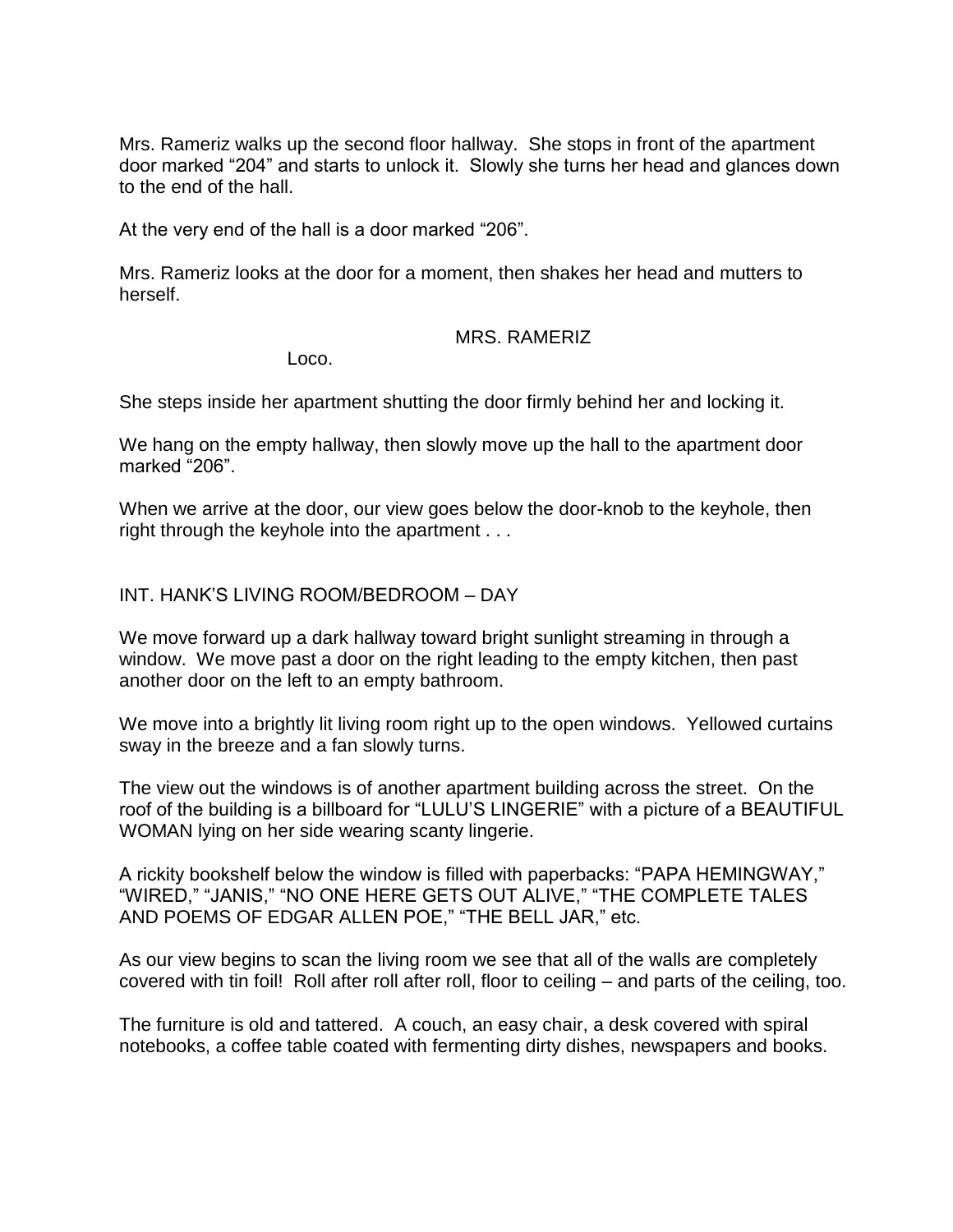There's an old stereo sitting on some orange crates containing a few records (we can see the cover of "ZAMFIR/ MASTER OF THE PANFLUTE").

At the far right side of the living room is a doorway. Through the doorway is a bedroom. We move inside.

It is pretty barren except for a single bed.

From beneath the bed two wide, frightened eyes peer out. These belong to HENRY (HANK) STONE. He is 24 years old, has messy brown hair and deep sunken eyes that are bugging out.

Hank can clearly hear the sound of a hospital operating room – the sucking of a respirator pump, a bleeping EKG, the hissing of the gas and a doctor's intense voice.

## DOCTOR

(O.S.) Give him the juice.

We hear the Zap! Of an electrical jolt. Hank spasms under the bed.

# DOCTOR

(O.S.) No good. We'll have to go in. Remove the top of the skull.

We hear the high-pitched whizzing of a bone saw – Zizzzzzzz!!

INT. HANK'S HEAD

Our view goes right into Hank's bulging left eye, into his pupil, through his optic nerve and into his brain. We see his synapses snapping and popping, faces and images whirring and whizzing past.

Suddenly ferocious little white worms eat their way through the cerebral cortex and frontal lobe. The horrid little worms have razor sharp teeth and hungrily devour Hank's brain. A bright light moves across the brain and the worms quickly duck back into their holes.

INT. WHITE LIMBO

A MASKED DOCTOR removes the top of Hank's skull. He peers down at the brain and reaches toward it with a scalpel.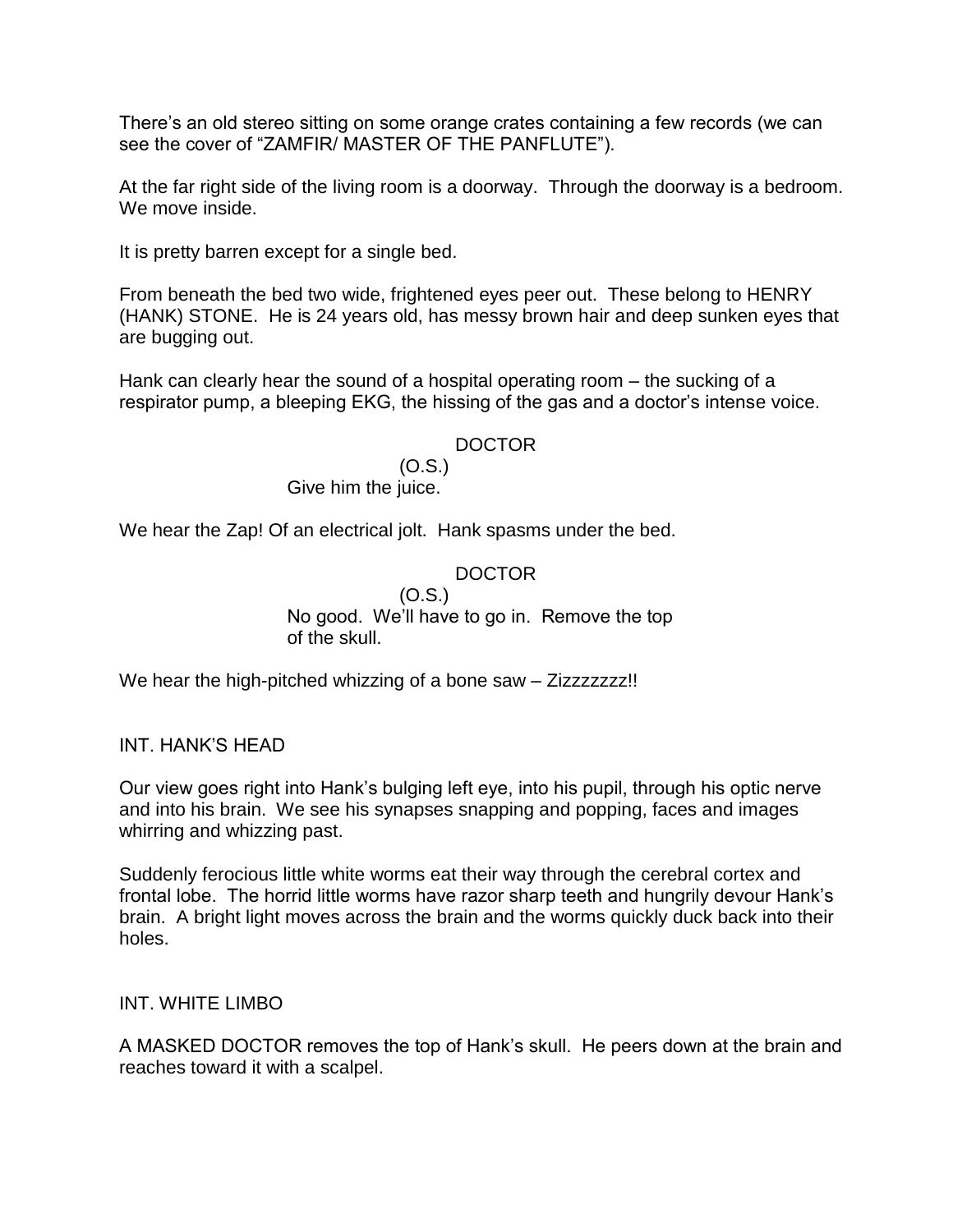# INT. HANK'S BEDROOM – DAY

Hank's eyes are tightly closed, his brow furrowed and tense. He has his hands on either side of his head and pushes as hard as he can in an attempt to squeeze the bad things out his ears.

Finally, Hank opens his eyes and glances down at his chest. He sees a common household spider (the variety often found under beds) crawling toward his face.

Hank totally panics. He swipes at the spider, sits up banging his head on the bedsprings, then quickly rolls out from under the bed.

He stands up still wiping at himself like there's probably other spiders he missed. He leans against the door-frame hyperventilating and blinking rapidly. He can't seem to calm down. He is wearing baggy khaki pants and a Detroit Pistons t-shirt.

Suddenly he shakes his head really hard and intentionally wallops the side of his head against the door-frame. That wakes him up. Hank rubs the side of his head tenderly.

## HANK

Another day.

# INT. HANK'S LIVING ROOM – DAY

Hank steps into the living room. Warm rays of sunlight beam in through the windows, refracting and reflecting off the tinfoil. Motes of dust float gently through the air.

Hank makes a slow wandering circuit around his living room. He flexes his palms and rubs the muscles in his neck.

As he passes the window he runs his finger along the windowsill. He looks at the dust on his finger, blows on it, then wipes it on his pants.

As he passes the bookshelf he stops and takes a look. He opens an old red hardcover book, "THE COMPLETE TALES AND POEMS OF EDGAR ALLEN POE." Hank reads out loud.

> HANK ―Once upon a midnight dreary/while I pondered weak and weary/over many a quaint and curious volume of forgotten lore . . ."

He wearily shuts the book and keeps walking.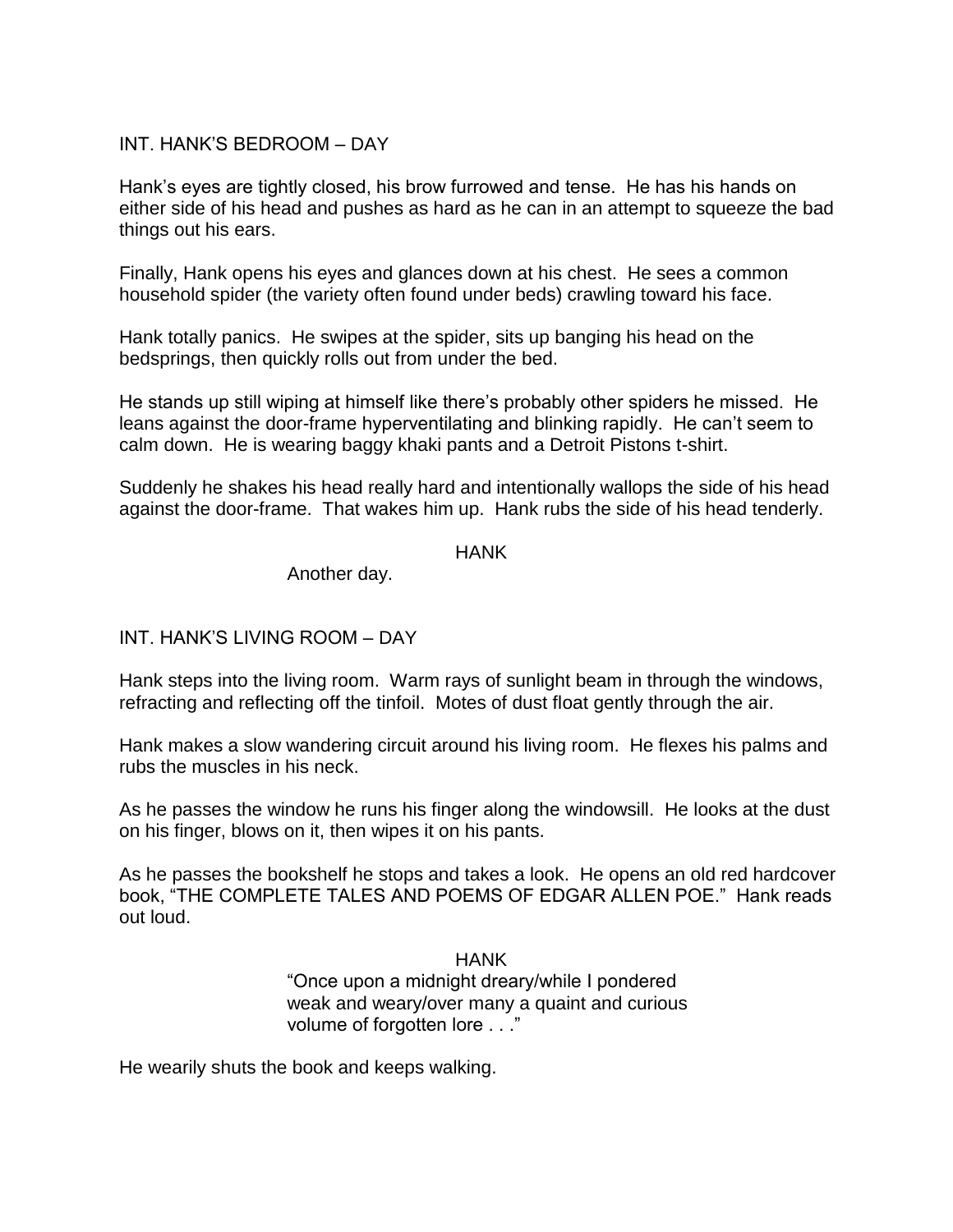As he passes the old black and white television set, he stops and turns on the switch. He jerks his hand away like he just got about a twenty-five volt shock. Before the tubes have a chance to warm up Hank switches the set off, getting another little shock.

Hank continues his circuit around the room. He's a caged animal.

Hank stops and intently stares down at the telephone. It is a cheap remote phone with an antenna. It just sits there on the coffee table. Hank stares at it and stares at it, then picks up the receiver and listens. He hears a dial tone.

## **HANK**

It works.

He forlornly hangs up.

# INT. HANK'S BATHROOM – DAY

Hank's fingernail picks the little globs of dried toothpaste off of his toothbrush. When this job is completed he puts the toothbrush back in the rack.

He pulls some hairs from his brush and drops them into the toilet. He flushes and intently watches the water swirl down the drain.

Hank looks up at himself in the mirror and asks . . .

# HANK

# "Only this and nothing more?"

# INT. HANK'S LIVING ROOM – DAY

Hank sits on the couch staring out the window. The sun is setting directly behind the LuLu's Lingerie billboard across the street. Hank directs all of his attention to the curvaceous Beautiful Woman reclining in her scanty apparel – a white lace bra, lace panties, garters, white stockings and high heels.

Hank stares into the flat, lifeless eyes of the photographic woman.

Hank squints.

The Beautiful Woman's eyes are inert.

Hank stares even more intensely.

The Beautiful Woman's eyes blink.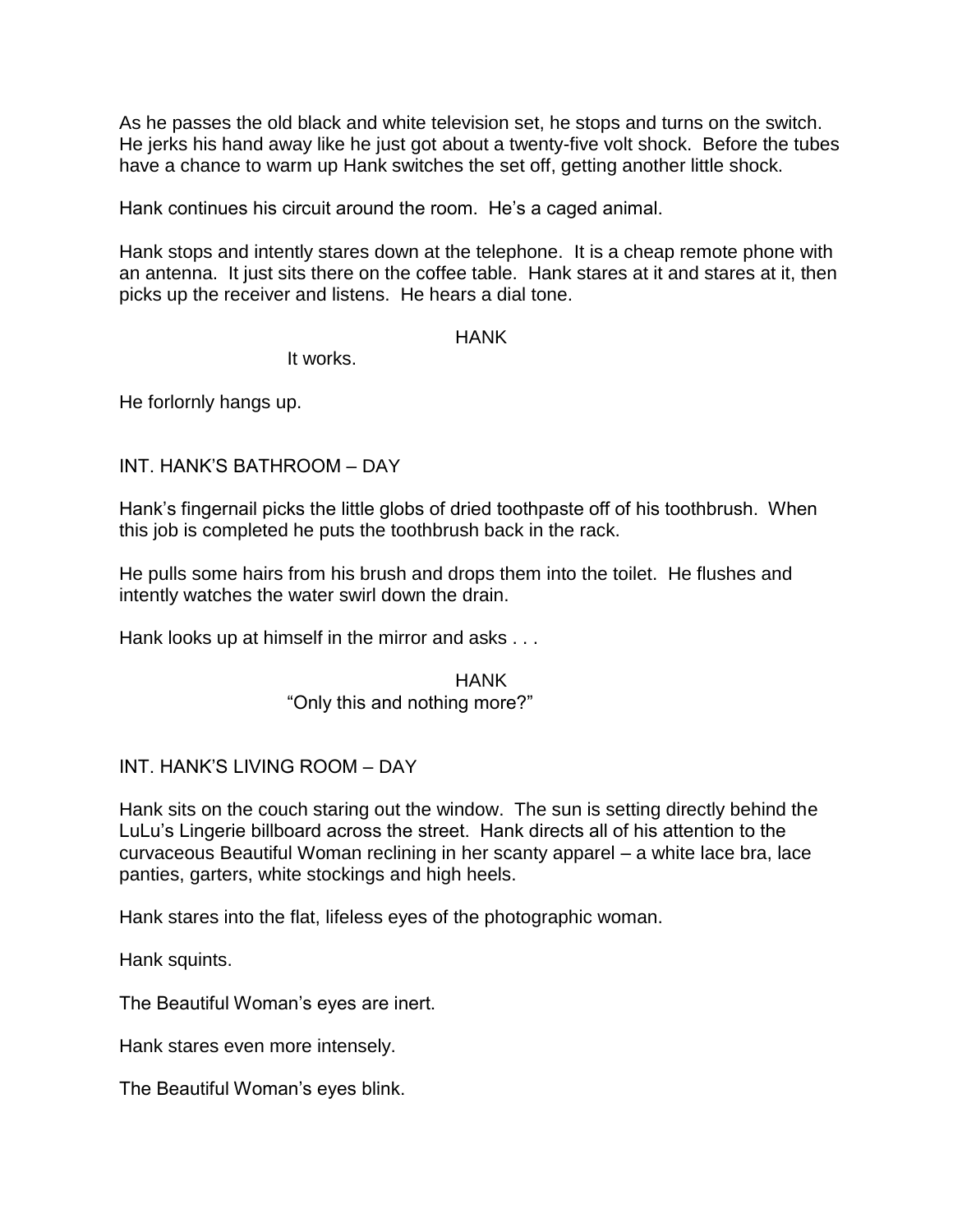Hank's eyes widen.

The Beautiful Woman is alive and standing in Hank's apartment. She is backlit by the fiery red sun giving her a glowing, unreal aura. She slowly, sensuously walks toward Hank, her hips swaying, her red lips pursed.

Hank is breathing quickly, his mouth open.

The Beautiful Woman steps up to Hank. She puts one leg on either side of his and stands directly over him. Hank looks straight up at her in awe. She lowers herself onto Hank's lap. Hank takes hold of her waist. She begins running her long, red nails through Hank's hair and bites his lower lip.

The Beautiful Woman begins rocking her hips and tush back and forth on Hank's lap. Her pointy pink tongue tickles the end of Hank's nose.

Suddenly the phone rings excruciatingly loud. RIIINNNGGG!!!

The Beautiful Woman is gone. Hank grabs at nothing and falls off the couch. He scrambles for the phone.

# HANK

(into phone)

Hello?

# FEMALE VOICE

(O.S.)

Hank?

HANK (surprised) Mom. I was just thinking of you.

Hank's MOM remains off-screen.

MOM

Really? How nice. How are you?

HANK

Great. I'm great.

He looks down to make sure there are no spiders on him.

MOM Well I'm glad to hear it. I haven't heard from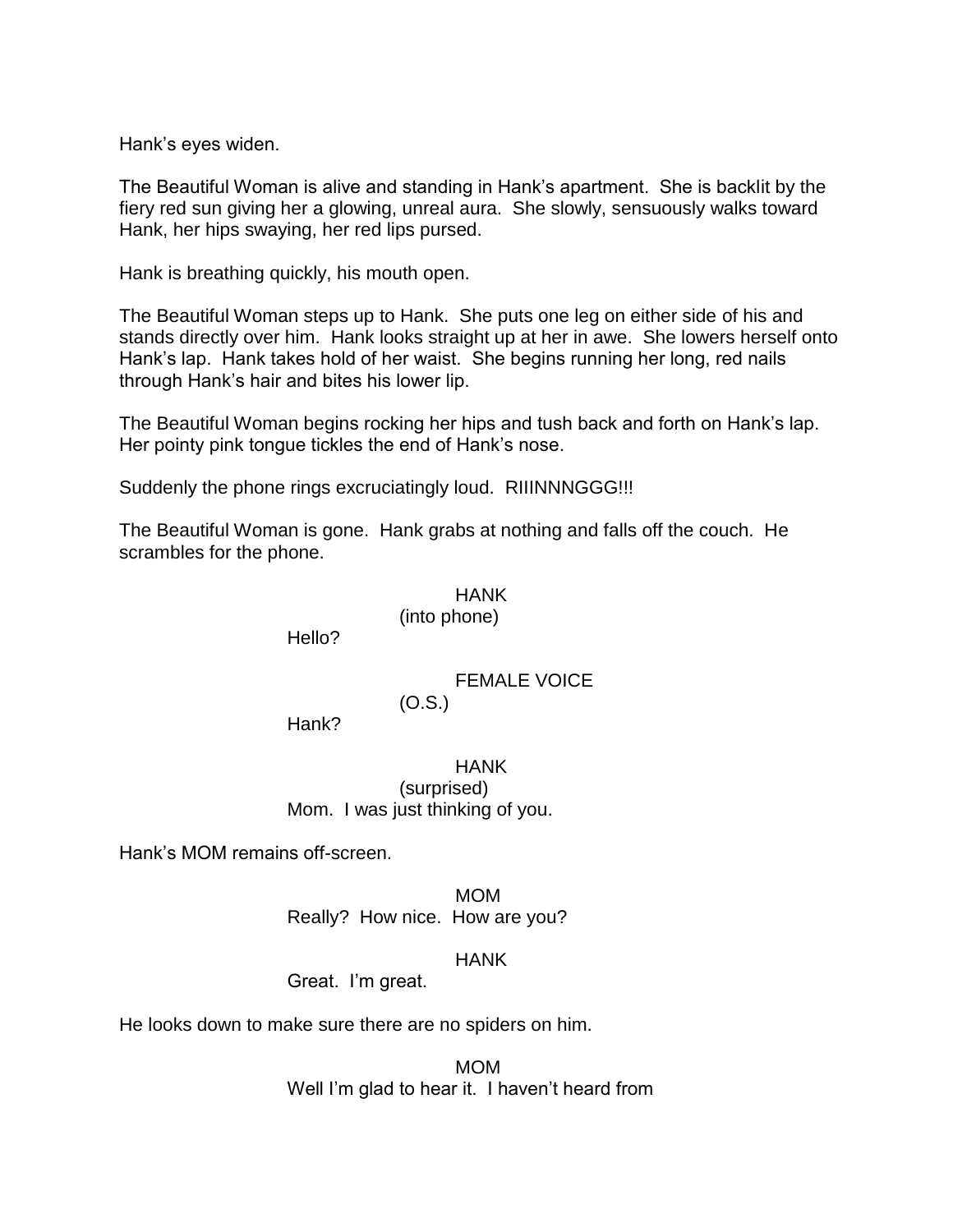#### you in a long time.

Hank begins to pace around the living room.

# HANK

I've, uh, been meaning to call, I just haven't gotten around to it.

MOM

## (sarcastically)

Too busy?

#### HANK

(flatly) Yeah, too busy. So how is everyone?

MOM Everyone's doing fine. Are you coming?

Hank begins to retrace his own steps.

#### HANK

Coming where?

#### MOM

To your brother's wedding. Didn't you get the invitation?

## HANK

(stuck) Uh . . . The mail delivery's pretty bad around here. So Tom's finally getting married, huh?

MOM

Tom is married. Matt's getting married.

#### HANK

(bewildered) Tom's married? Since when?

#### MOM

Over a year now. You didn't come to his wedding, it might be nice if you came to Matt's.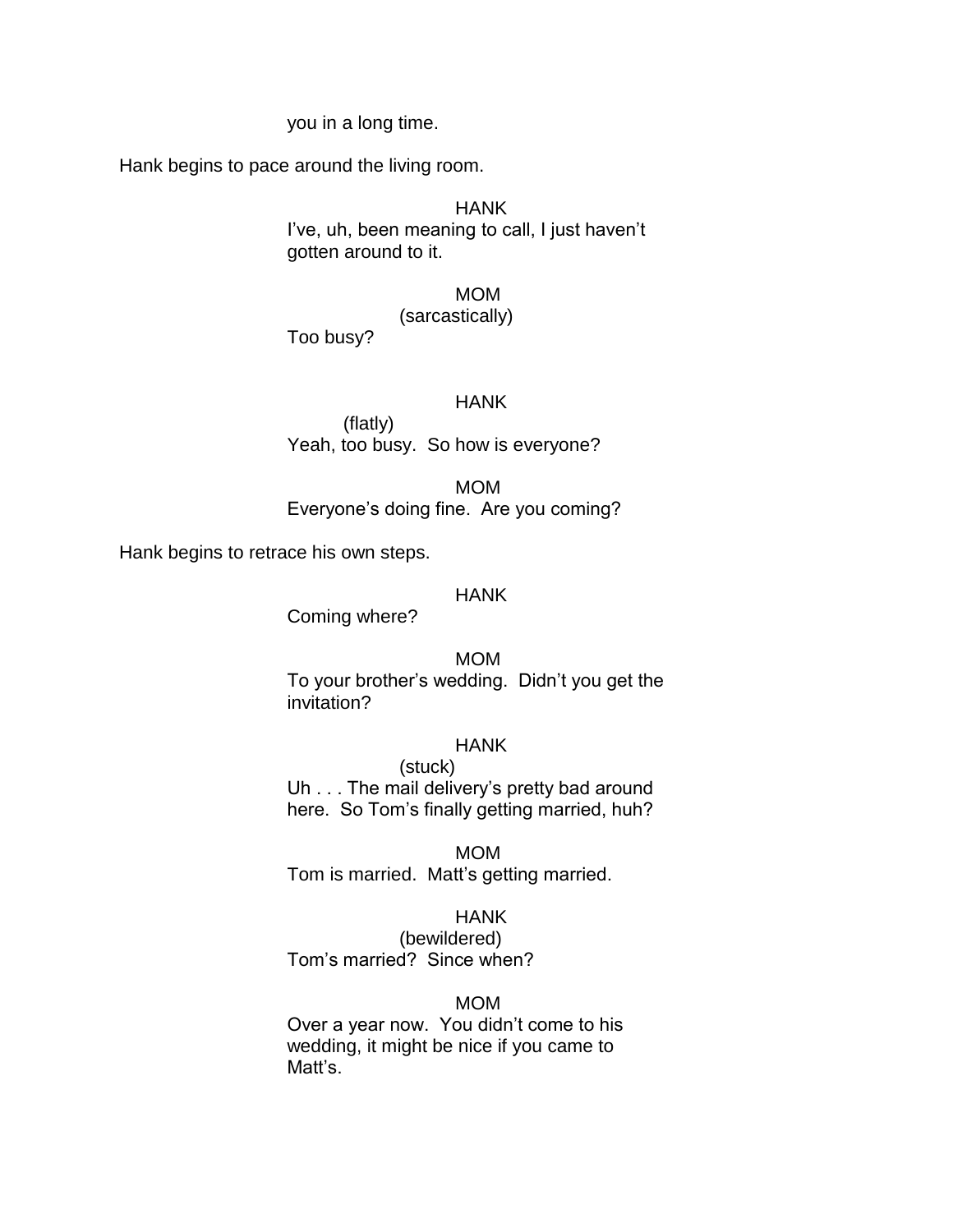# HANK

(panicking) Well, that is, I'd like to. But I'm not sure I can make it.

# MOM

(sarcastically) Too busy again? Hank, what do you do all day long?

HANK I know it's hard for you to understand, but I write.

#### MOM

Poetry?

#### HANK

Yes, poetry.

Hank steps up beside his desk. It is covered with spiral notebooks and black fine point rollerball pens. On top of everything is a letter with the letterhead "The California Review." These words comprise the opening half of the first sentence, "We appreciate your interest and submission, however . . ."

#### MOM

It just doesn't make sense to me, Hank. You sit in your room all day and write poetry?

## **HANK**

No, I don't write it all day. I have to think it up first. That's the hard part.

#### MOM

Okay . . . So, are you coming?

#### HANK

(hesitant) Well, uh . . . I'd like to be there but Michigan's a long way away.

#### MOM

You won't have to walk. We'll send you a plane ticket.

#### **HANK**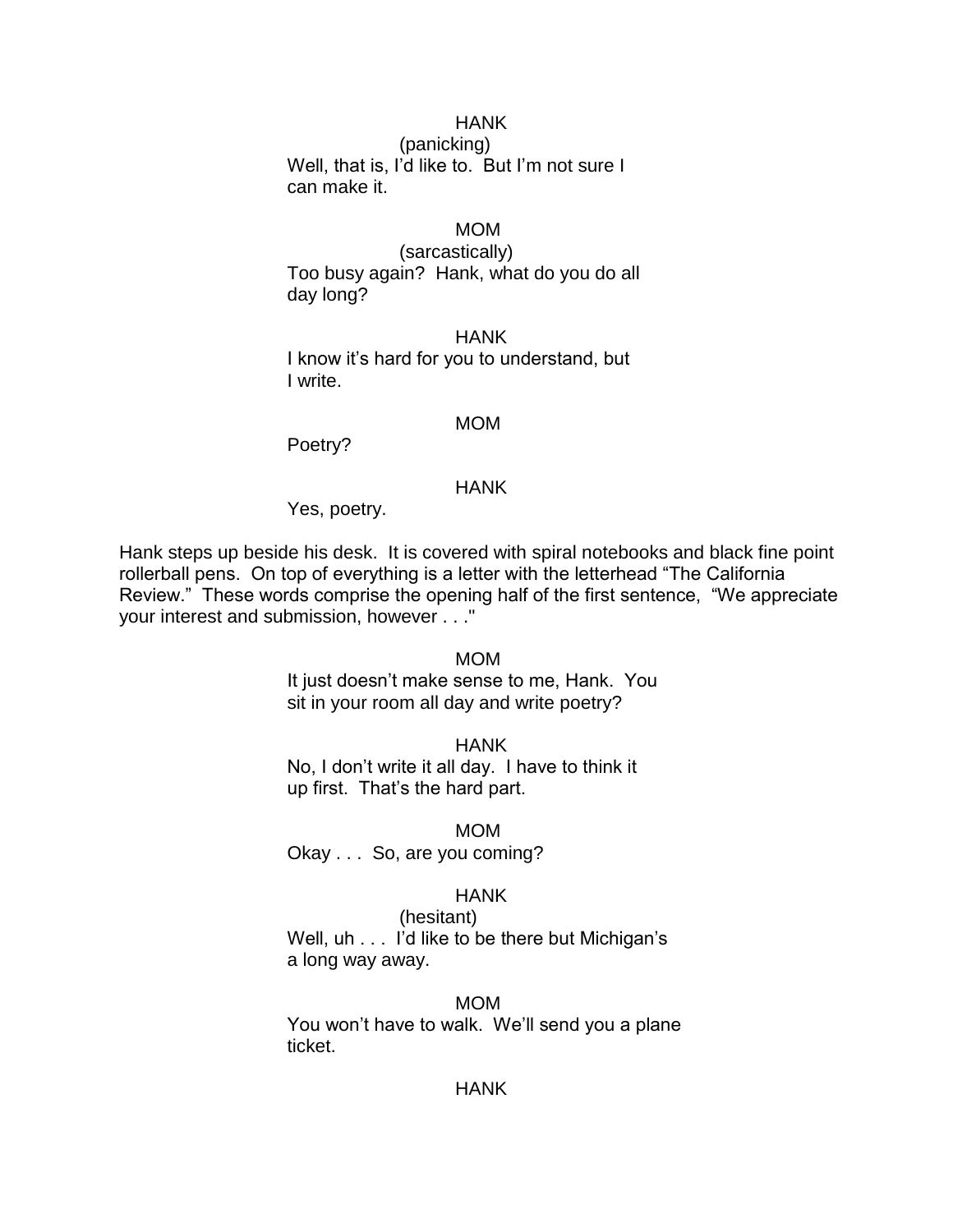It's not that, it's just . . . I don't want to leave. I'm happy here.

#### MOM

#### (amazed)

You're happy? Hank, this is your mother you're talking to. You haven't been happy in years.

#### **HANK**

#### Well, maybe not happy. But content.

#### MOM

Hank, you're not being truthful to me or yourself. You're the most unhappy person I know. And the least content.

Hank looks like he's getting mad, but holding himself back.

#### **HANK**

Mom, I'm happy. I swear.

#### MOM

Don't you want to get married, Hank? Doesn't it bother you just a little that both of your younger brothers'll be married and you're not?

Hank closes his eyes and takes a deep breath. A look of deep pain fills his face.

HANK Not at all. Some guys are just bachelors, mom. Get used to it.

MOM If you looked for a girl you might find one.

# **HANK**

It's not easy meeting people in a big city.

## MOM

Then come home. Matt met Lisa at the village pancake supper. You could meet someone too. Just come home.

## HANK

#### (deeply pained)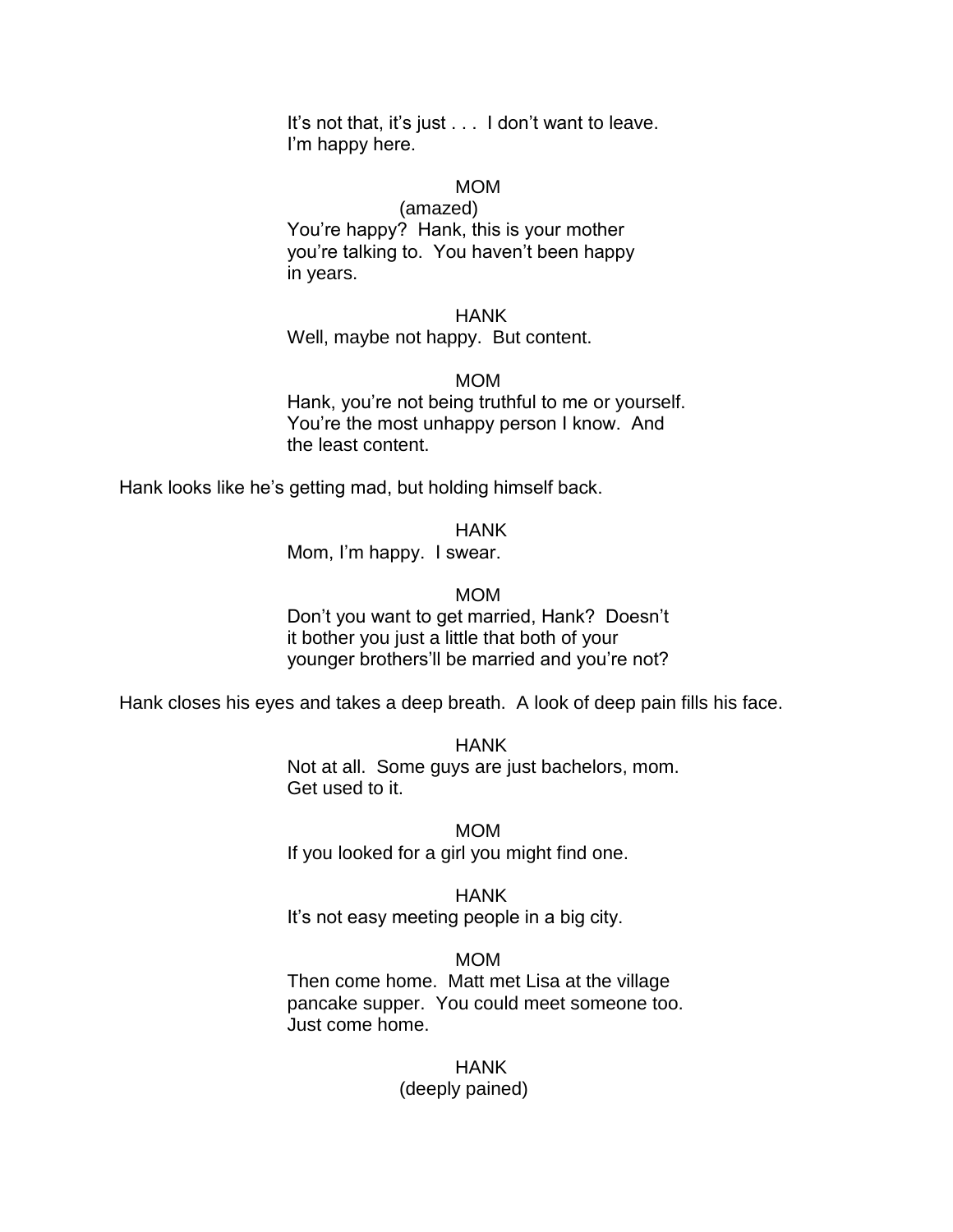I can't, mom. I just can't. Give my love to everyone and congratulate Matt for me, okay?

#### MOM

(hurting) Don't do, Hank. Talk to me some more.

HANK I can't. I gotta go. It was nice talking to you.

#### MOM

I love you, Hank.

## HANK

I love you, too, mom. See ya.

He hangs up. He begins to walk in circles around the living room nodding his head as the last rays of sunlight crawl up the wall. The room slowly descends into deep blue.

#### **HANK**

(to himself) I'm happy. I'm content. I've got my whole life wired.

He reaches up and turns on a lamp. He gets about a forty volt shock and recoils.

Hank sits down on the couch and picks up the L.A. Metro Newspaper. On the back is an ad for a 976 Partyline. It depicts happy, handsome young men and women engaged in lively conversation.

Hank picks up the telephone and dials. It rings a few times, then is answered. Hank can hear five or six people having a conversation, laughing and exchanging phone numbers. Hank smiles.

## HANK

#### (into phone)

# Hi, this is Hank. I'm on, too.

Everyone stops talking at once. There are a few coughs, then one by one everyone hangs up. One girl's voice remains.

## **GIRL**

(O.S.) Hello? Is anyone there?

Hank smiles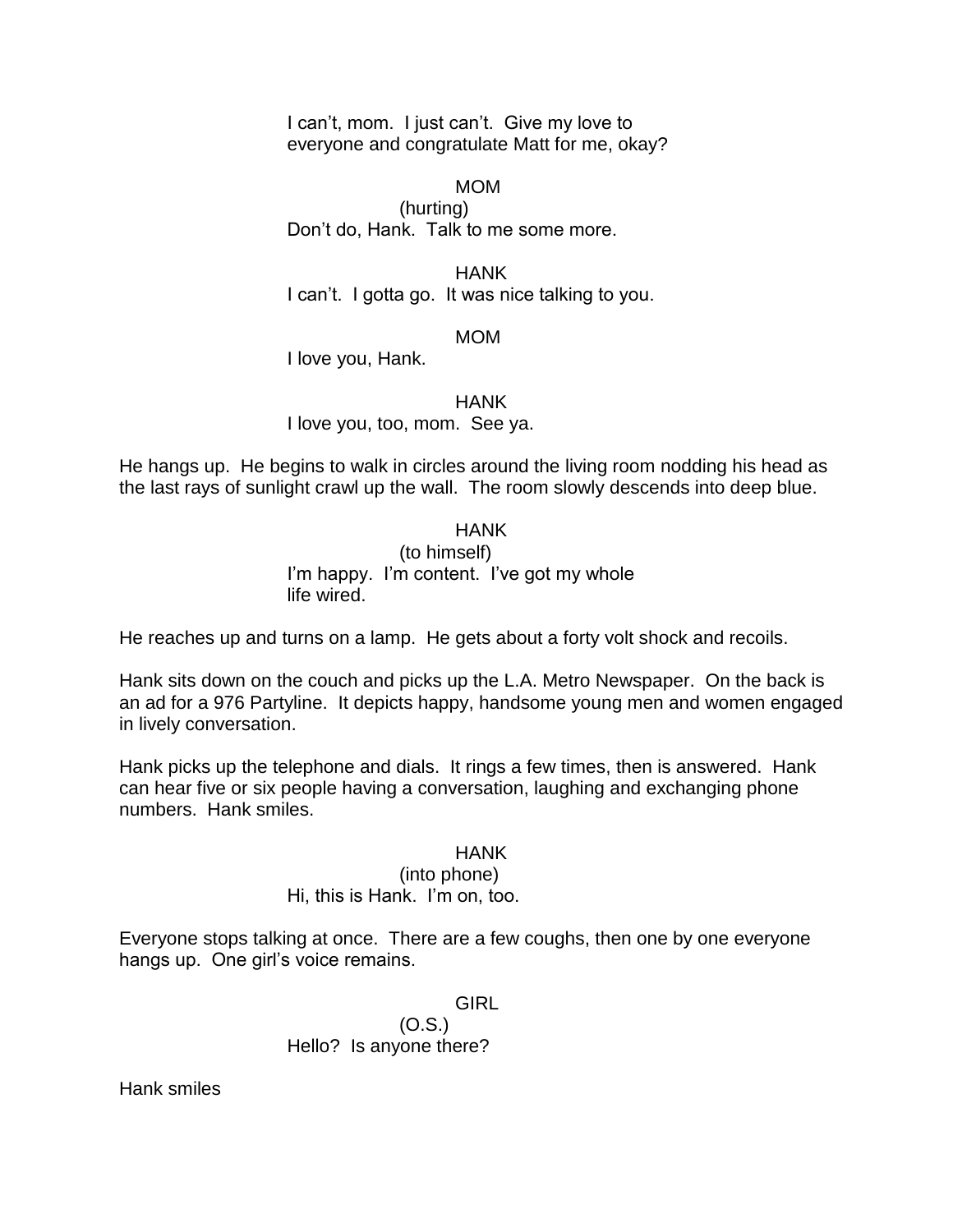# HANK

#### Hi. This is Hank. What's your name?

# **GIRL**

## (O.S.) . . . Get lost, creep!

She hangs up, too. Now there is jus a dial tone. Hank looks hurt and slowly hangs up.

Hank shrugs. That's okay. He looks back at the L.A. Metro and spots another partyline ad. The number is 976-0823. He dials the push-button phone. His finger pushes nine, then seven, then six, then zero, then eight, then two, then three. It rings and a recording comes on.

#### OPERATOR

I'm sorry, the number you have dialed, six-sixsix-six-six-six-six is not in service. Please hang up and dial your call again.

Hank looks truly baffled. He glances down at the telephone and all of the buttons are marked six!

Hank drops the receiver. He grabs his head and rubs and squishes. The worms are trying to eat their way out.

From the receiver a voice can be heard.

# OPERATOR

Please hang up and try your call again . . . Please hang up and try your call again . . . Please hang up, get a life, and try your call again . . . Please hang up, get a life, and try your call again . . .

Hank gets more tense, switches the phone off and puts it into its base.

He takes several deep breaths and continues rubbing his temples. In his head is the sound of a phone left off the hook too long – Eee-oooh, eee-oooh, eee-oooh. He picks up the receiver and slams it back down.

## HANK

Shut up!

But the sound doesn't stop.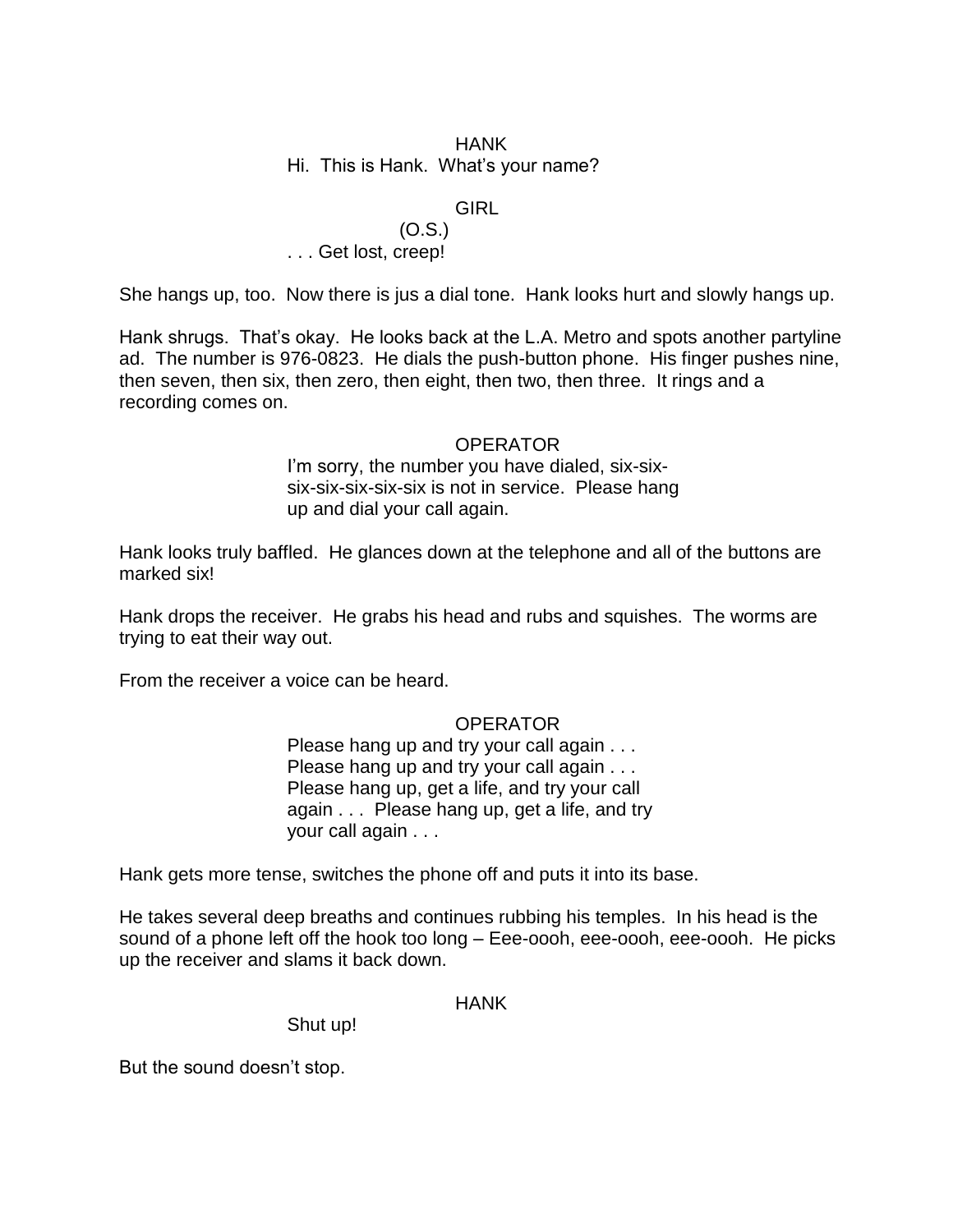Hank crawls to the center of the living room and begins to slowly pound his head on the floor.

> HANK (desperately) I'm happy. I'm happy. I'm really, really happy . . .

Our view of Hank pulls back out the window.

EXT. HANK'S BUILDING – NIGHT

Hank is a dim silhouette seen through his window.

His window is just one of many in the building.

And his building is just one of many in the city.

EXT. DOWNTOWN LOS ANGELES – NIGHT

The tall buildings are all lit up.

Traffic streaks by on the freeways.

Long lines of Mexicans wait for Spanish dubbed quadruple bills at huge old movie palaces.

# EXT. CITY STREET – NIGHT

This is a very bad part of downtown. Refuse covers the street and sidewalk, there are bums and nodding junkies in most of the doorways, bag ladies and shopping cart people wander past on their way to nowhere, drug deals are being transacted right on the corners.

In a large pile of garbage on the street, right at the very top, sits a half-dead rhododendron in a cracked clay pot. The pot is encircled with black electrical tape. There is also a peeling peace sticker on it.

On the sidewalk, behind the plant, appear two worn out sneakers. Above the sneakers are tight faded blue jeans, worn through in many places and a tight blue t-shirt outlining a shapely female figure. Residing within these clothes is NANCY BRYANT, a pretty 25 year old girl with straight blonde hair. She has a little green backpack on her back.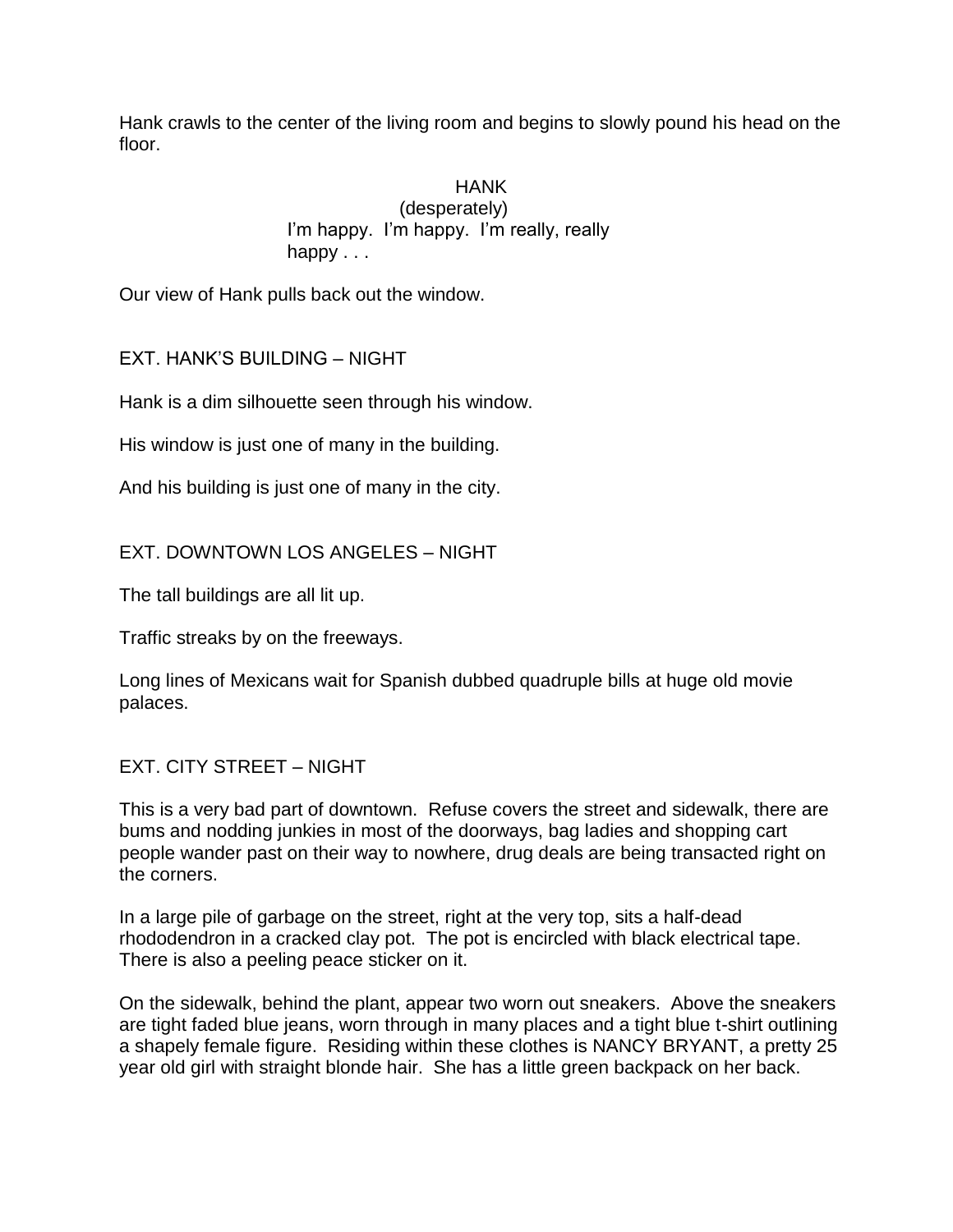Nancy looks at the dying, discarded rhododendron in the garbage heap and a look of pity fills her eyes.

> **NANCY** Aw, you poor baby. You'll be all right. I'll save you.

She looks all around, blinks several times in a strange way, then reaches out and takes the plant.

Nancy walks up the nasty street clutching the plant to her chest, potting soil dribbling down her front.

Nancy's forward motion is blocked by TWO MALE DRUNKS in the midst of kicking the crap out of each other in the middle of the sidewalk. A crowd of six or seven BAR PATRONS surround the fighters cheering them on, several still holding their drinks.

Nancy tries to edge her way around the fracas. As she goes past, she and one of the battling drunks catch each other's eye. That's the moment that his drunken opponent takes to belt him as hard as he can in the nose. The drunk flies forward past Nancy and his head smashes into a parking meter. The little red flag inside the meter pops up, ―Violation.‖ The drunk drops to the pavement out cold.

Nancy watches as everyone cheers, then makes their way back into the bar dragging the unconscious man with them. Nancy is shocked and keeps walking.

Nancy's open hand holds a hotel key. On the plastic ring it says, "St. Moritz Hotel  $-$ L.A.'s most modern hotel." Nancy closes her hand revealing across the street. . .

EXT. FLEA-BAG HOTEL – NIGHT

The St. Moritz Hotel, a sleazy flea-bag hotel with a fire escape adorning its front. Vagrants and drunks loiter outside.

Nancy sighs and heads across the street.

# INT. FLEA-BAG HOTEL LOBBY – NIGHT

Inside the ugly, run-down, ill-lit lobby a scene from a Fellini movie is taking place: a black PIMP is yelling at a dumpy, old white HOOKER, who is yelling back, two shadylooking DRUG-DEALERS are making a transaction, a JUNKIE is nodding and humming to himself, his cigarette having burned right down between his fingers, a fat, bald DESK CLERK sits behind the counter watching a black and white TV with bad reception and the volume cranked too loud.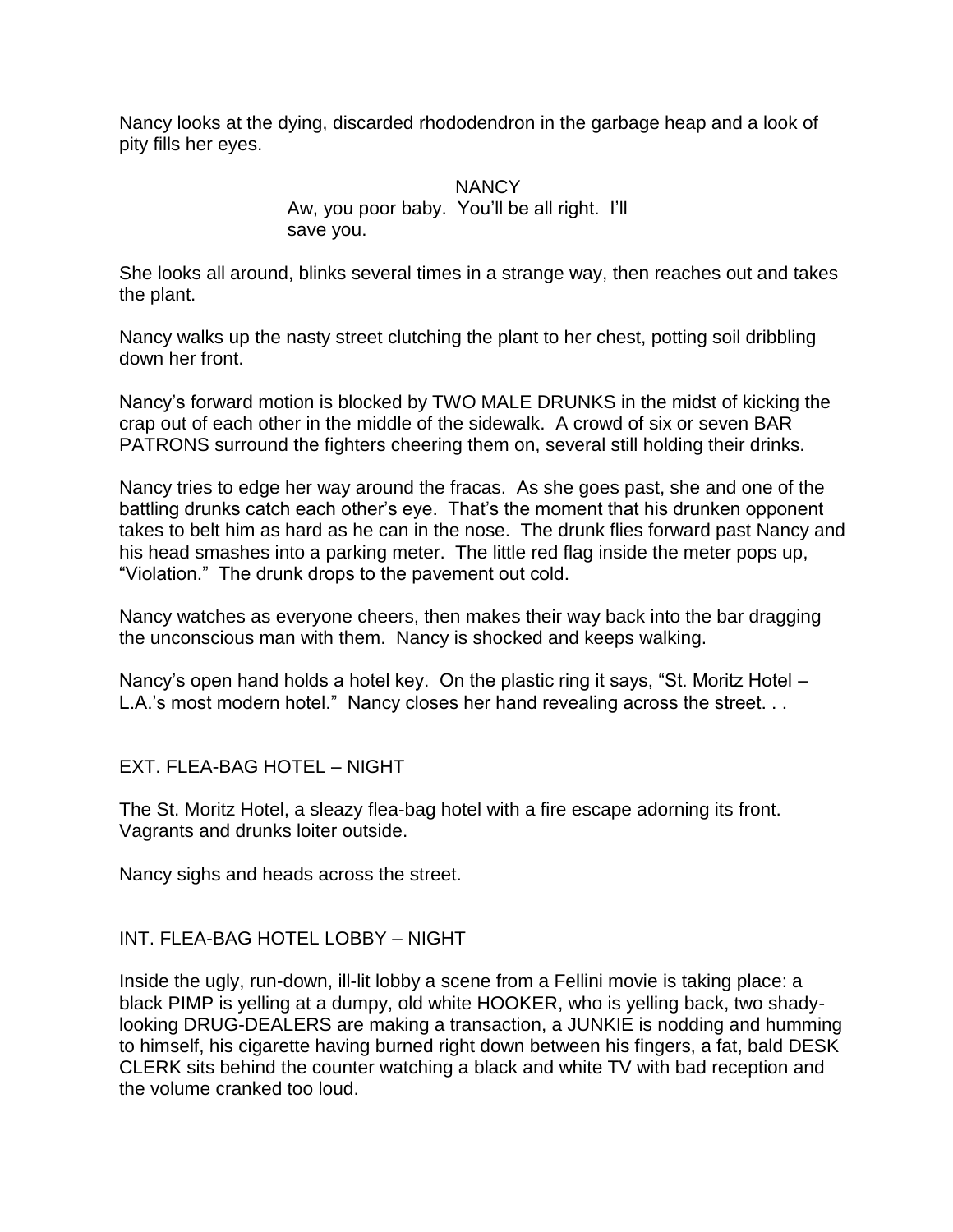Nancy enters the lobby holding her plant. She tries to hide behind the plant and quickly make her way across the lobby to the stairs.

# DESK CLERK

## Hey, you! With the tree! Get over here!

Nancy takes on an innocent look and walks to the desk.

## **NANCY**

Who, me?

# DESK CLERK

No, the other girl with the tree. You owe me three days for the room. You gotta pay each day. That's \$78.50. Fork it over!

All of the scum and refuse loitering I the lobby turn and look at Nancy disapprovingly.

Nancy sets down the plant and takes her wallet out of her pack. She peers I and there is a twenty, a five and three ones.

## **NANCY**

I've only got twenty dollars. . .

She takes out the twenty and the Desk Clerk snatches it.

# DESK CLERK

Get the rest or I'll have you thrown outta here tonight!

## **NANCY**

My boyfriend has it.

# DESK CLERK

Your boyfriend ain't been around in a few days. Maybe he ain't comin' back.

# **NANCY**

He's coming back.

Nancy picks up the plant and dirt spills down her shirt.

## DESK CLERK And what'dya think you're doing with that?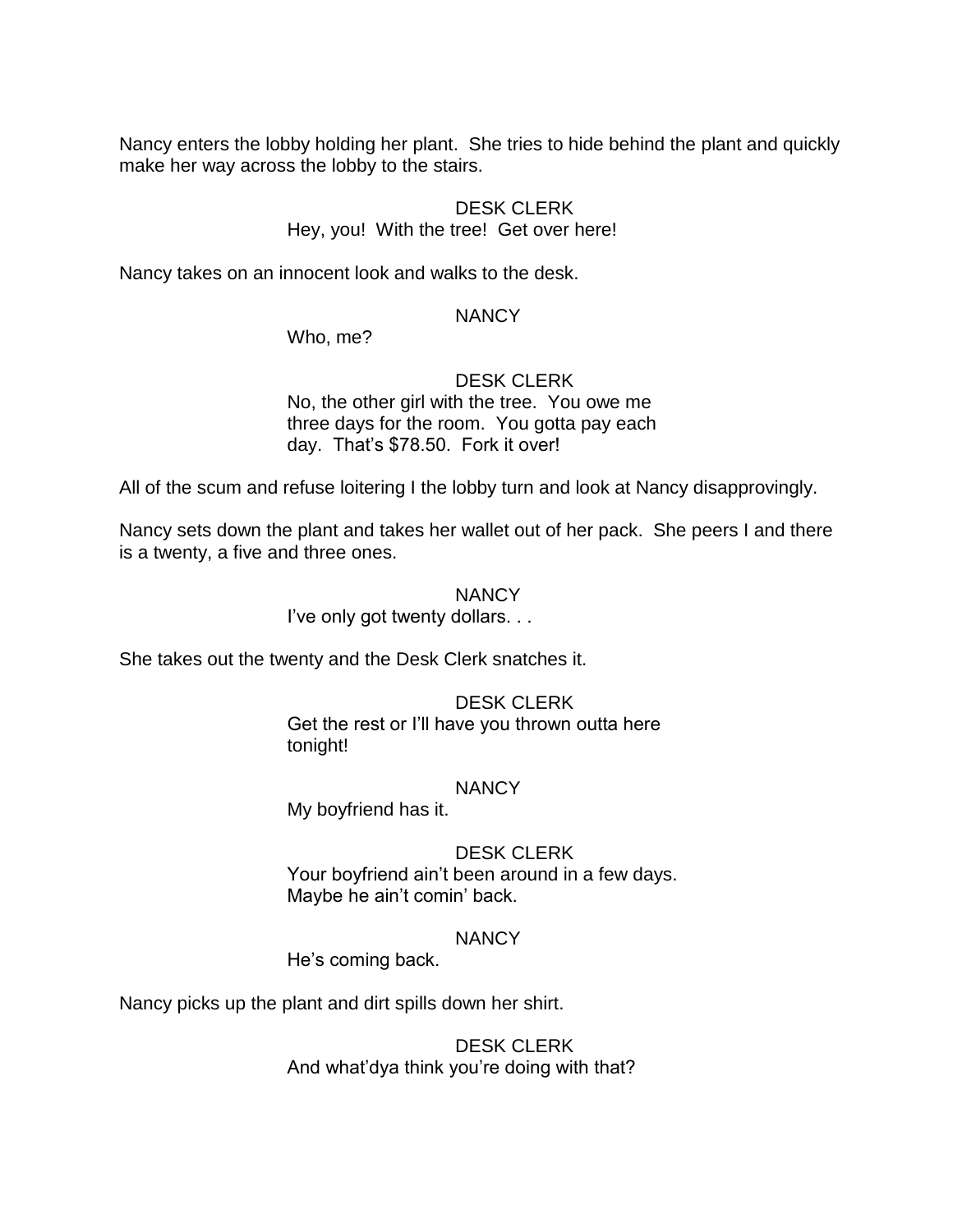He points at the plant.

## **NANCY**

I'm going to save it.

DESK CLERK Oh, sure. You're spillin' dirt everywhere. Throw the piece of crap out.

Nancy holds the pot tightly together and heads toward the stairs.

**NANCY** I'll be fine, thank you very much.

Nancy goes up the stairs.

INT. FLEA-BAG HOTEL ROOM – NIGHT

Nancy gets inside of the sleazy little hotel room with a torn bedspread and a broken lampshade and locks the door behind her. She turns around and bumps right into RAY, a handsome, greasy punk who is just coming out of the bathroom. They both scare each other and gasp.

## NANCY

What're you doing here?

RAY We checked in together, didn't we?

**NANCY** But the desk clerk said he hadn't seen you. How'd you get up here?

RAY He just wasn't payin' attention. What's that?

Ray points at the plant.

**NANCY** A rhododendron. Where have you been?

RAY

Venice.

**NANCY**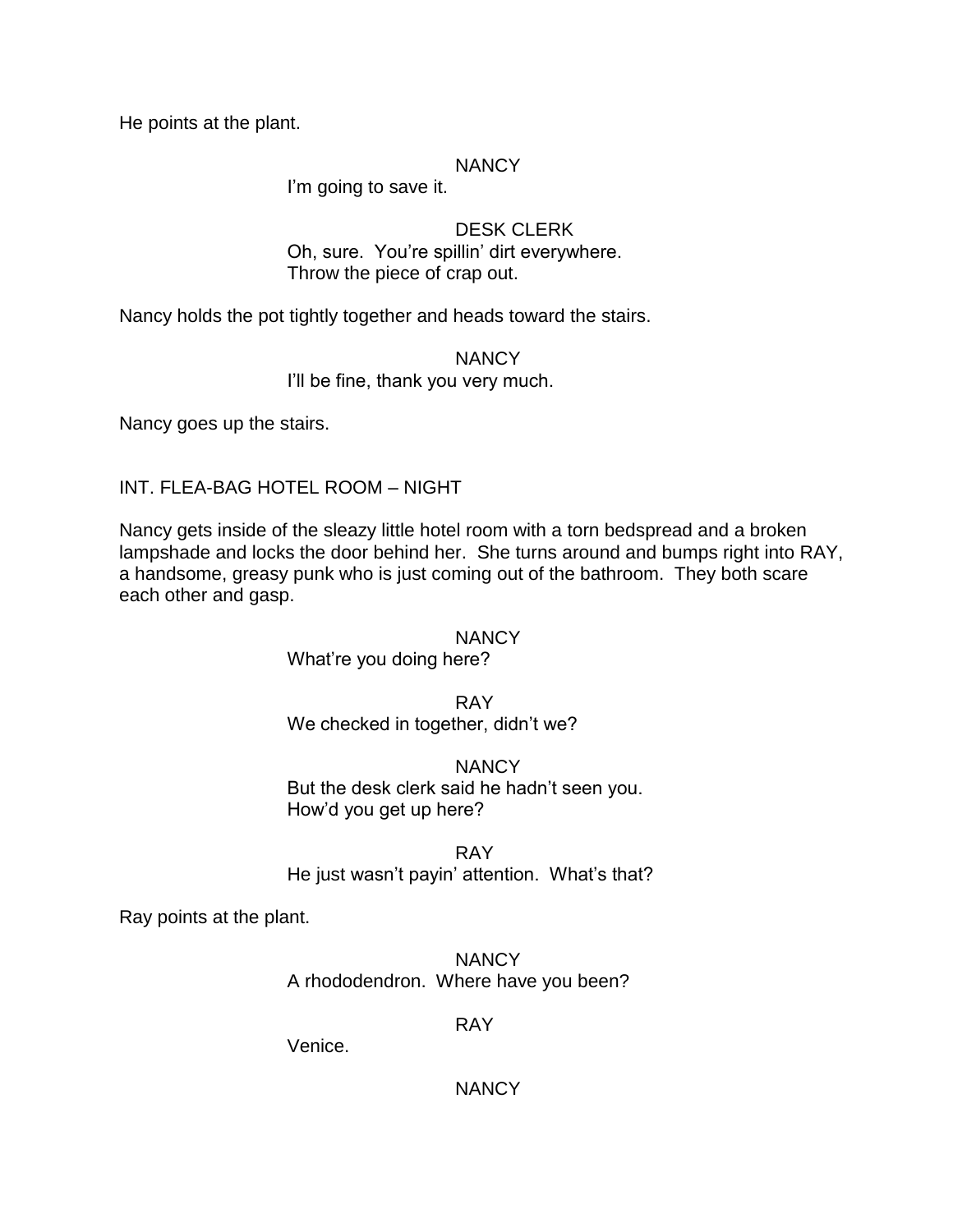(amazed)

Italy?

## RAY

No, California. Near Santa Monica.

#### **NANCY**

I don't know where that is. I don't know where anything is. I haven't been out of this horrible neighborhood yet. Why didn't you come back?

#### RAY

I ran out of money. You got any?

#### **NANCY**

No. The guy at the desk just took my last twenty, and we owe still him more.

RAY That's too bad. Look, Nance, uh. . . It's time for us to go our separate ways.

#### **NANCY**

(hit hard)

What?

## RAY

Look, I asked ya if ya wanted to go out west with me. Well, here we are.

#### **NANCY**

You mean this is it?

## RAY

We can't go any further west. This is the end of the road.

Nancy begins blinking rapidly.

#### **NANCY**

I can't believe this. How can I be so wrong so often? Am I totally blind? How could I have thought we had a future together?

#### RAY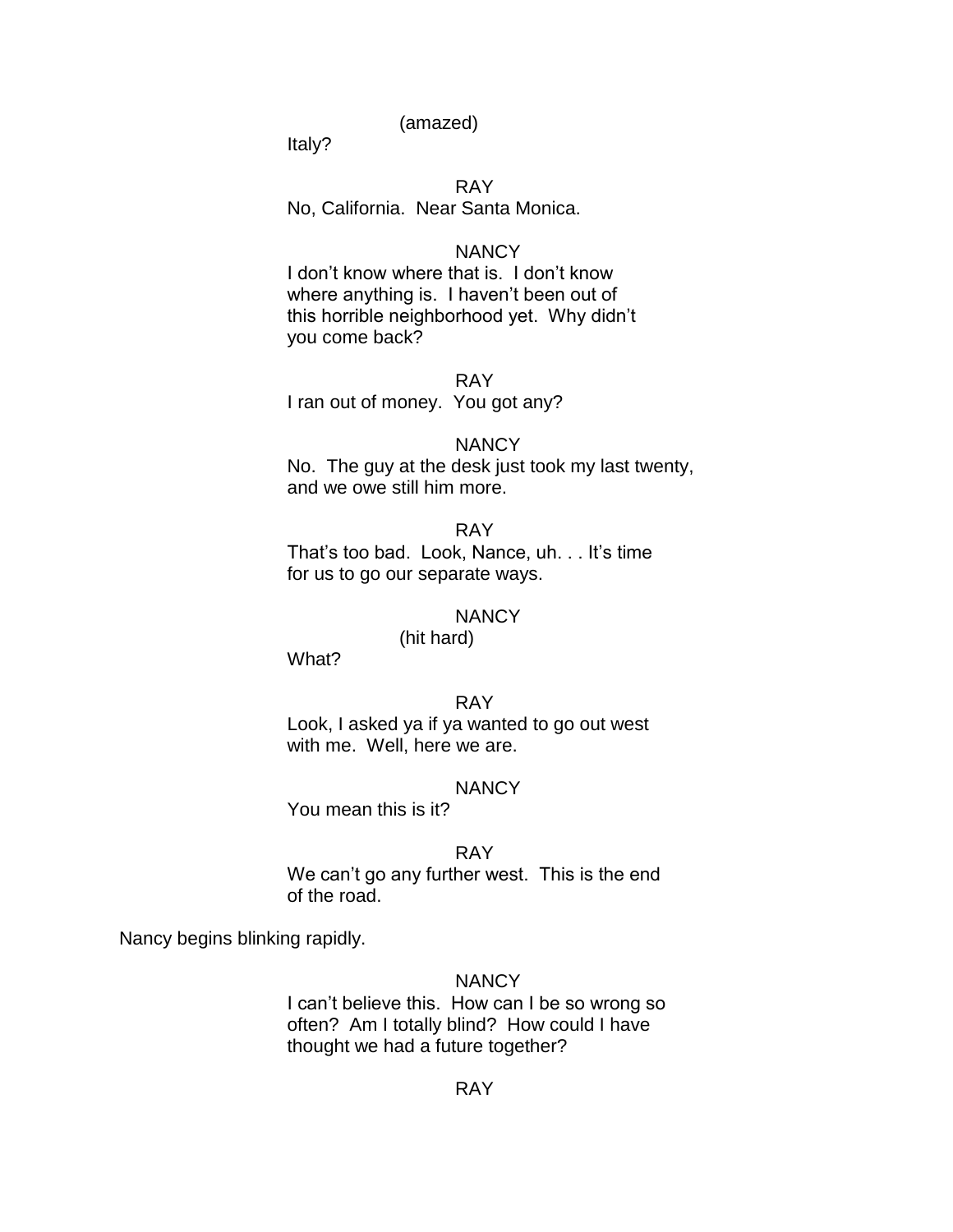I don't know. You must be nuts 'cause we have nothing in common.

## **NANCY**

I'm bad luck. Everything I touch is cursed.

## RAY

You keep saying it, it must be true. You seem to think that everything that ever went wrong in history is your fault. Maybe you're right. Anyway, I'm not stickin' around to find out.

Nancy has a flat, dazed expression. She takes the plant into the bathroom.

## **NANCY**

(O.S.) I must've been someone like Ivan the Terrible in my past life and now I'm paying for it.

Ray looks at the bathroom doorway, then quickly takes Nancy's wallet out of her pack. He opens it and sees the five and three ones. He starts to take the ones, pauses and instead takes the five. He starts to put the wallet back, but then on second thought takes the three ones as well. Then he empties the change compartment and takes all of her change, too.

INT. FLEA-BAG HOTEL BATHROOM – NIGHT

Nancy has put a belt around the clay pot, pulls it tight and buckles it. She pours a couple of glasses of water into the pot, then heads out of the bathroom.

## **NANCY** What about the hotel bill. . .?

INT. FLEA-BAG HOTEL ROOM – NIGHT

When Nancy steps back into the room she finds that Ray is gone. The door is open.

A look of deep pain crosses Nancy's face.

# **NANCY**

(quietly)

. . . ‗Bye.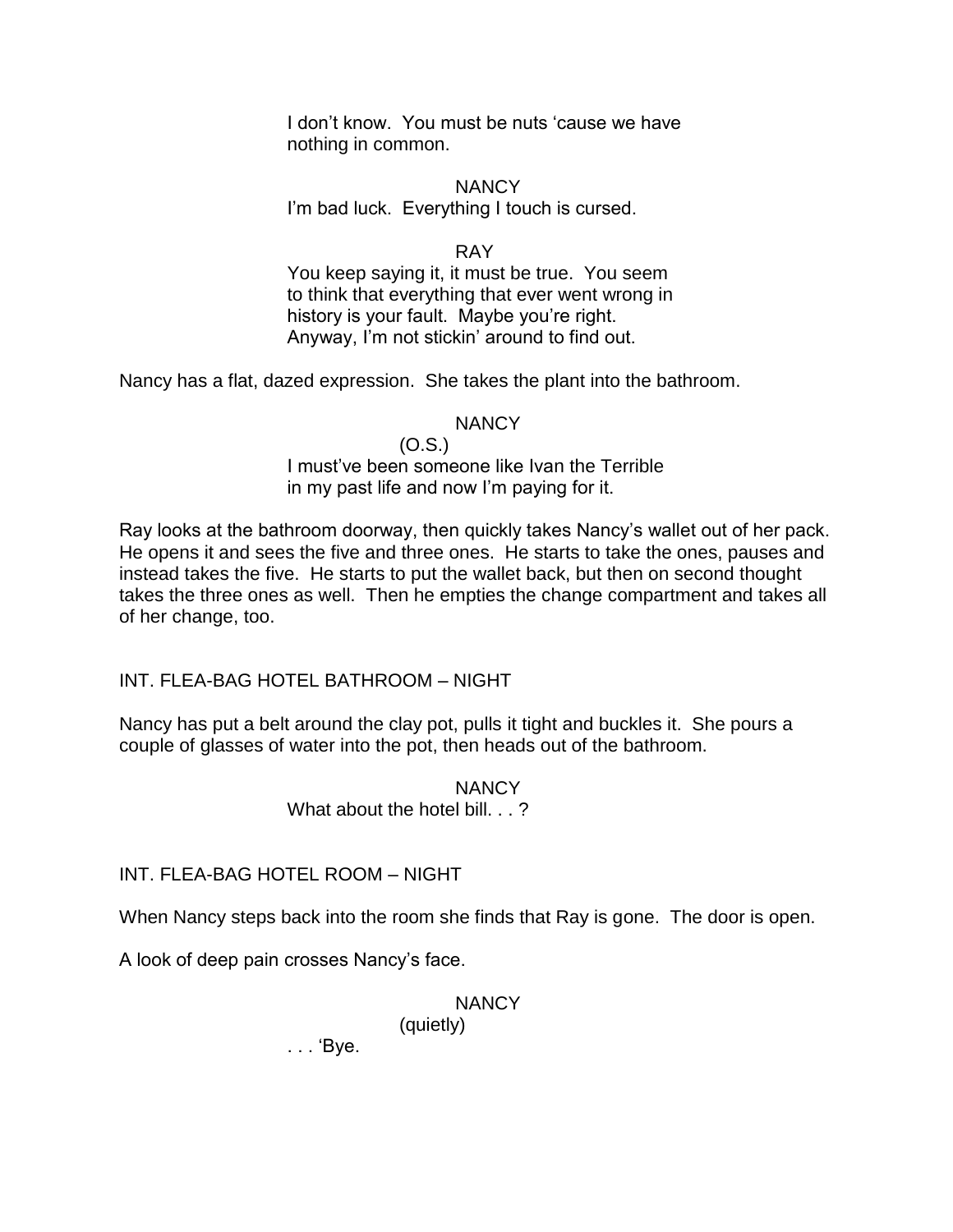## EXT. FLEA-BAG HOTEL – NIGHT

Ray comes down the fire escape attached to the front of the building. He brushes off his hands and glances through the front window at the Desk Clerk who is watching TV.

Ray grins and dashes across the street to a waiting red Corvette convertible with a pretty BLONDE with big hair at the wheel. Ray gets in and the Blonde starts the car and revs it.

The Desk Clerk glances up and Ray and the Blonde in the Corvette edge out into traffic. He looks puzzled and shakes his head.

Nancy stands at the window of the room watching as the Corvette drives away. She blinks rapidly and turns despondently away from the window.

INT. FLEA-BAG HOTEL LOBBY – NIGHT

The door to the stairway opens and Nancy steps into the ongoing Fellini movie in the lobby. She is wearing an oversized black leather jacket, has her pack on her back and holds the plant. She starts across the lobby trying to be inconspicuous.

The Desk Clerk looks up at Nancy and points his thumb at the window.

## DESK CLERK

You just missed your boyfriend. And he didn't even go through the lobby, which is a real trick since there's no back door.

## NANCY

(flatly) He's not my boyfriend anymore.

## DESK CLERK

Aww, that's tough. You got the money you owe me?

**NANCY** Where would I have gotten it between then and now?

## DESK CLERK

From your ex-boyfriend.

NANCY He asked me for money. I told him I gave you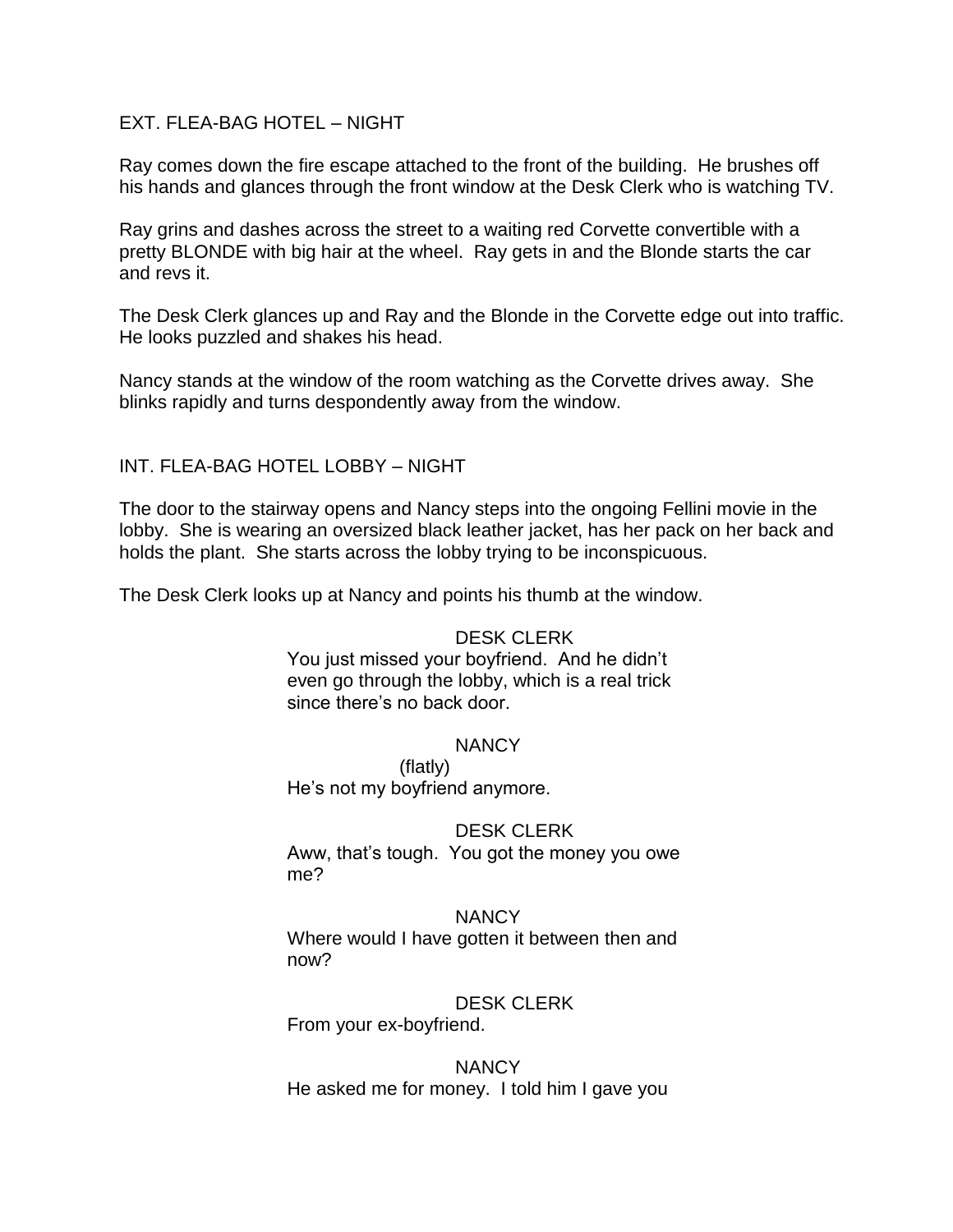my last twenty.

## DESK CLERK Well why don't you just check and see if you don't have a few tens.

Nancy shrugs and takes her wallet out of her pack.

# **NANCY**

I don't. I've only got...

She opens her wallet and sees that she has nothing. A look of shock hits her. She opens the change compartment and sees that that's empty too.

## NANCY

He took everything.

The Desk Clerk sighs, shakes his head, picks up the phone and dials.

DESK CLERK You better sit down 'cause I'm callin' the cops.

# NANCY

That son of a. . .

# DESK CLERK

. . .Save it for the cops, I've heard it before.

Nancy stands there clutching the plant. It's all sinking in. Her eyes go wide with horror as she realizes just what a terrible situation she's in.

She looks like a caged animal. The Desk Clerk motions her to sit down.

Nancy looks around at the Pimp and the Hooker, who are still arguing, and at the Junkie who is still nodding, and the Drug Dealers.

Suddenly, Nancy bolts toward the front door.

The Desk Clerk looks up.

DESK CLERK

Hey!

Nancy hits the door and is out onto the street.

A trail of potting soil marks her path.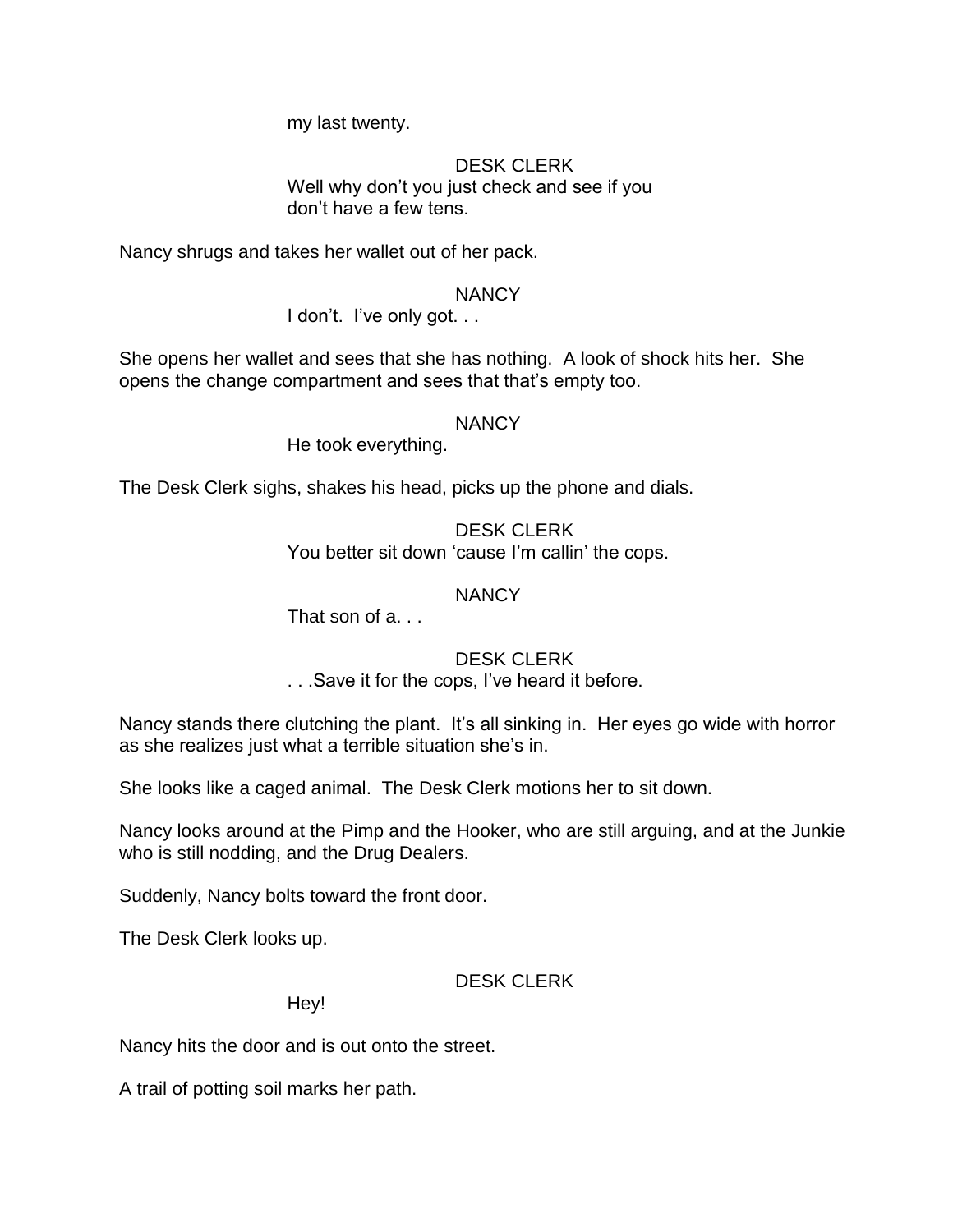# EXT. FLEA-BAG HOTEL – NIGHT

Nancy runs as fast as she can get away from the hotel. She quickly disappears among the pedestrians. On the back of her black leather jacket is a Zig-Zag man that looks like a skull.

# EXT. HOPE STREET – NIGHT

Nancy slows down her pace so as not to draw attention to herself. She is totally freaked out and glances back behind herself frequently. Now she's really blinking fast.

# EXT. HANK'S BUILDING – NIGHT

We see the front of Hank's building with "1241" chiseled next to the door. Nancy walks past in a daze of desperation. She blinks and mumbles to herself.

#### **NANCY** Well, I've really done it this time.

Our view goes straight up past Nancy and stops on hank's second story window.

# EXT/INT. HANK'S APARTMENT – NIGHT

We move in through the window and find Hank pacing in circles. He's rubbing the sides of his head.

> HANK Okay, all right. I've just got to mellow out. Yeah. Mellow. That's the key word here. (opens his eyes) How about some mellow tunes. Yeah. Soft and easy.

Hank shuffles over to his old record player/radio and switches it on. He turns the tuning knob and the radio dial slides across the numbered band picking up static all the way across. It finally locks onto a rap music station.

Suddenly hank is surrounded by three BLACK MALE RAPPERS wearing high-top sneakers.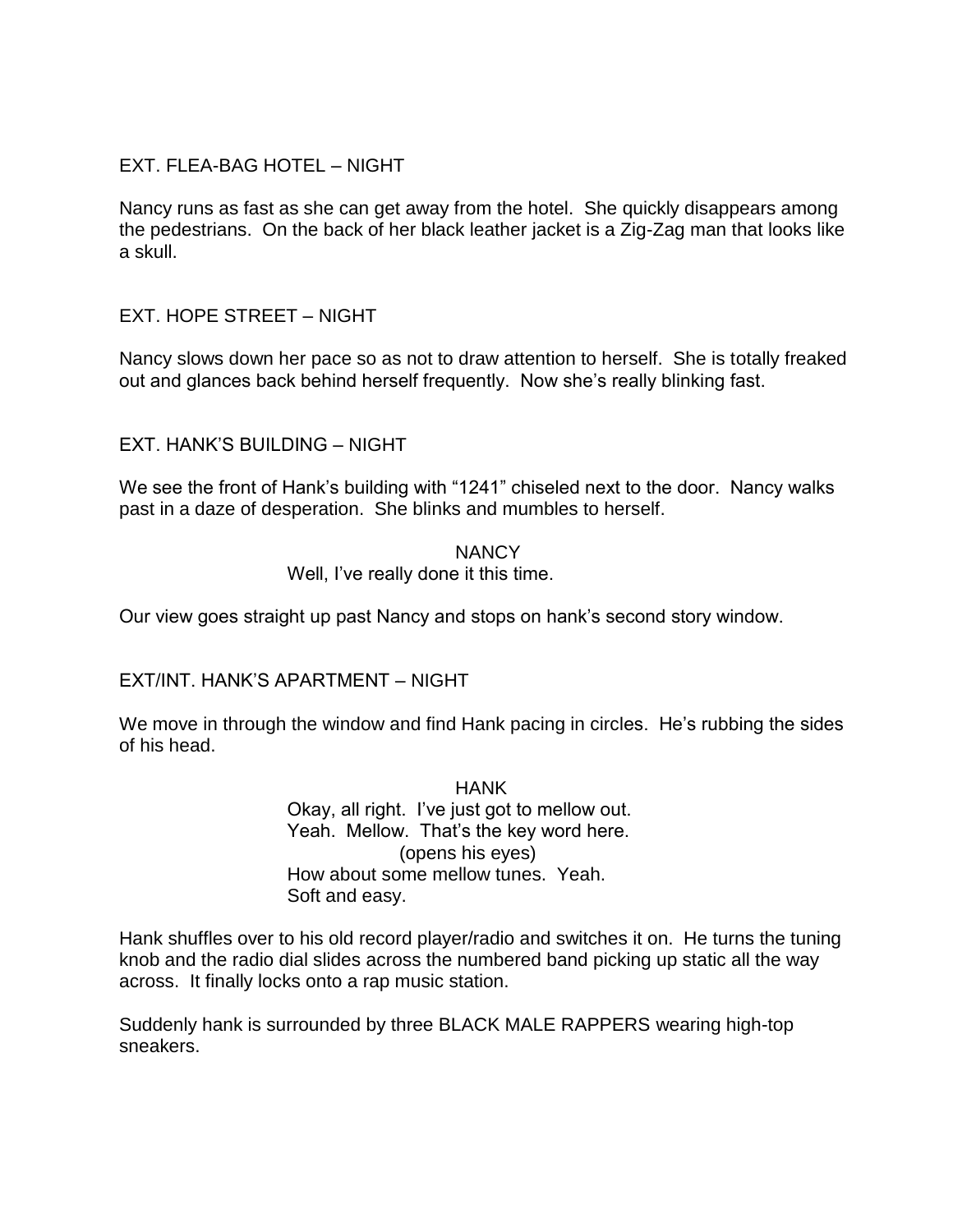One of the Rappers grabs Hank's face and pushes it down on the turntable. He uses hank's nose to make the scratching sound against the record. The second Rapper beats out the rhythm on Hank's back. The third does a fancy step that ends with kicking Hank in the stomach.

Hank's hand desperately gropes for the on/off switch, but it's out of reach.

# RAPPERS

(rappin') The core in your brain is cherry red/ There's a crack in the reactor inside your head/ When your fission and fusion do the wild thing instead/ Yo man, you're having. . . A nervous meltdown.

Hey, it's nervous Hey, hey, it's nervous

The spiders have your room under attack They grow to be the size of a Cadillac If they don't go away yo man your skull's gonna crack You're having. . . A nervous meltdown.

Hey, it's nervous Hey, hey, it's nervous

The foil on the walls blocks out the rays It keeps the doctors in your head on holiday

Finally, Hank's hand grabs hold of the switch and turns the radio off.

The Rappers disappear.

Hank looks around and touches the air where the Rappers were. He shakes his head hard and opens his eyes wide.

> HANK No problem here. I'm fine. I'm the happiest guy in the world.

Hank turns in three circles, then heads out of the main room toward the kitchen. He steps through the doorway and he's back in the main room. He stands for a moment in bewilderment, then steps through the doorway into the bathroom. He ends up back in the main room again.

#### HANK (he nods his head)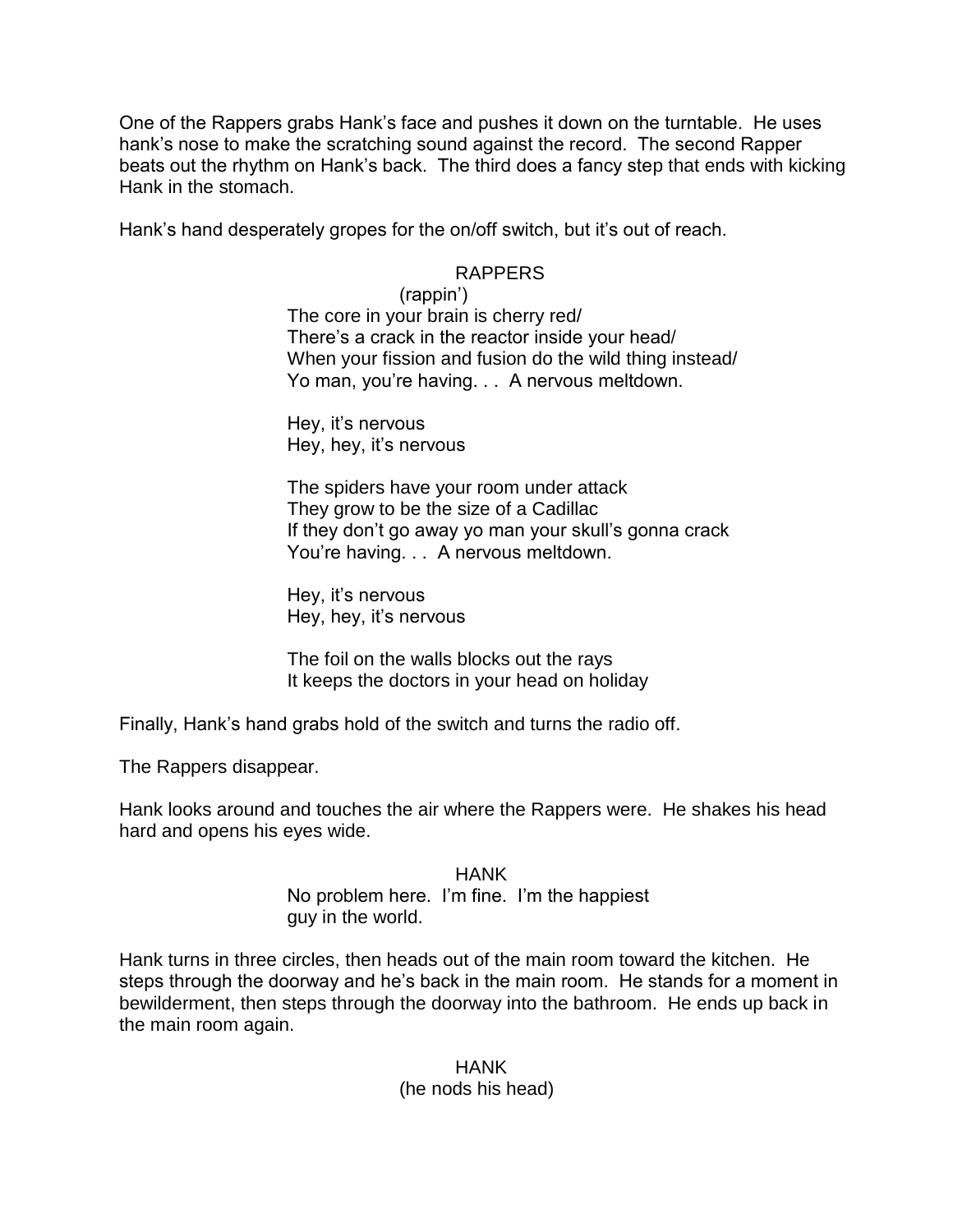I'm much happier in this room. I'll just stay here.

Hank drops onto the couch in a puff of dust. He picks up the L.A. Metro Newspaper. He looks at the personal ads.

#### HANK

This town is full of single women. I'll just find one.

(reading)

―Single white female, very attractive, looking for wealthy, urbane sugar-daddy, 36 to 60." Well, I guess that rules me out.

Hank runs his finger down the list.

**HANK** Gay white female. . . Gay white female. . . Gay black female. . . Bi white female. . . (could be interesting) "Looking for just the right woman. . ."

Hank shakes his head. He keeps looking and spots a good one.

**HANK** Here we go. . . "Single white female, fashion model, great body, looking for handsome young stud, 20 to 30. . . (Hank nods – it's him) . . .for fun, excitement, great sex, possible romance and foot worship. . ."

Hank throws the paper on the floor and shakes his head.

**HANK** 

Good God, these people are all crazy! What's a normal, healthy young man supposed to do?

CUT TO:

EXT.  $6^{TH}$  STREET – NIGHT

A discarded L.A. Metro Newspaper blows past a street sign that says, " $6<sup>TH</sup>$  STREET." Nancy comes walking past. This is a seriously crummy part of town. Burnt out cars up on blocks, garbage in the street, street lights knocked over, emaciated dogs, people hanging out on stoops.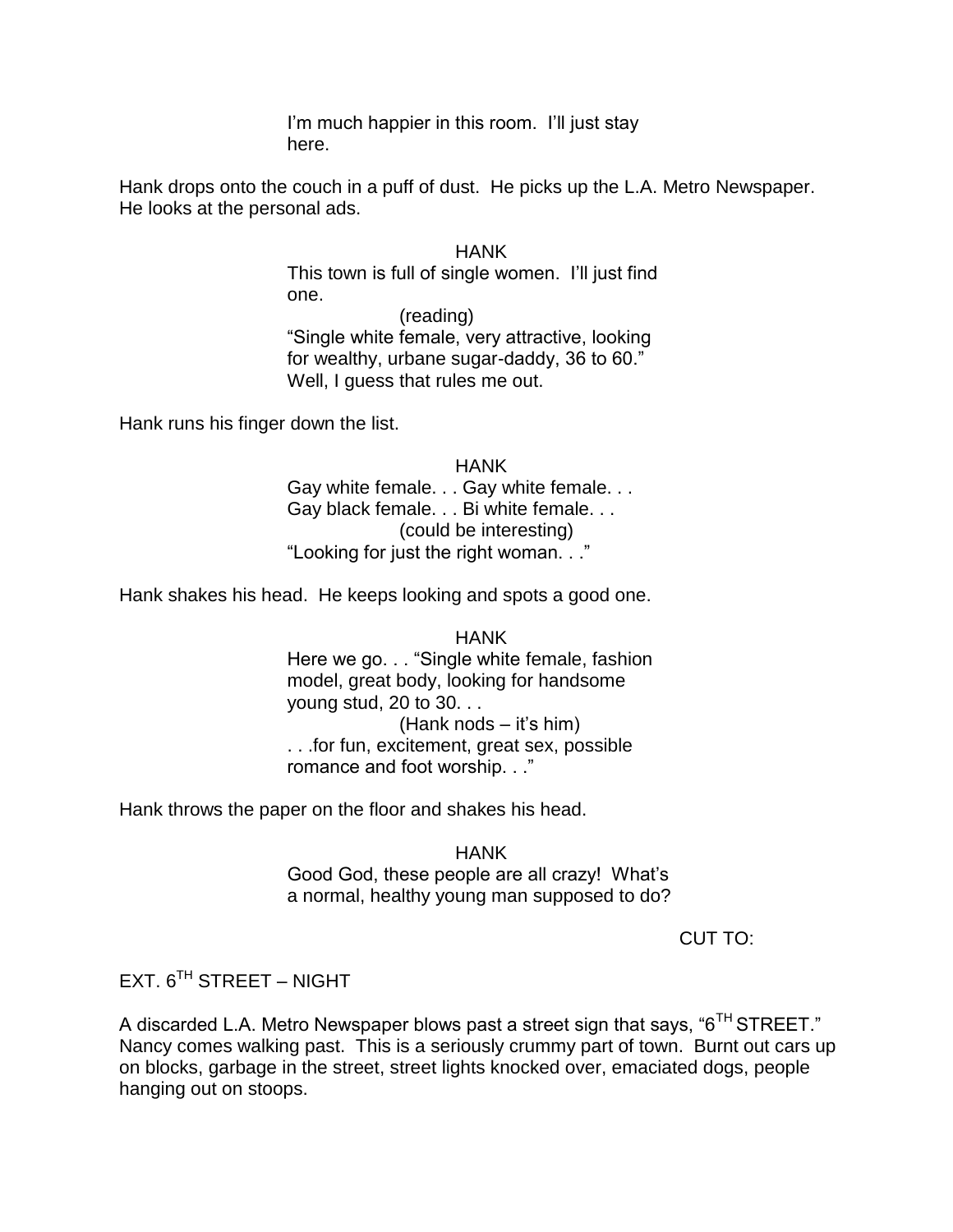Nancy gulps and starts to pray to herself. Where she's going looks worse than where she's been – there's a fire in the middle of the street – so she turns around and starts heading back.

The street is suddenly deserted.

From behind cars and between buildings step six skuzzy young men wearing leather vests. They are members of the  $6^{TH}$  ST. ORPHANS gang, which it states in poor penmanship on the backs of their leather vests. They surround Nancy.

The gang leader, COMET, a thin, tall, ugly guy with a .38 caliber, nickel-plated pistol tucked in his belt, steps forward.

> COMET What're you doin' on  $6<sup>th</sup>$  Street after dark?

Nancy is as frightened as she's ever been in her life.

#### **NANCY**

I-I-I'm lost.

#### COMET

Where you wanna be?

#### **NANCY**

(shakes her head)

I don't know.

## **COMET**

(grins) The how'dya know you're lost?

This brings a laugh from the rest of the gang. Another gang member, PRESTO, adds  $in.$ .

#### PRESTO

Right. Maybe this is where you wanna be.

And another gang member, JOKER, adds. . .

JOKER You're not lost at all, you're found.

They all move in on her, with Comet in the lead.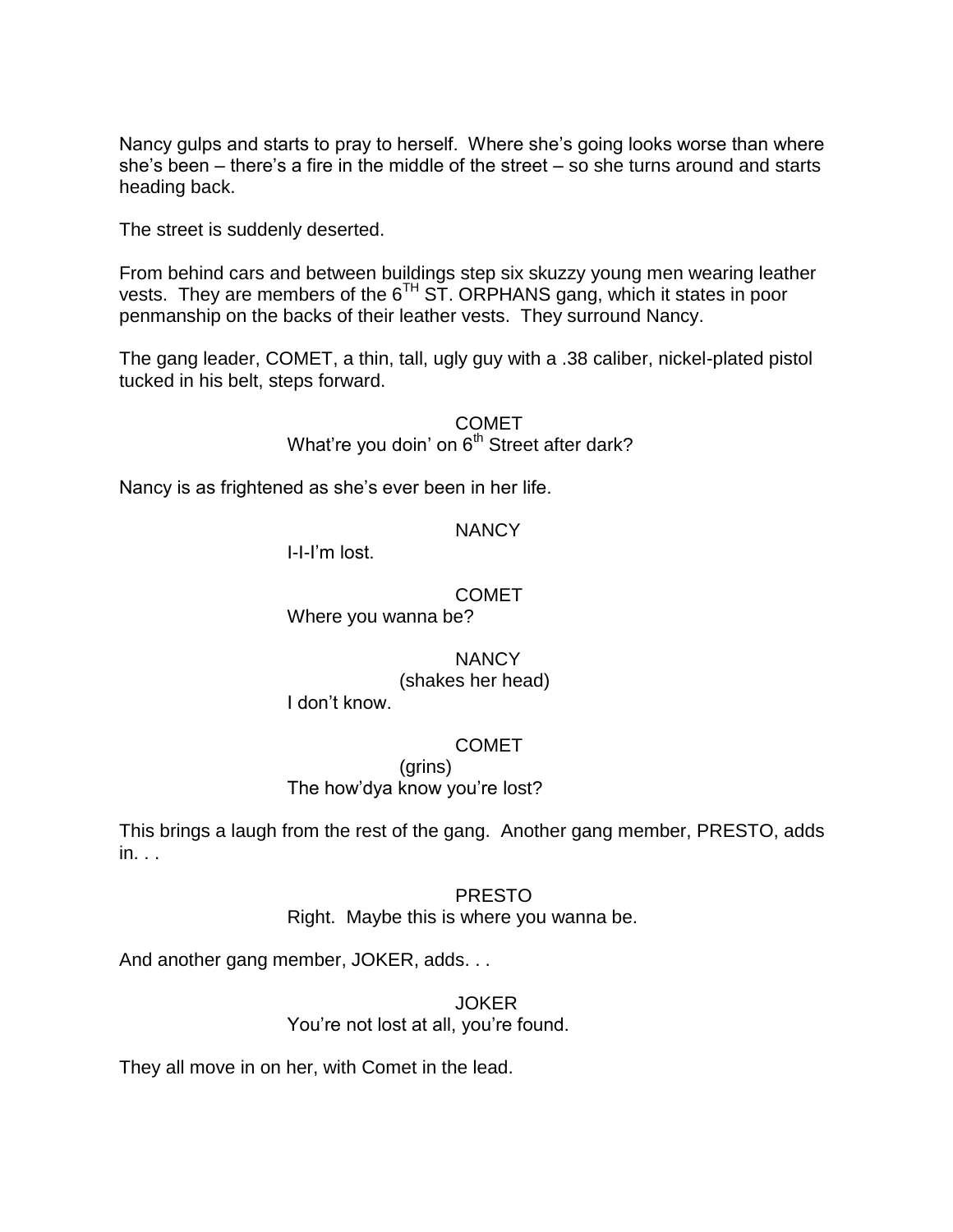## COMET

Your luck ain't so hot, baby. Since we couldn't get no crack tonight we're all pretty horny. I think we're gonna pull a train on you. Six cars long.

This brings stupid looking grins to all the gang member's faces.

Comet steps right up I front of Nancy and reaches for the plant.

COMET

Time to lose the shrubs, honey.

Nancy is about to completely freak out, then suddenly reaches forward and takes the .38 out of Comet's belt. She waves it for all of them to see.

## **NANCY**

Leave me alone!

The smiles leave all of their faces. Comet is furious.

COMET

You bitch, gimme my gun!

He reaches for the pistol.

# **NANCY**

Here.

She fires a shot straight down into Comet's foot.

Everyone quickly backs off. Comet falls to the pavement screaming.

People's faces appear at windows on both sides of the street.

Comet is holding his bleeding foot and screaming.

# **COMET** I'll kill you, you little bitch! You hear me, I'll kill you!

Nancy swings the pistol around and everyone backs up another step. Her eyes are wide and blazing with intensity.

Suddenly she turns and runs as fast as she can.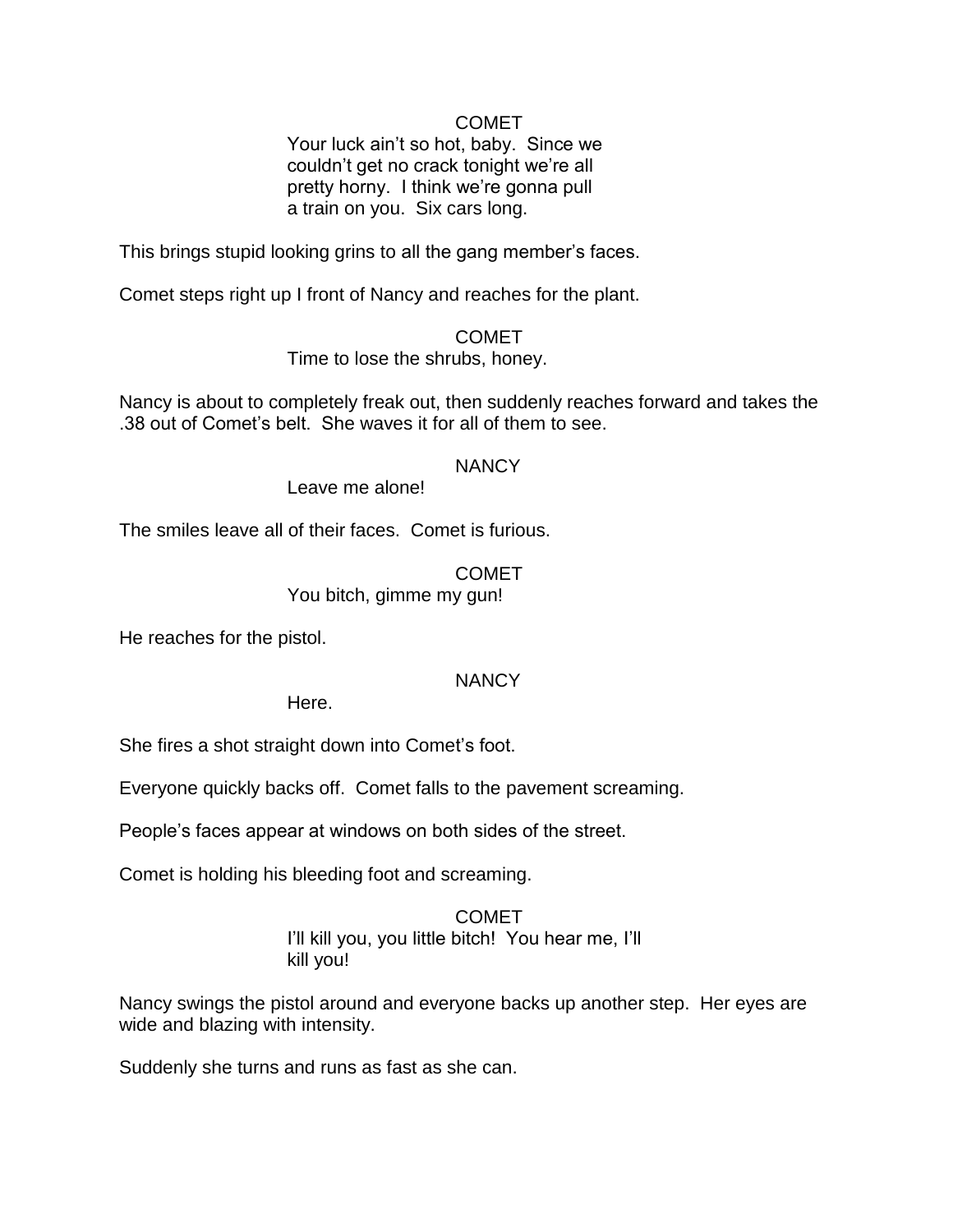Joker goes after her.

As Joker begins gaining ground, Nancy swings around and fires a shot right over his head. He dives to the pavement and rolls behind a car.

Nancy keeps running and disappears around a corner.

The members of the  $6<sup>th</sup>$  St. Orphans help their injured leader up to his good foot. Comet is outrageously mad.

> COMET We're gonna get that bitch if it's the last thing we ever do!

> > CUT TO:

# EXT. BUS STATION – NIGHT

Nancy comes running up beside the downtown bus station. She has a crazed, desperate expression on her face and is blinking a lot. She stops running and makes a decision. She shoves the pistol into her backpack.

# **NANCY**

Damnit all! I've had enough!

Nancy goes into the bus station.

INT. BUS STATION – NIGHT

Nancy enters the sleazy, bustling bus station. She goes to the phone booths that line the back wall.

Nancy steps into a phone booth and shuts the door. She picks up the receiver, sighs deeply and dials. She has a pinched, hardened expressin on her face as she waits for her call to connect.

# **OPERATOR**

(O.S.) May I help you?

# **NANCY**

(into phone) . . .Yes, I'd like to make this call collect. My name is Nancy.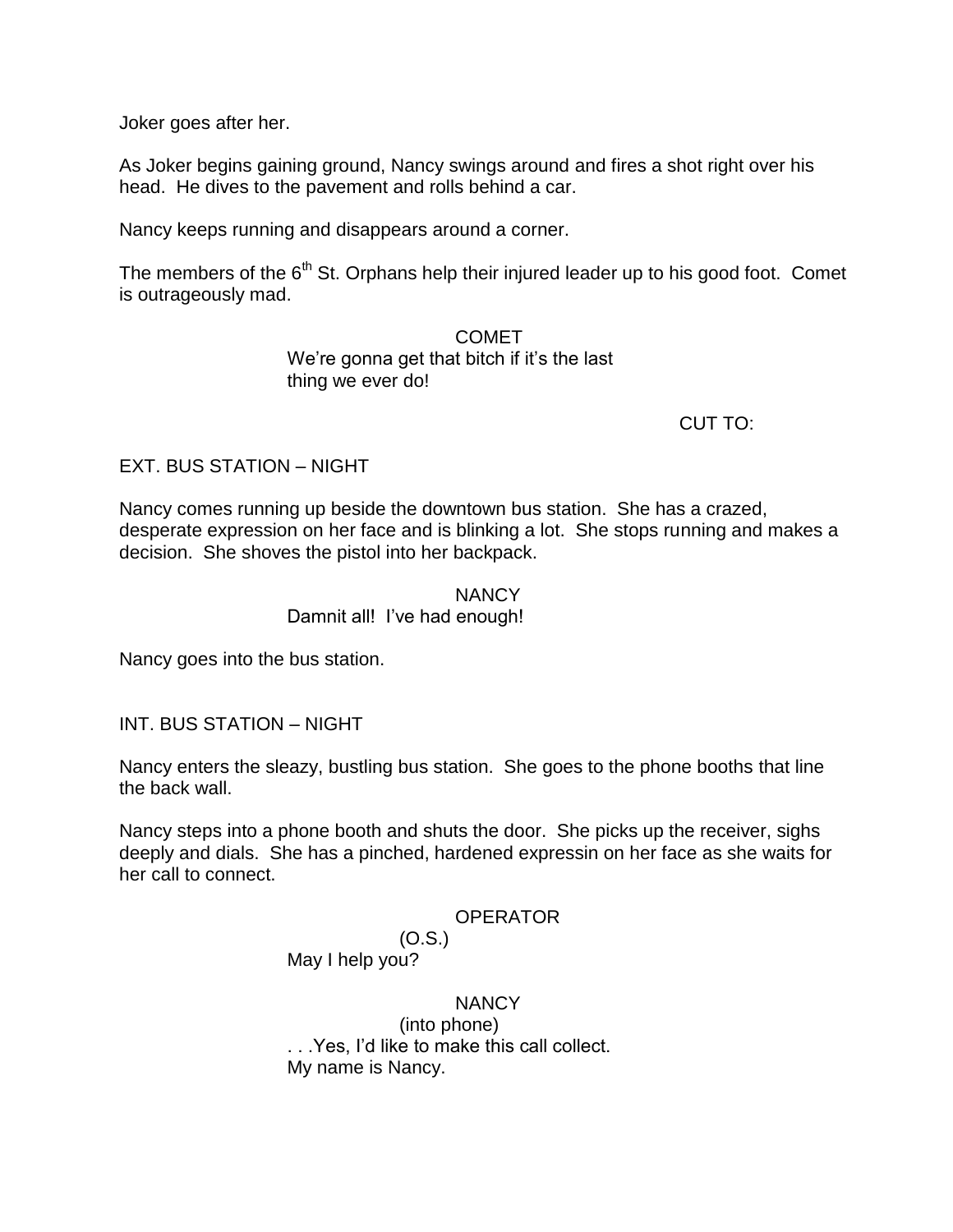#### **OPERATOR**

Thank you, Nancy.

The phone begins to ring. An older MALE VOICE answers.

#### MALE VOICE (O.S.)

Hello?

**OPERATOR** I have a collect call from Nancy. Will you

accept?

MALE VOICE Yes, I will. Hello, Nancy?

## **OPERATOR**

Go ahead.

The operator clicks off.

#### **NANCY**

(unsure) Hello? Who is this?

MALE VOICE This is Al Yule, Nancy. Helen's brother.

Nancy recognizes him.

**NANCY** Oh. Uncle Al. Hi. Is Grandma there?

Uncle Al takes a very deep breath and there's a painful catch in it.

# UNCLE AL

(strangely)

Uh. . .

# **NANCY**

What's wrong?

UNCLE AL I'm sorry to tell you this, Nancy, but your Grandma Helen passed away.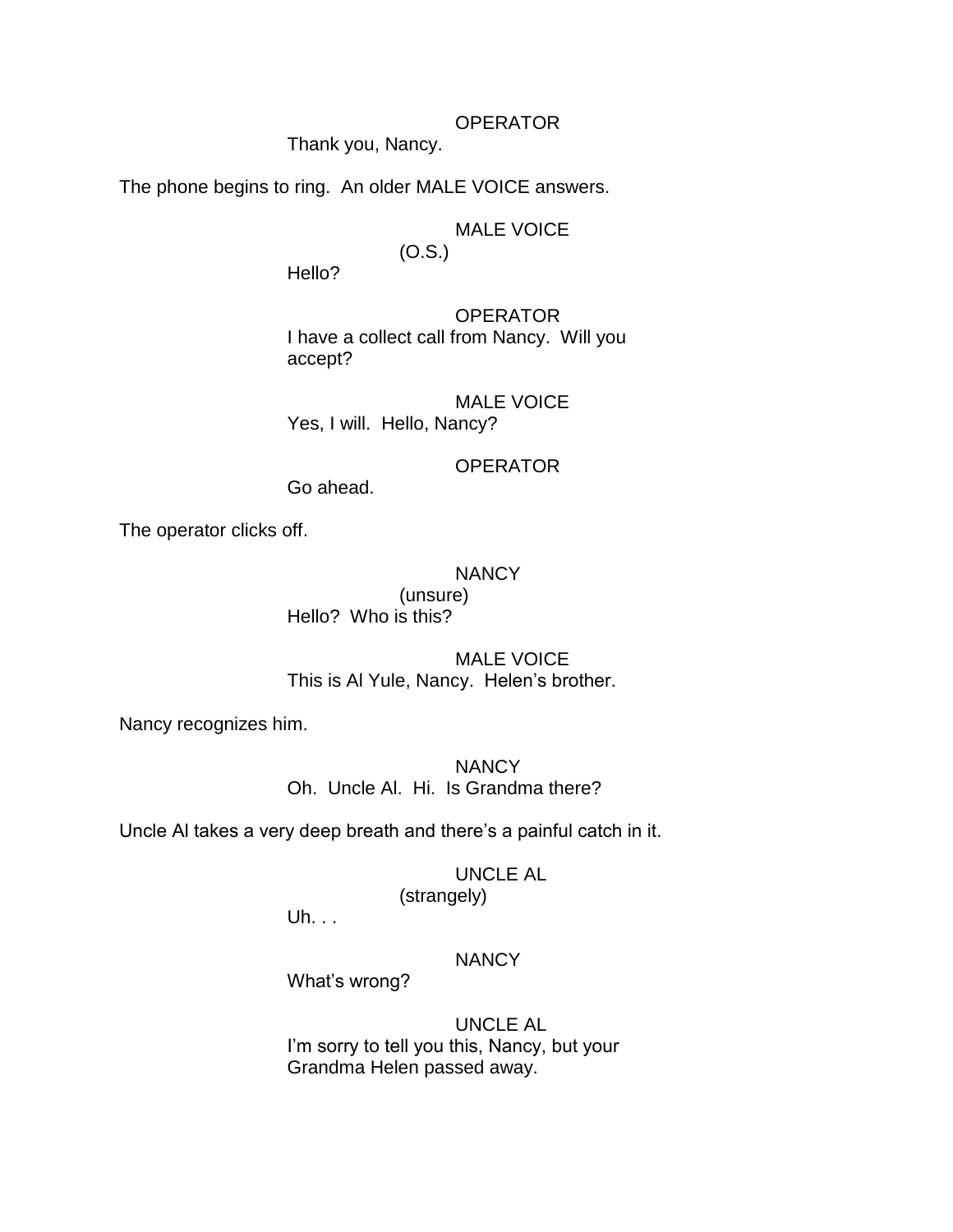# **NANCY**

(shocked) Oh no. . . But she wasn't even sick.

## UNCLE AL

She had a sudden heart attack. She died very quickly.

Nancy is silent for a moment, but a thought is forming in her head. A disturbing thought.

**NANCY** Did she hear that I went to California?

UNCLE AL I guess so. We all did, but that has nothing to do with it.

#### **NANCY**

(flatly) Doesn't it?

# UNCLE AL

I know this has got to be real hard on you, Nancy, with your mom and dad gone and all, but it'll be okay. Come and stay with Dora and me. We'd love to have ya.

Nancy has a dead, glassy eyed stare.

# **NANCY**

(flatly) I don't think I'm coming back to Iowa, Uncle Al. I think I'll be staying here in L.A.

#### UNCLE AL

But you haven't got anyone there. At least you still have a few people here.

#### **NANCY**

I gotta go, Uncle Al. Give my love to Aunt Dora. Bye.

## UNCLE AL

Nancy. Wai--

Nancy hangs up. She begins blinking furiously.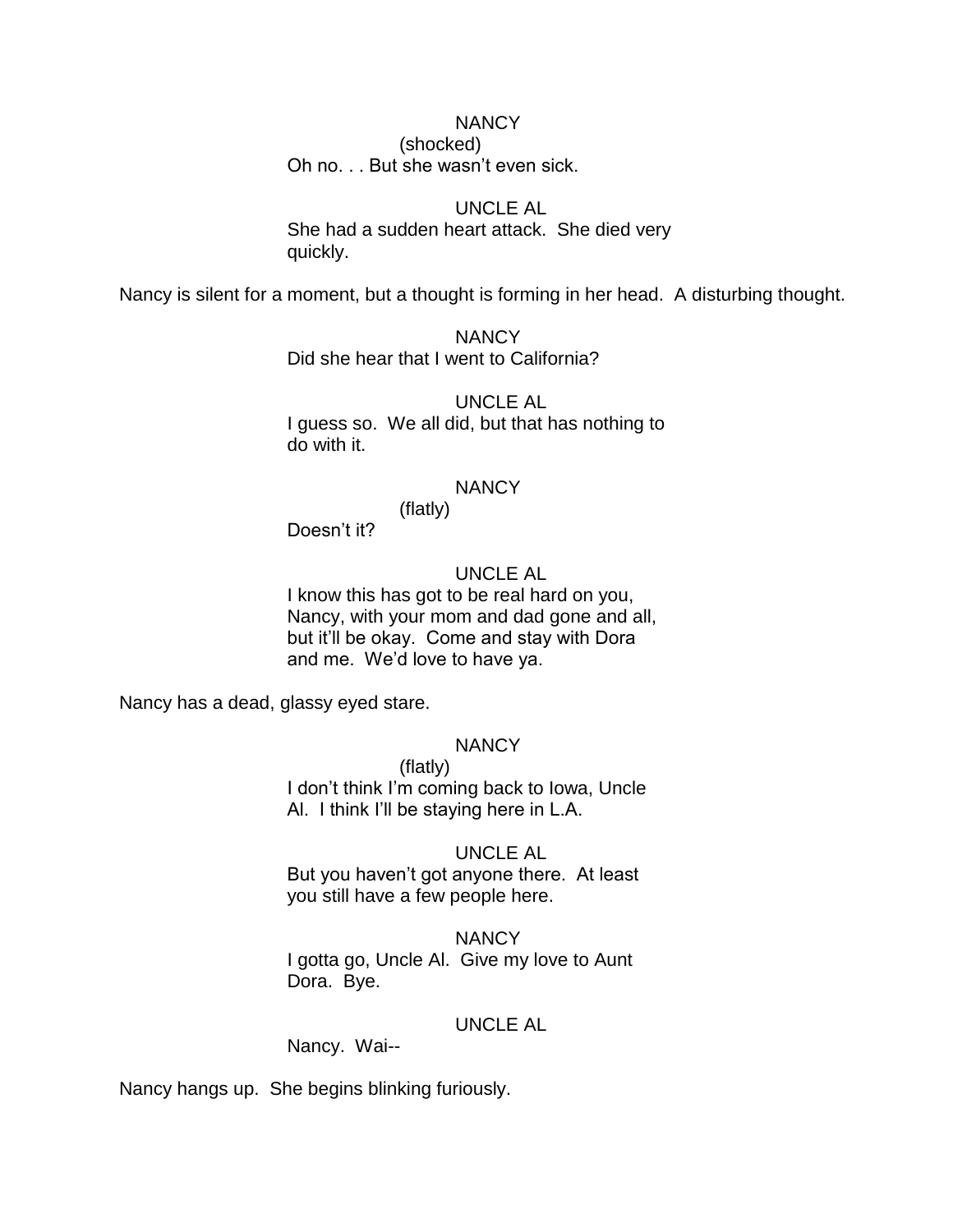## **NANCY** (to herself) I killed her. I'm bad luck.

CUT TO:

# INT. HANK'S LIVING ROOM – NIGHT

Hank's head hangs backward off the back of the couch.

HANK I feel great. This is the best I've felt I a long time. (he sits up straight) Everything I need I've got. Shelter, food, rhythm. . .

He glances at the open L.A. Metro on the floor. There is a full page ad for a phone sex line. 976-SEXX. There are photos of four beautiful girls in various states of repose. The ad states, "Don't be lonely. There's a girl here for you."

#### HANK

(shrugs) . . .If I need a girl I just call for one. The future is now.

He picks up the phone and dials.

Hank's phone gives off an electrical impulse which travels through the wire to the wall.

EXT. HANK'S BUILDING – NIGHT

The phone current travels through the wire running from the apartment building to the phone lines at the top of the phone pole on the street.

EXT. STREET – NIGHT

The phone current travels through these phone lines to the conglomeration of phone wires for the whole block. The electrical impulse shoots through the wires with a Zzzzzzz sound.

The electrical impulse comes down from the phone pole and into a relay.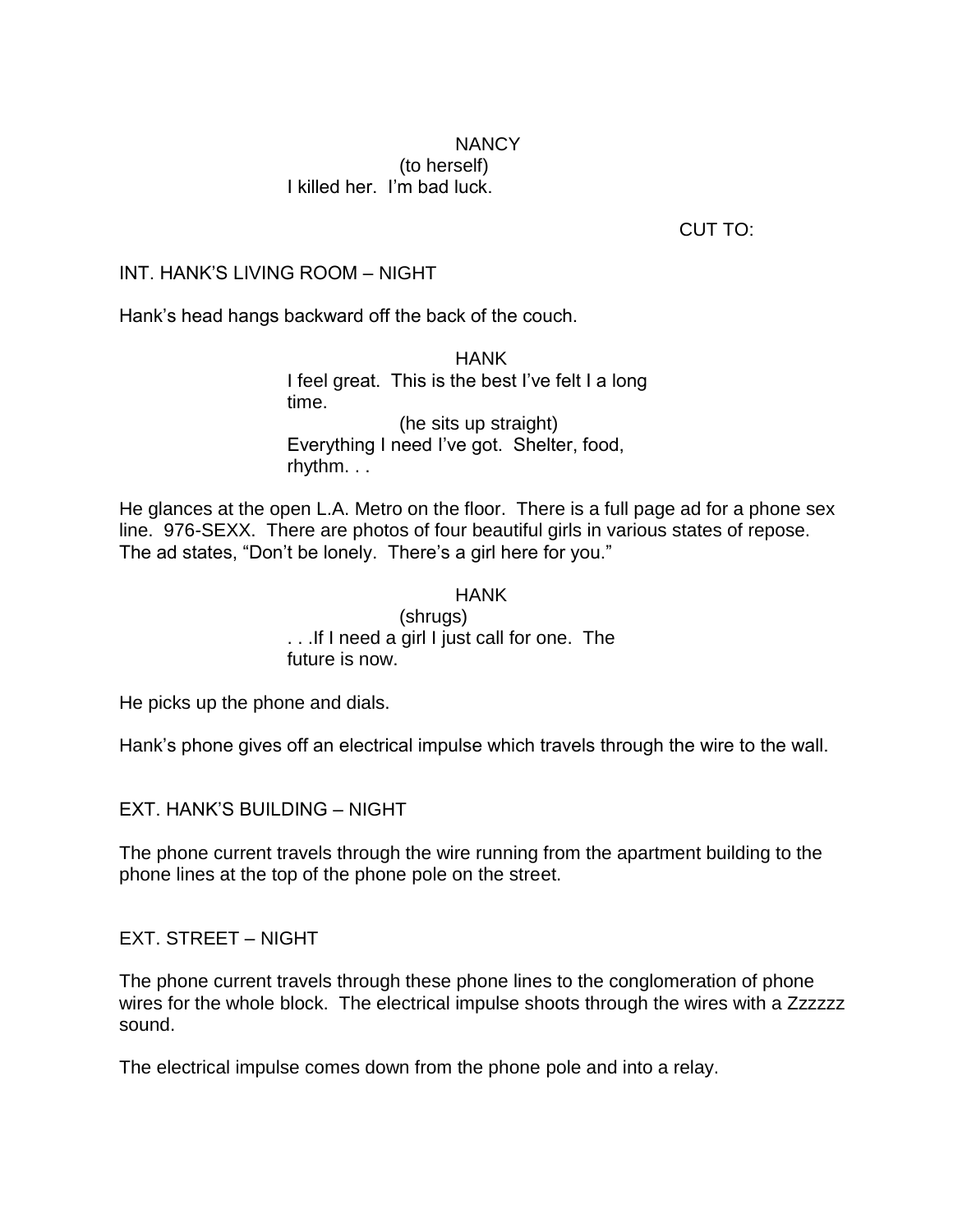EXT. BUS STATION – NIGHT

The phone relay is attached to the top of the wall of the bus station.

INT. BUS STATION – NIGHT

The current enters the bus station. It travels through the wires near the ceiling, then the various phone currents separate into seven different phone booths lining the back wall of the bus station.

The phone in the center phone booth begins to ring. Nancy is crouched low in the phone booth and the ringing startles her. She looks all around in a panic, then quickly answers it to stop it from ringing.

#### **NANCY**

## (quietly)

Hello?

We go back and forth between Hank and Nancy.

HANK (boisterously)

Hi.

There's an extended pause.

**NANCY** (flatly)

. . .Can I help you?

#### HANK

Sure. . .

There's another pause.

NANCY Okay, what do you want?

HANK

(unsure) Well, a girl, I guess. One to love me.

**NANCY** Don't you want to love her?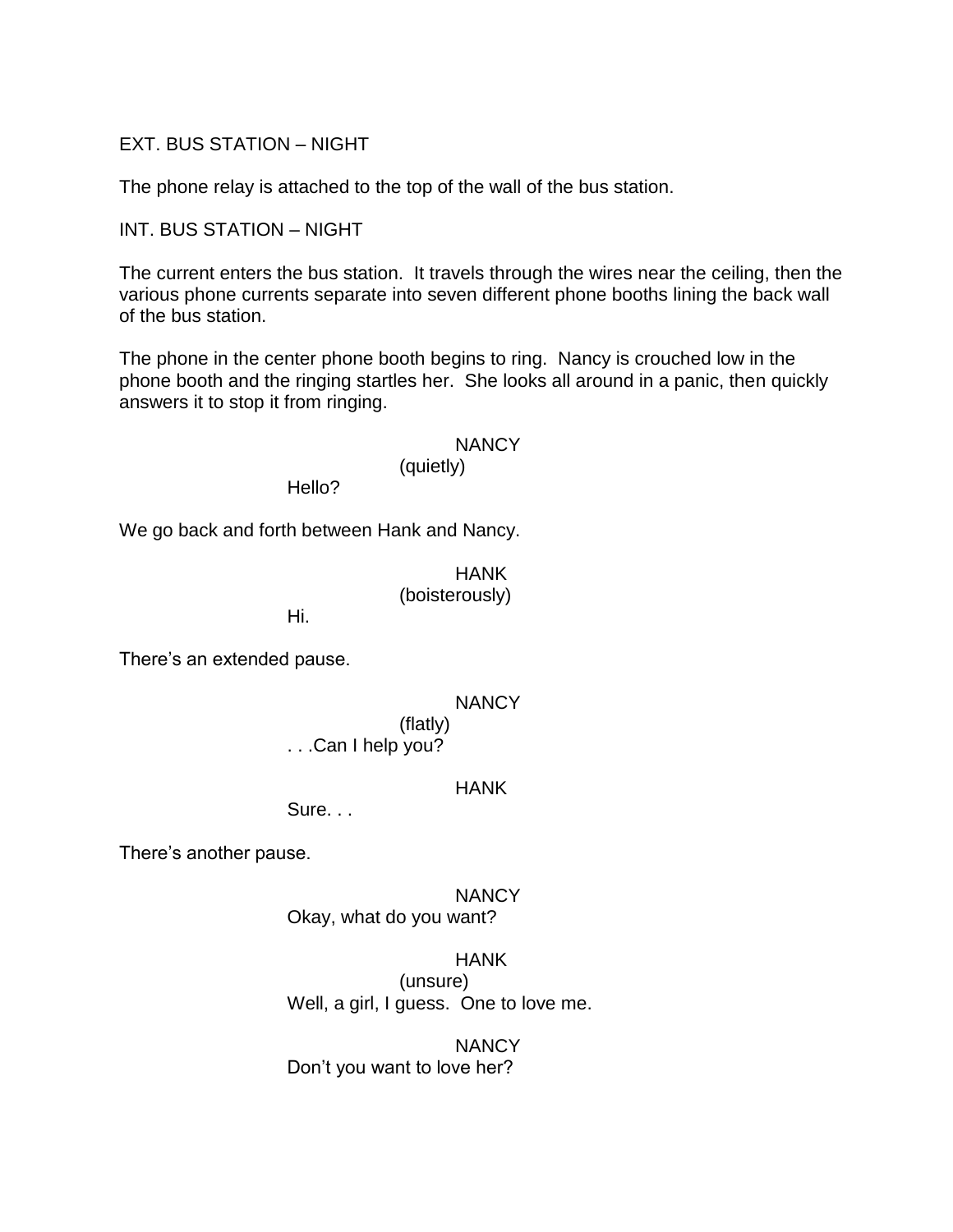HANK Sure. Of course. That, too.

**NANCY** Well, that's nice. Have you got any leads?

#### **HANK**

Just you.

## **NANCY**

(amazed) Me? You don't even know me.

**HANK** Nevertheless, you're the best bet I've got.

#### **NANCY**

That sure isn't saying much.

#### HANK

I agree, but maybe you'll enjoy talking to me so much you'll come over and see me.

Nancy glances through the window of the bus station and sees Joker pass by on the street. He is intently looking all around.

Nancy sinks lower in the phone booth.

#### **NANCY**

Uh. . . What's your name?

#### HANK

Hank. What's yours?

**NANCY** Mine? Nancy. Nice to meet you, Hank.

#### HANK

(smiles) And you, Nancy.

**NANCY** Uh. . . Where do you live, Hank?

HANK In Los Angeles. Where do you live?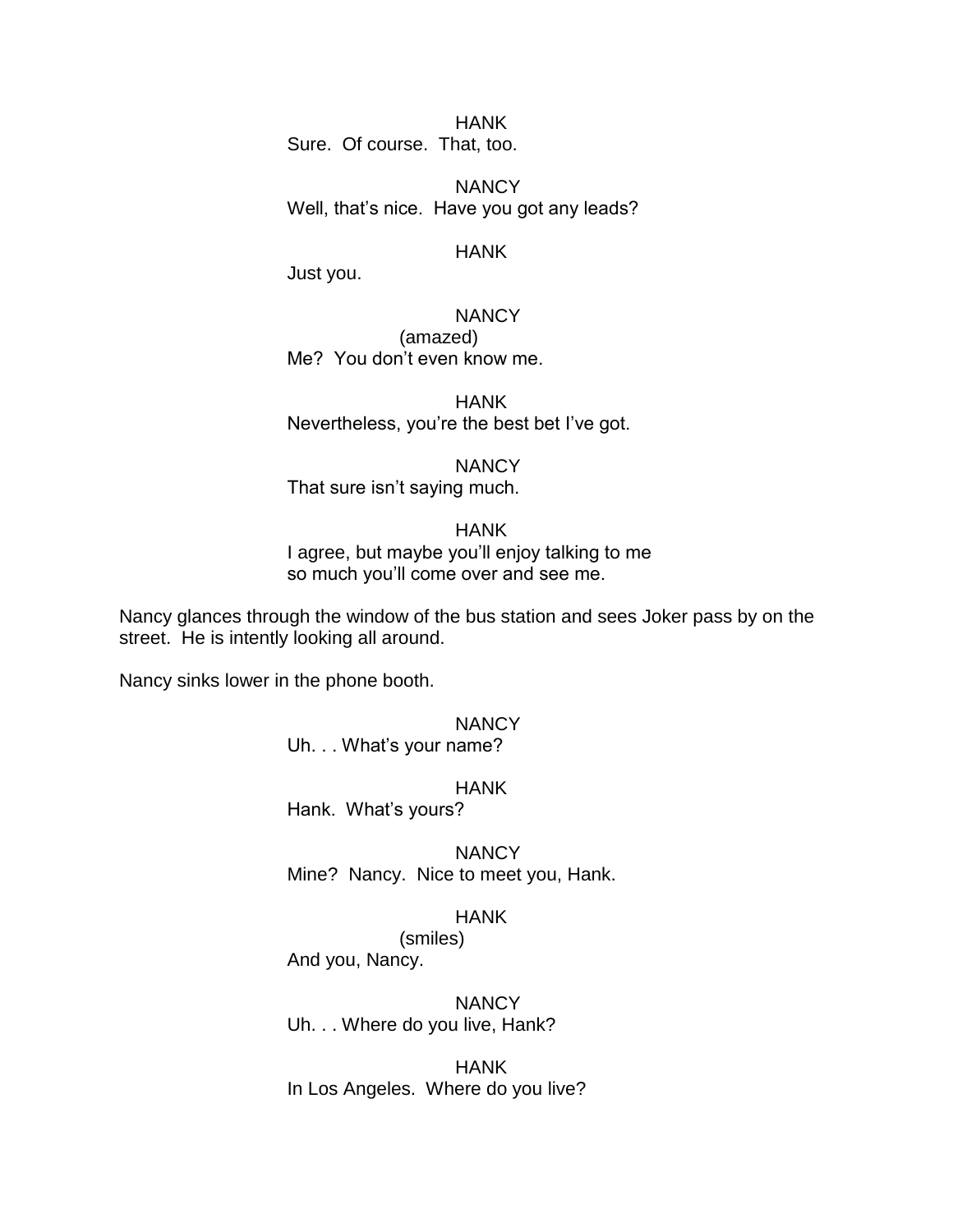## **NANCY**

That's a good question. Do you happen to live near the bus station?

#### HANK Is this like a joke? Is there like a John there?

**NANCY** A John? What are you talking about?

## HANK

(explaining) See, you call and say, "Is there a John there?" And I say, "No." Then you say. . .

#### **NANCY**

(cuts him off) . . .Do you live near the bus station or not?

#### HANK

Ya know, I actually think I do. I was only there once, when I moved out here, but it didn't seem very far. Why?

#### **NANCY**

Well. . . I'm in kind of a jam right now and if I could just come there and use your phone it would be really great.

#### HANK

Come here? Really? But we're on the phone right now.

#### **NANCY**

Yeah, but this is a pay phone and I don't have any money.

Hank is aghast and utterly embarrassed.

#### HANK

A pay phone?

#### **NANCY**

Yeah, in the bus station.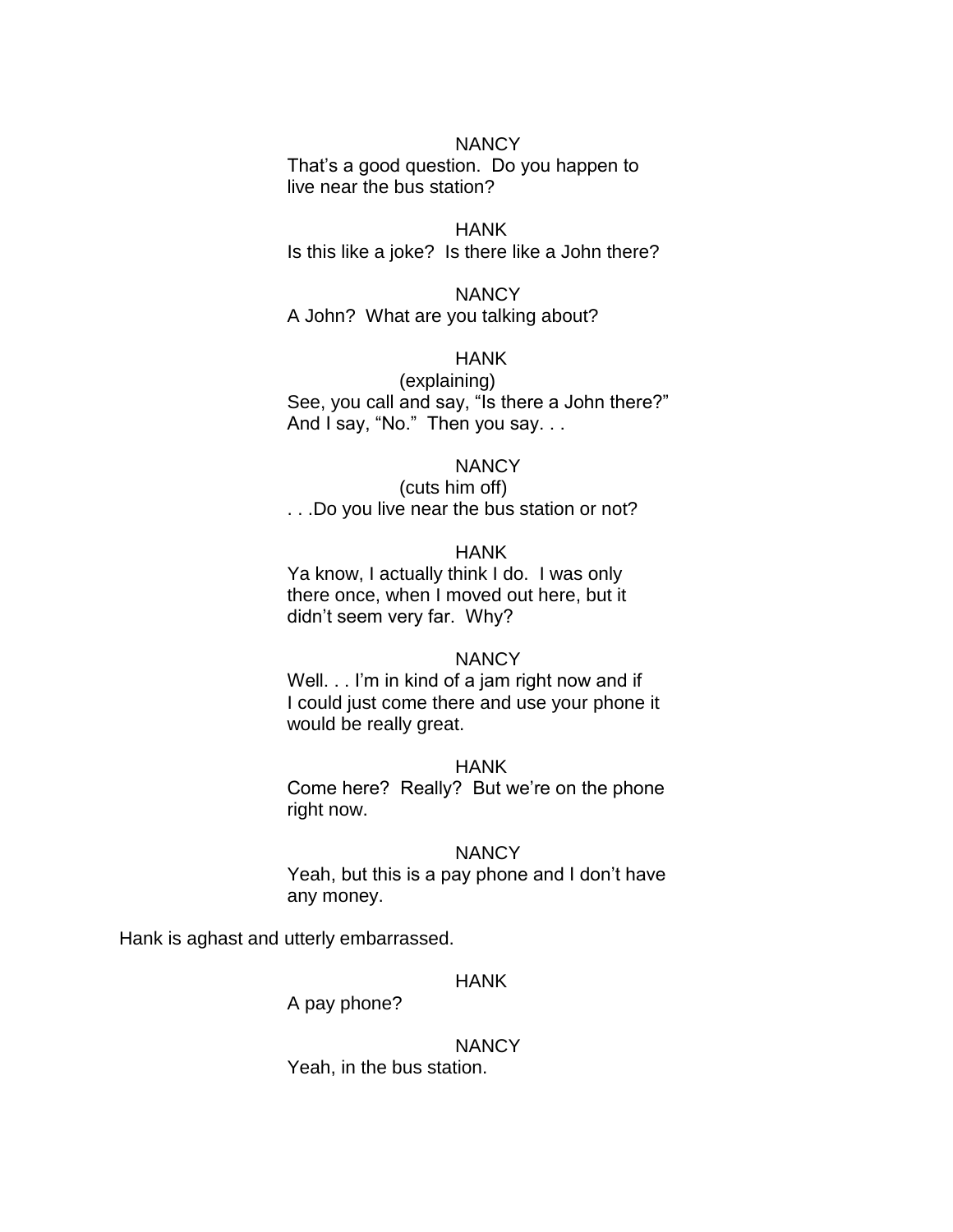Hank looks down at the 976-SEXX ad.

## HANK

But. . .

**NANCY** Where did you think you were calling?

## HANK

(stuck)  $1 \ldots$  That is,  $1 \ldots$ (smiles) Why, I was calling you, of course.

#### **NANCY**

Oh, sure.

HANK Well, who else would I be calling?

**NANCY** You're not some kind of nut, are you?

#### HANK

(offended) No! Not at all. I'm the normalest guy you ever met. What kind of jam are you in?

Nancy has a pen and a matchbook in her hands.

**NANCY** I'll tell you about it when I get there. What's your address?

#### HANK

(amazed) You're really gonna come here?

**NANCY** 

If you'll just tell me the address.

## HANK

Oh. 1241 Hope Street, number 206. I think it's just a few blocks away.

# **NANCY**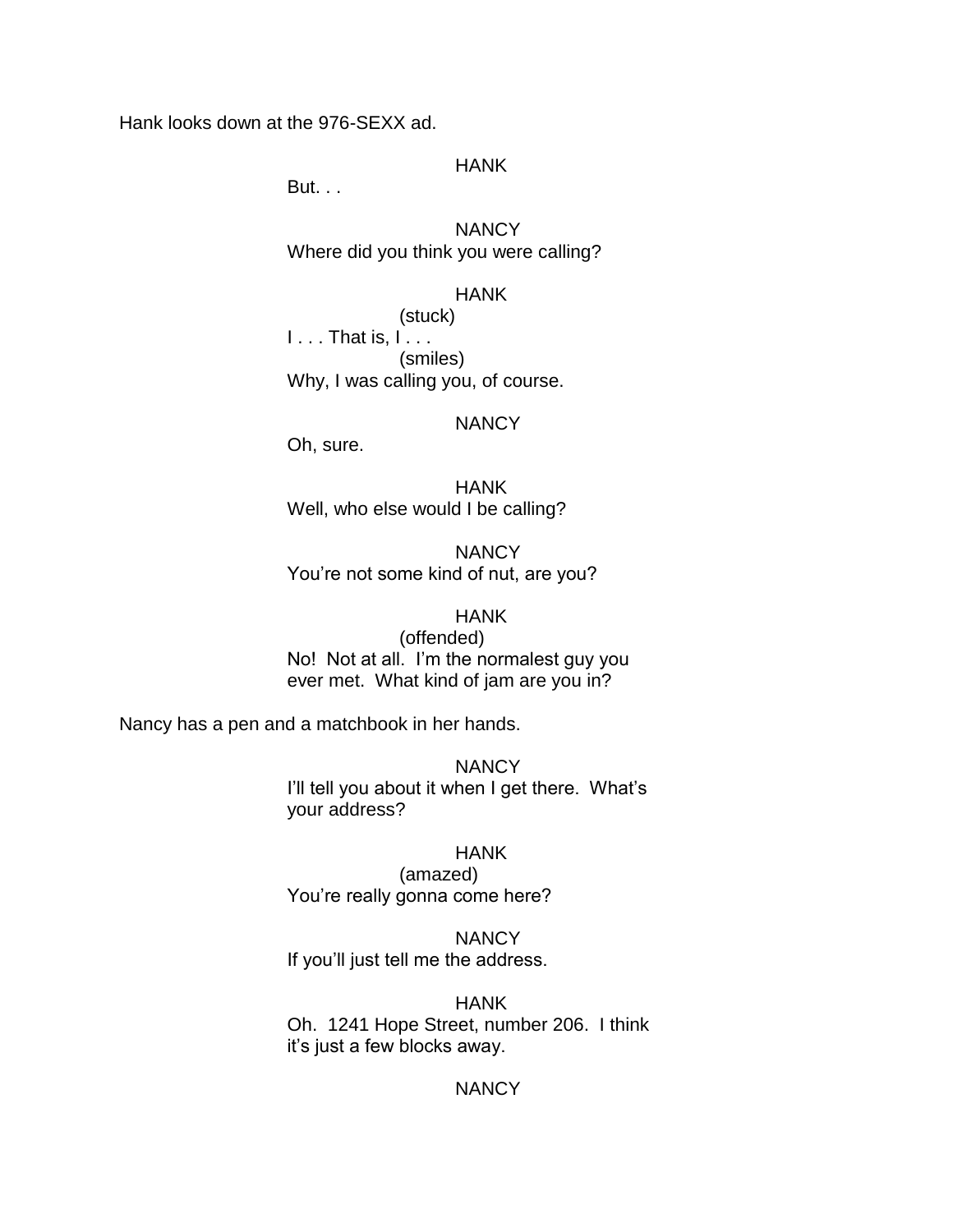Great, Hank. Nice talking to you. See you in a few minutes.

INT. BUS STATION – NIGHT

Nancy hangs up. She takes a deep breath and looks up to heaven.

## **NANCY**

Thank you.

She looks around the bus station. The coast is clear. Nancy steps out of the phone booth and walks quickly up to a ticket window. A black, male TICKET SELLER looks up.

#### **NANCY**

(hurriedly)

Excuse me. . .

(she glances back over her shoulder)

. . .Do you know where Hope Street is?

## TICKET SELLER Three blocks east, two blocks north.

# **NANCY**

(nods)

Thanks.

Nancy quickly crosses the bus station toward the door.

**NANCY** 

(to herself) Now if I only knew which way was which I'd be all set.

Nancy exits the bus station.

CUT TO:

INT. HANK'S LIVINGROOM – NIGHT

Hank hangs up the phone. He's got a slightly dazed look on his face.

HANK

Wow. She's coming here.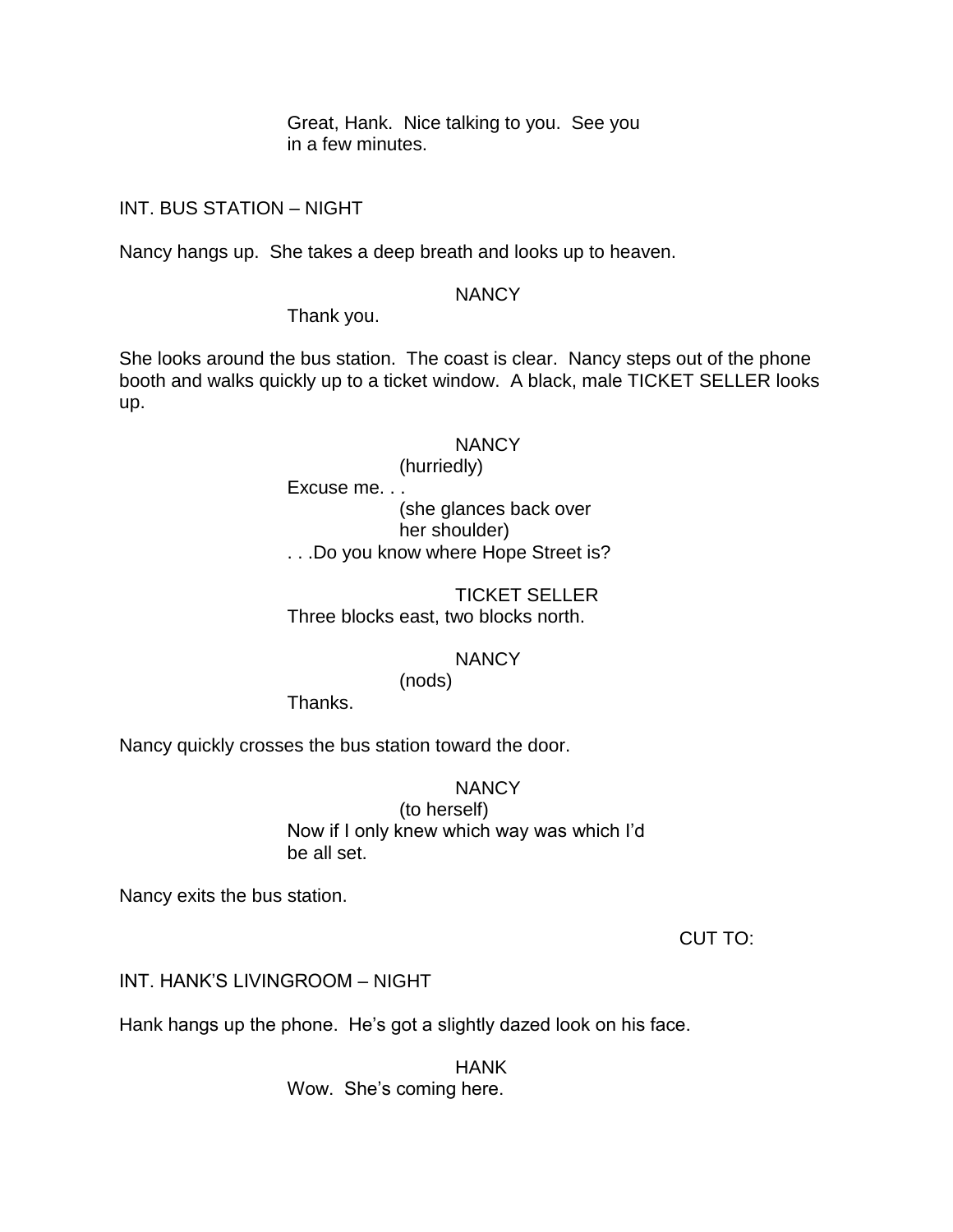### (he looks around) This place is awful. I've got to clean up.

He starts I one direction, stops, then starts I another direction and stops.

#### HANK

### Where do I start?

He begins picking stuff up off the floor and making piles. He kicks soiled clothes behind furniture. As he cleans he thinks aloud.

#### HANK

(grinning) Oh, this is gonna be great. I can just tell. This was meant to be. Nancy. I like the sound of it. Nancy. Hank and Nancy. Sitting in a tree. K-I-S-S-I-N-G. First comes love, then comes marriage, then comes. . . (his grin fades) Wait a minute? Why is she coming here? Why would she just ask for my address like that? Nobody in their right mind would do that. Maybe she's some kind of escaped lunatic. (thinks for a second)

But as long as she's pretty. . .

Hank finishes wiping the coffee-table with a sponge and looks around. The apartment looks reasonably clean and straightened up – except for the tin foil on the walls.

> **HANK** (skeptically) I don't suppose I could convince her that it's insulation. . . (shakes his head)

Nah. . .

He goes over to the foil-covered wall, takes a hold of a long strip of tin foil and yanks it down. He crumbles it into a big ball.

### HANK

Doesn't matter. I don't need it anyway.

Suddenly a rubber-gloved hand with a white sleeve bursts through the wall in a loud explosion of plaster shrapnel. It grabs hold of Hank's collar and yanks his head back into the wall. Hank's forehead leaves a dent in the plaster and his eyes cross.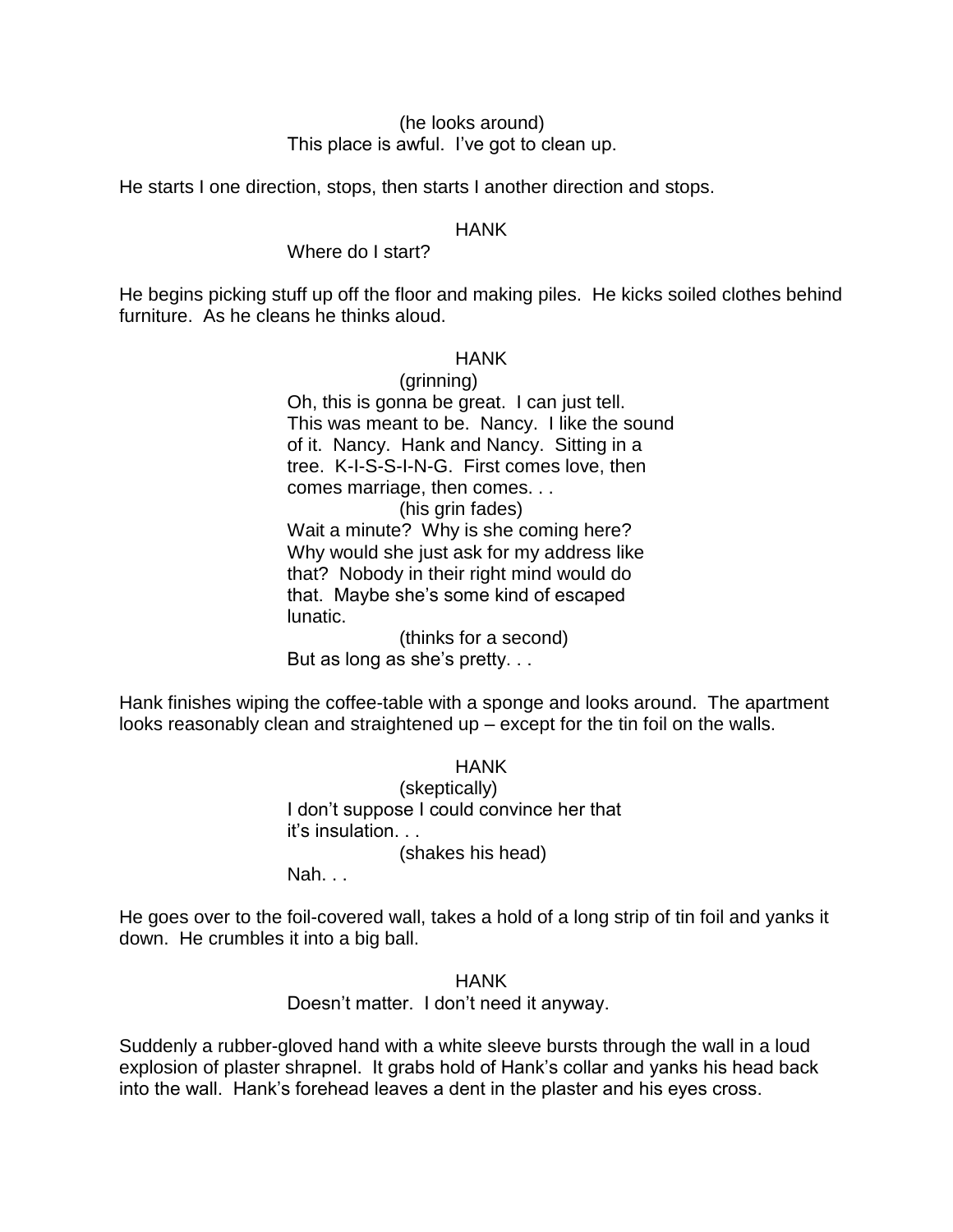Another rubber-gloved hand bursts through the wall in front of Hank's face. This one is holding a huge hypodermic syringe with a long gleaming needle. Medicine squirts out the end.

Then needles begin popping through the wall all around Hank's face and head.

Hank yanks himself away from the gloved hand and stumbles into the center of the room. He shuts his eyes and pounds his fists on his temples.

#### HANK

(yelling) Leave me alone! For God's sake just leave me alone!

He opens his eyes. The rubber-gloved hand and the needle are gone.

### HANK

(nods) All right. That's better.

Suddenly Hank screams as loud as he can and grabs his right foot. Hopping on his left foot he looks down at the floor.

A big drill bit screws its way up through the floor. Hank watches as the drill bit then screws itself back down leaving a one inch hole in the floor. He looks closer at the hole and an eye appears looking back up at him.

### VOICE FROM BELOW

Full Power!

There's a loud buzzing sound followed by an intense beam of white light that shines up though the hole into Hank's face. Hank jumps out of the way and the beam of light follows him.

Hank drops to the floor and crawls away fro the beam of light. Directly in front of him the drill bit comes screwing back up through the floor. This is followed by another beam of white light…

CUT TO:

### EXT. HANK'S BUILDING – NIGHT

Nancy runs up in front of hank's building. She quickly checks the address against the matchbook in her hand. It's the same. She sighs hopefully, looks quickly around, then sprints into the building.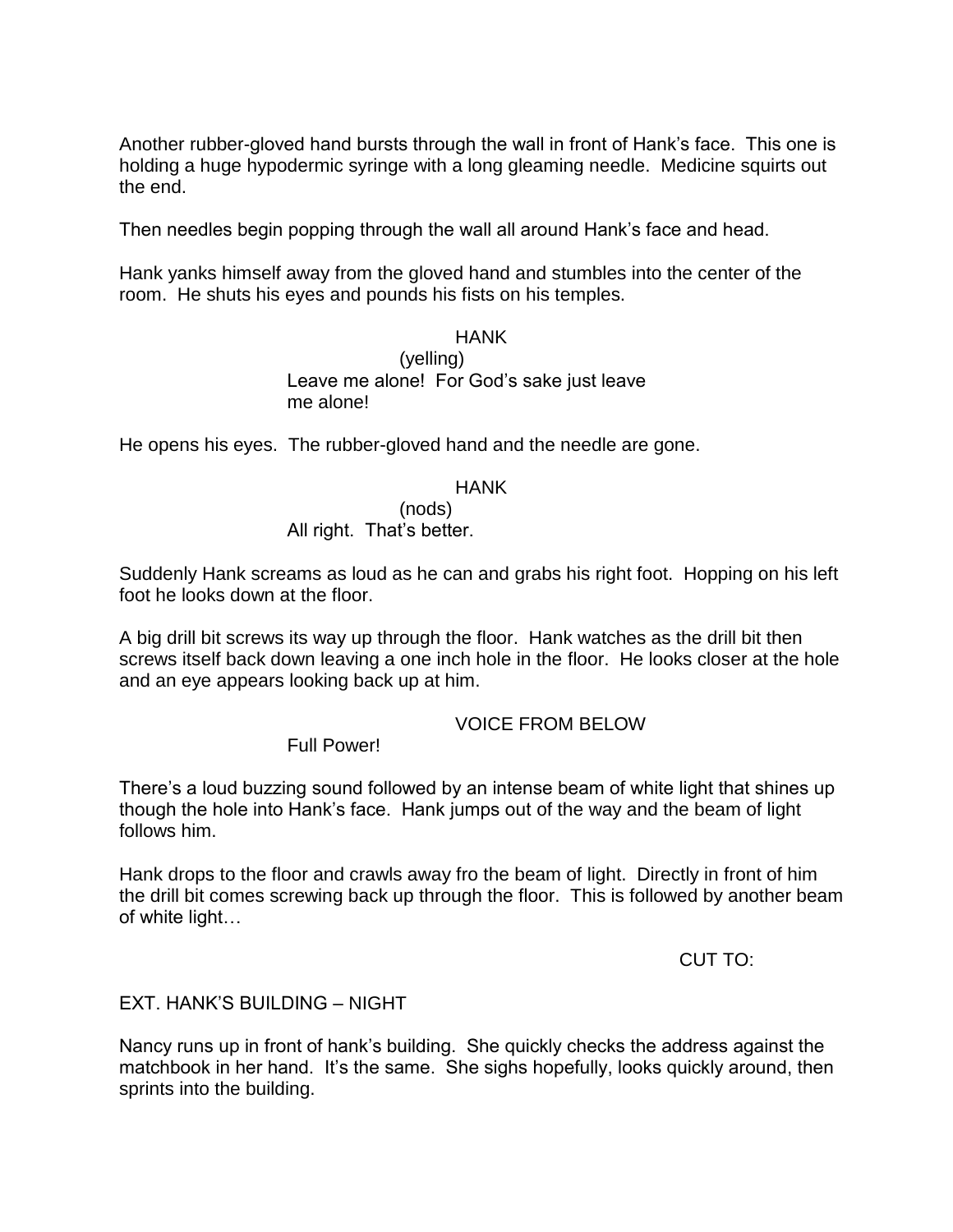### INT. HANK'S BUILDING – NIGHT

Nancy walks past the mailboxes. She spots number 206 and sees the edges of many envelopes poking out, unlike any of the others.

As she turns the corner to head up the stairs, she glances back at the front door.

Through the window in the door she can see Joker and Presto of the  $6<sup>th</sup>$  Street Orphans stop right in front of the door and converse.

Nancy frowns and tiptoes up the steps.

# $EXT 2^{ND}$  FLOOR HALLWAY – NIGHT

Nancy walks slowly up the hall toward Hank's door. It's like she's approaching a haunted house. Her face expresses that she's not at all sure this is a good idea.

Nancy arrives at Hank's door. Number 206. She stands there looking very hesitant. Slowly, she raises her fist to knock on the door, but pauses before actually knocking. She hears a siren wailing in the distance. She knocks.

Suddenly the door flies open. . .

There stands Hank with his entire body wrapped in tin foil!!! He has a tent of tin foil over his head with holes poked out for the eyes. He has a baseball bat in his hand ready to strike.

Nancy gasps, takes a step back and drops the plant to the floor. The clay pot shatters into a million pieces.

Hank freezes, then quickly hides the bat behind his back.

### HANK

Nancy?

Nancy nods, her mouth open.

### **NANCY**

Hank?

Hank yanks the foil tent with the peep holes off his head and tosses it. He smiles.

(quietly)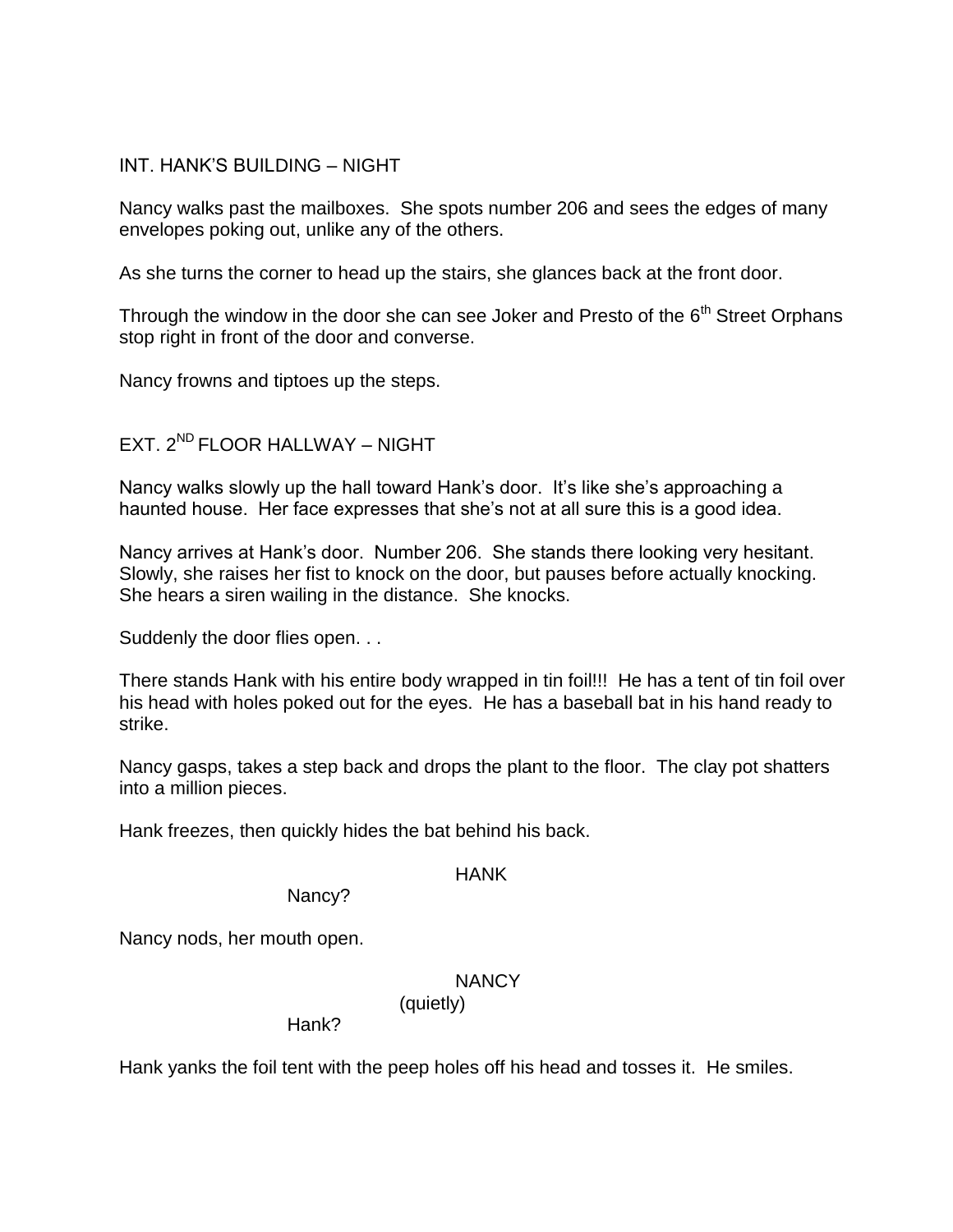Hi. Wow! You actually came.

Nancy's mouth hangs open. This can't be true.

### **NANCY**

Yeah, but I gotta go.

Hank looks down at himself.

#### HANK

Wait. . .

(he tears off the tin foil) I can explain this.

**NANCY** 

(unbelieving)

You can?

#### HANK

You see, uh. . . The, uh. . . There was this hand. . . And the drill. . . I can't explain it.

**NANCY** I didn't think so. I'll see ya later.

She starts to turn and leave.

HANK (face drops) Wait! Don't go. What about your plant?

#### NANCY

You can have it.

Down the hall, Mrs. Rameriz' door opens a crack and an eye peers out. Hank smiles and waves. Nancy turns and the door quickly shuts.

#### HANK

That's my neighbor. We're good friends. I baby-sit for her kids, Jose and uh. . . Bob. Here, let me get something to put your plant in. Don't go anywhere.

Hank dashes away tearing off the remainder of the tinfoil.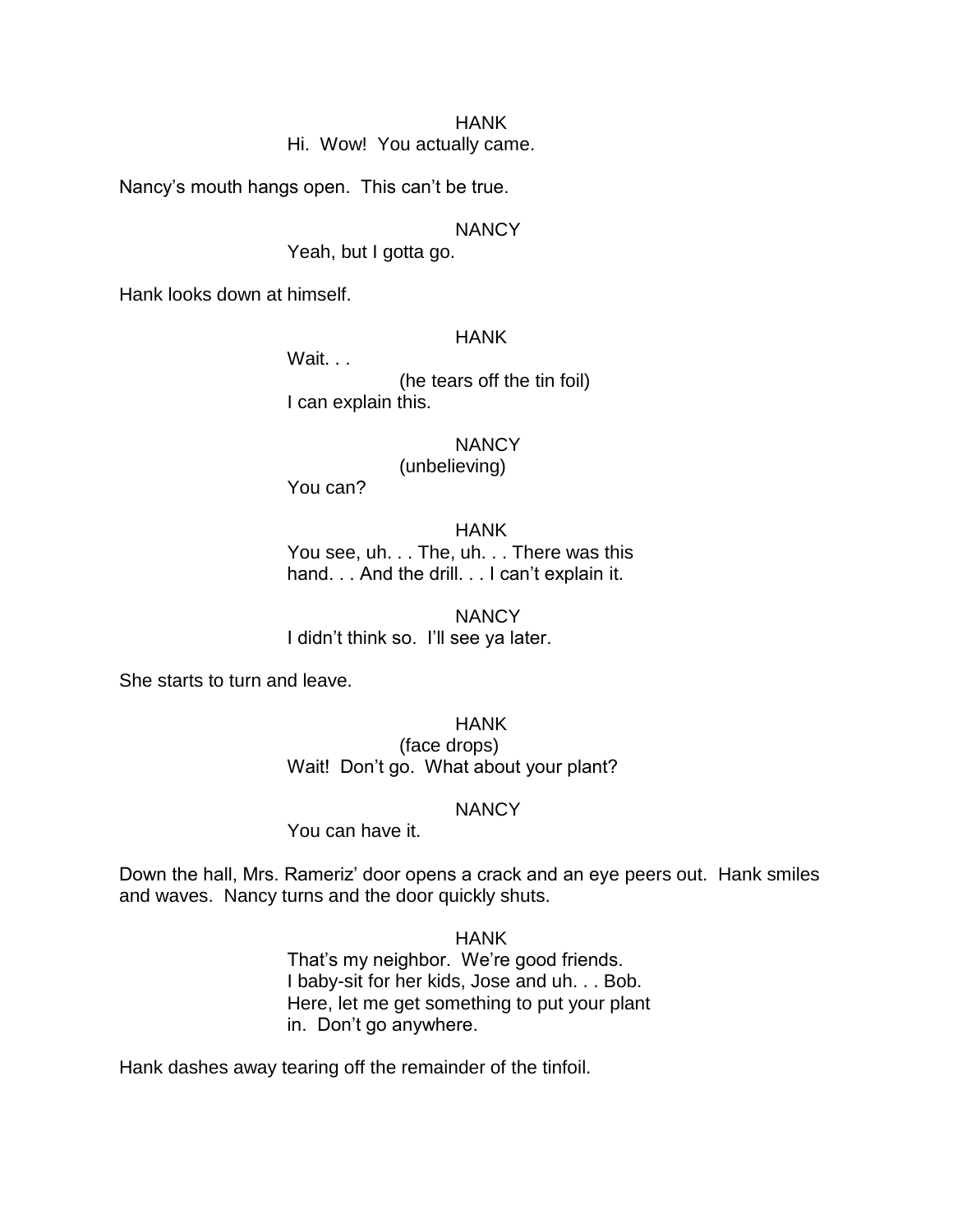Nancy stands there looking uncomfortable. She looks like she might turn and leave when Hank returns holding a Crock Pot and a garbage can. All of this tin foil wrapping is gone. He hands Nancy the Crock Pot.

### HANK

Here.

Nancy looks at the Crock Pot with its dangling electrical cord skeptically.

### **NANCY**

Are you sure?

### HANK

I never cooked with it.

They both crouch down and pick up the pieces of the broken pot and knock heads. They toss the pieces into the garbage can. They then brush all the soil together and lift the drooping plant into the Crock Pot. It sits crookedly.

### **HANK**

(smiles) Good as new.

### **NANCY**

And now if it ever gets cold I can plug it in and heat it up. (Nancy smiles

Hank motions her inside)

### HANK

Come on in. Please.

Nancy hesitates. This doesn't seem like such a bright move.

Hank smiles his most ingratiating smile.

Nancy hears a police siren. Nancy hesitantly steps inside.

INT. HANK'S FOYER/LIVING ROOM - NIGHT

Hank shuts the door behind her.. He then relocks the five dead bolts and chains. Nancy watches this like she's being locked in. Hank sees her discomfort and tries to explain.

HANK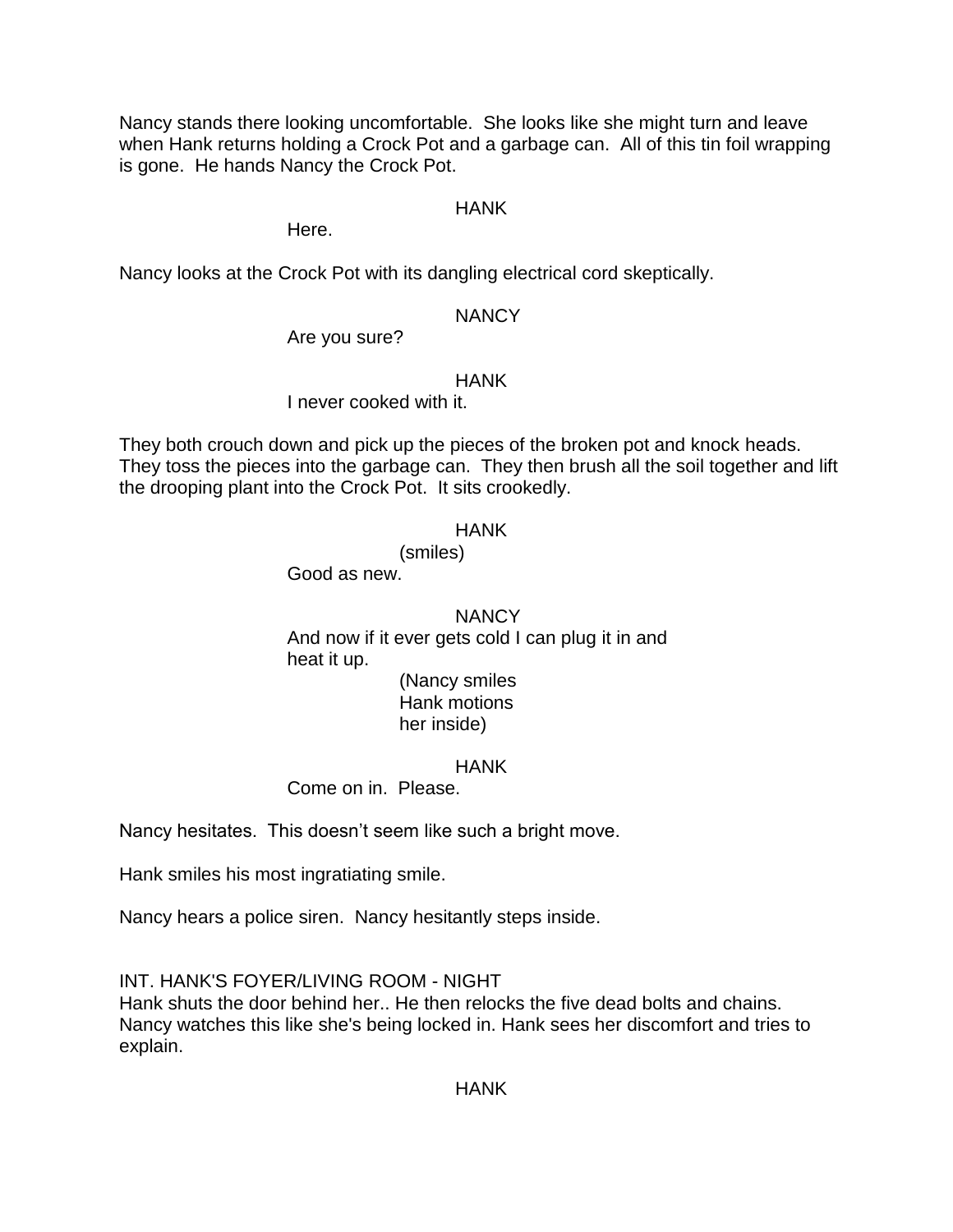### It's not a great neighborhood.

(nods)

### **NANCY**

No, duh.

Nancy walks slowly up the hall and Hank follows after her.

Nancy steps into the living room and sees all of the tin foil on the walls. She's not sure how to react, she starts to laugh.

#### **NANCY**

Are you the decorator or did you hire someone?

Hank follows her. look around the room.

**HANK** Uh... That's just until I can afford wall paper.

### **NANCY**

I personally prefer wax paper as a wall treatment. Or Saran wrap.

HANK That's a thought. Make yourself at home.

Nancy takes a hesitant step into the apartment. She nods her head.

**NANCY** Right. Like a chicken in a roaster. Let me know when we go from bake to broil?

HANK (doesn't know how to react) What do you mean?

NANCY Well, I'm in hell, now right?

HANK (shakes his head) Oh no. The foil keeps the heat *out*.

Nancy shakes her head and turns around.

**NANCY**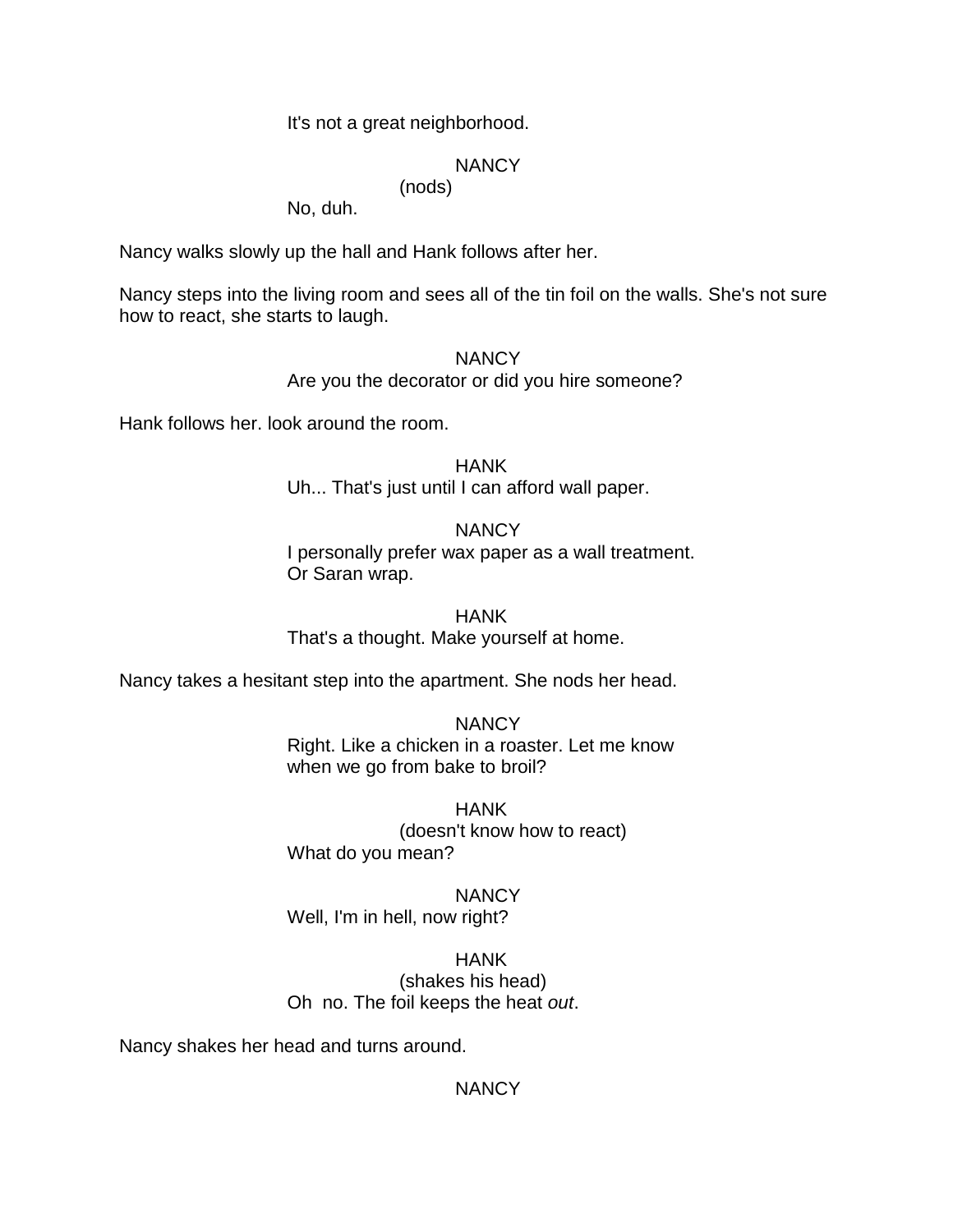And the freshness *in*. This is way too weird. I've gotta go. Keep the plant, you need it.

#### HANK

But you just got here.

#### **NANCY**

I've got a boat to catch. The Titanic. I don't want to be late.

### HANK

You seem worried.

#### **NANCY**

I'm just trying to picture what terrible thing is going to happen to me next.

HANK Nothing's gonna happen to you here. You're safe.

### **NANCY**

(skeptical)

Oh, sure.

HANK Mellow out. Want some Thorazine?

Nancy waves her hand.

#### **NANCY**

No thanks. I'm cool.

#### HANK

Stellazine? Mellaril? (She shakes her head)

#### **NANCY**

(from nowhere) Do you like jello?

#### HANK

(nods)

I love jello.

**NANCY** Me, too. What flavor do you like?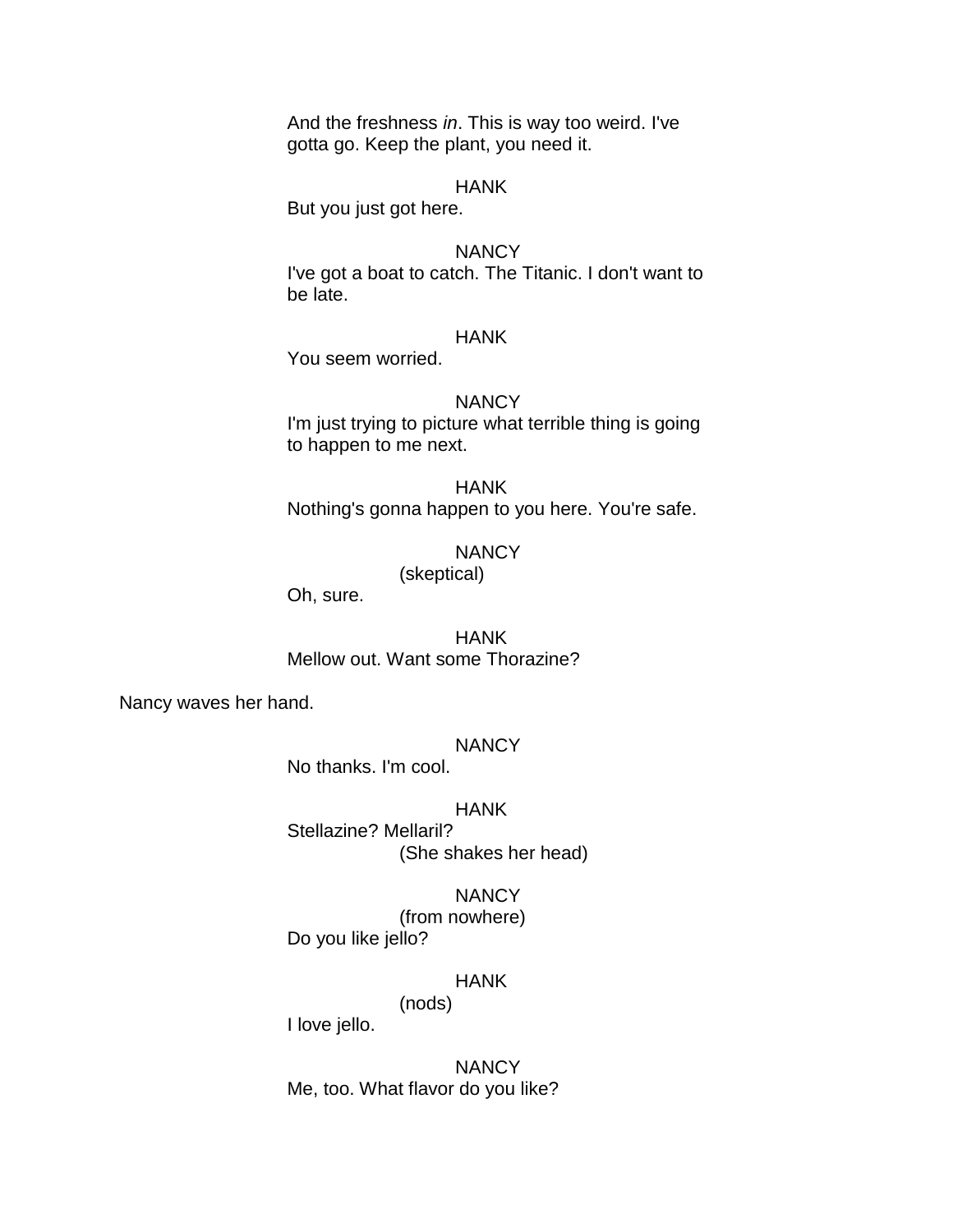All flavors.

### **NANCY**

Have you got some?

### HANK

(sadly) No. I wish I did.

## **NANCY**

Me, too. I like grabbing it and squishing it through my fingers.

Hank is a little shocked and looks away like she's crazy.

HANK Hlow about something to eat?

### **NANCY**

Eat?

HANK You do eat, don't you?

### **NANCY**

I used to.

Nancy's stomach growls loudly. Her basic hunger takes over.

**NANCY** 

...Okay. Sure.

### **HANK**

Just wait here.

Hank dashes into the kitchen.

INT. KITCHEN

HANK Man oh man is she weird, but cute.

Nancy shrugs helplessly, then sits down on the couch. A puff of dust comes out.. She checks out the bottle caps on the furniture and shakes her head. She looks at his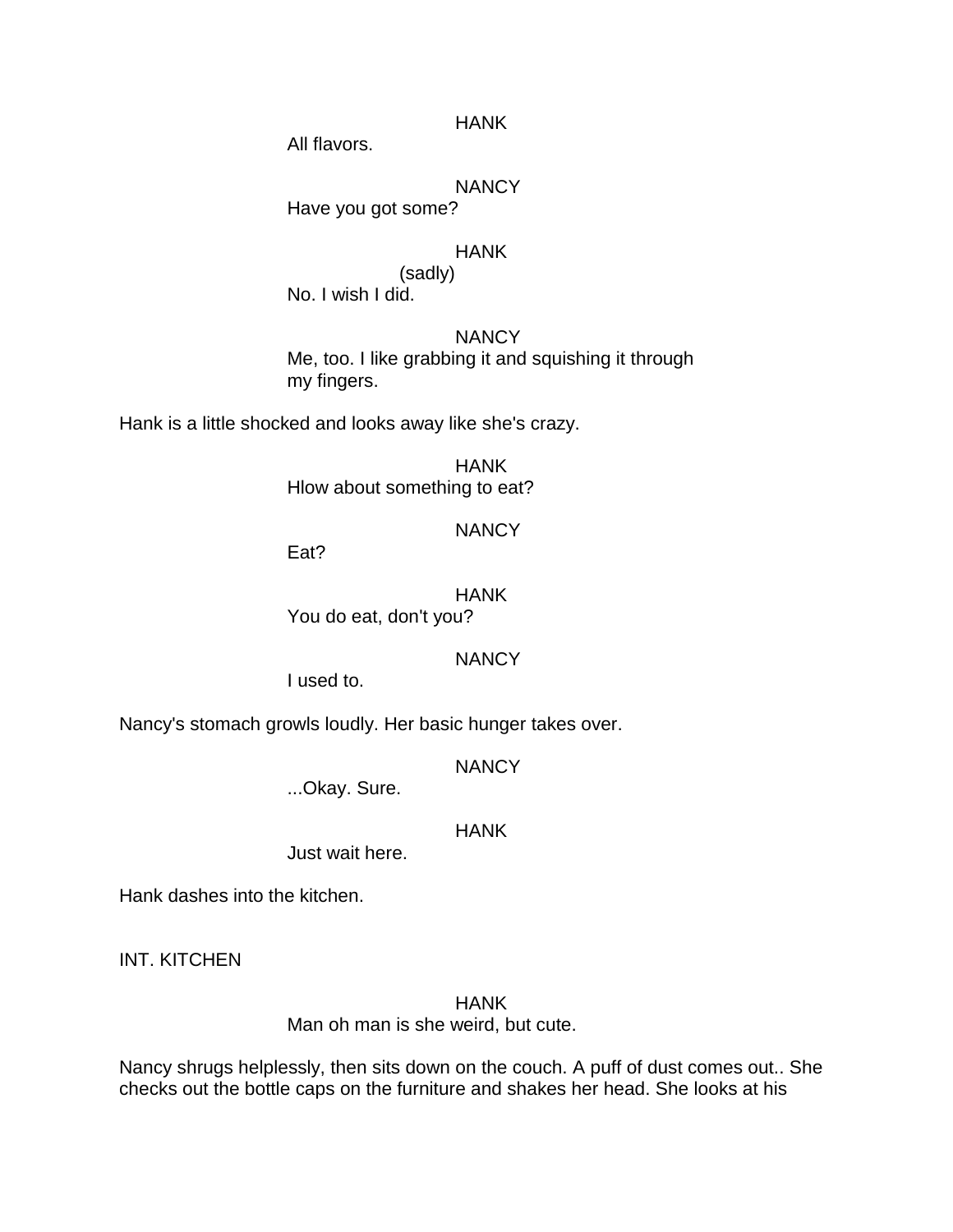books. Hank returns one second later with an armload of oriental products. He opens one of the boxes and offers it.

HANK

Here. Have. a Japanese bean paste cake. They're good. Really.

Nancy eyes the unidentifiable foodstuff suspiciously and laughs. She Hesitantly takes a cake.

> HANK They're good for your digestion, too.

### **NANCY**

That's important.

Hank take a cake and takes a bite. Nancy hesitantly follows suit. It tastes odd. They chew for a moment in silence. Then...

### **NANCY**

(seriously) So... Who were you really calling when you got me?

HANK (embarrassed) Uh... No one.

She gives him a look. He looks away.

HANK I was calling one of those partylines.

## **NANCY**

Why?

HANK I was lonely. I just wanted to talk to someone.

**NANCY** And you actually find people to talk to on those partylines?

### HANK

Uh... No, not, really.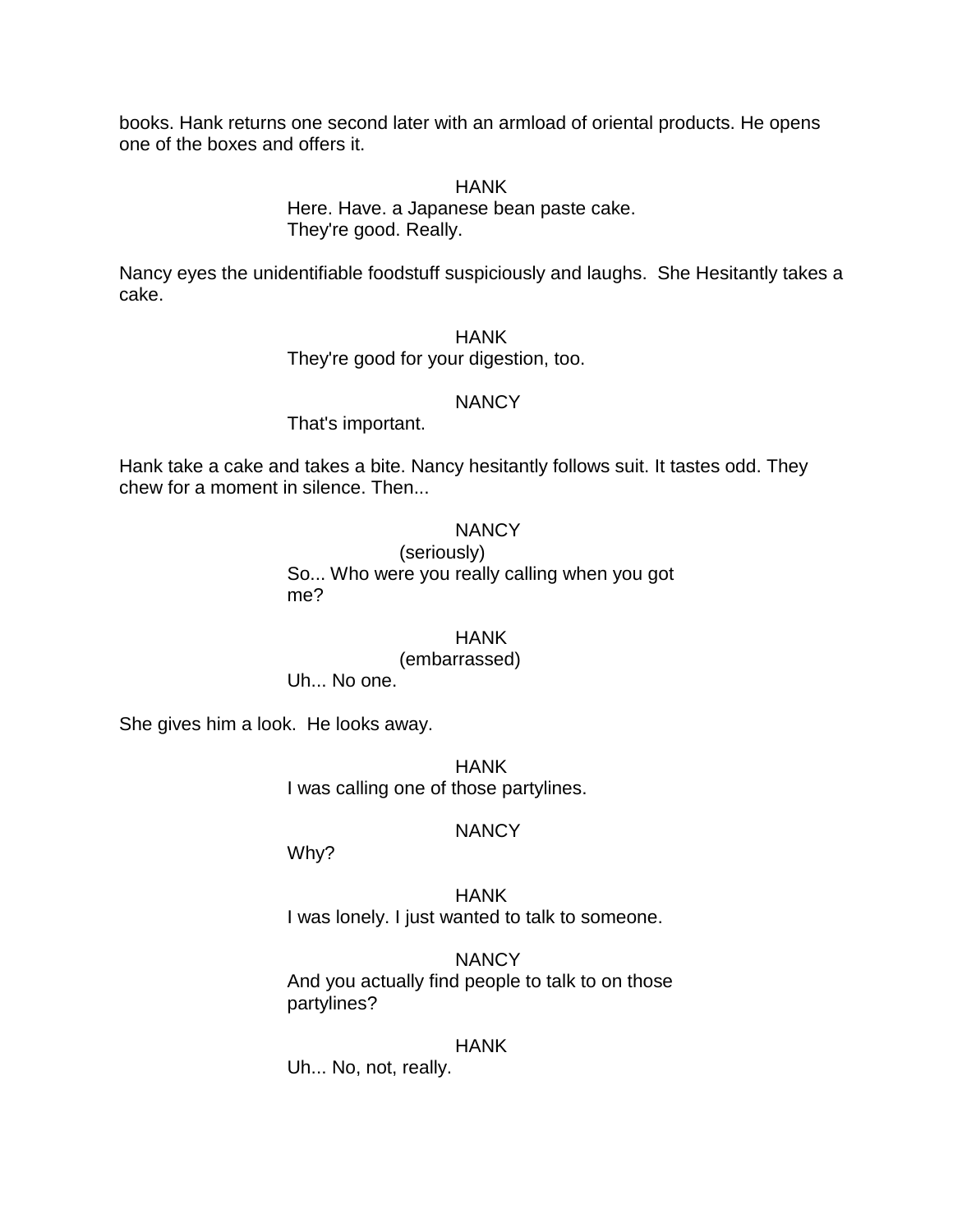### **NANCY** Were you ever in a mental hospital?

HANK Briefly. How do you like the bean cake?

Nancy grimaces a little.

**NANCY** It tastes like something I smelled once when I was little. How long were you there?

HANK Three and a half years. Seaweed cookie?

#### **NANCY**

(shrugs) OK. Ya know, you've got a lot of books about people that killed themselves.

**HANK** The Cat in the Hat killed himself?

### **NANCY**

No. Jimi Hendrix, Janis Joplin, Ernest Hemingway, Jim Morrison...

#### HANK

Oh, them.

### **NANCY**

Have you ever thought about committing suicide? (Hank shakes his head) So why did you get put in a mental hospital?

### HANK

(shrugs) Uh... I tried to kill myself.

## **NANCY**

How?

### HANK

I stayed in my college dorm room for a year and stopped eating.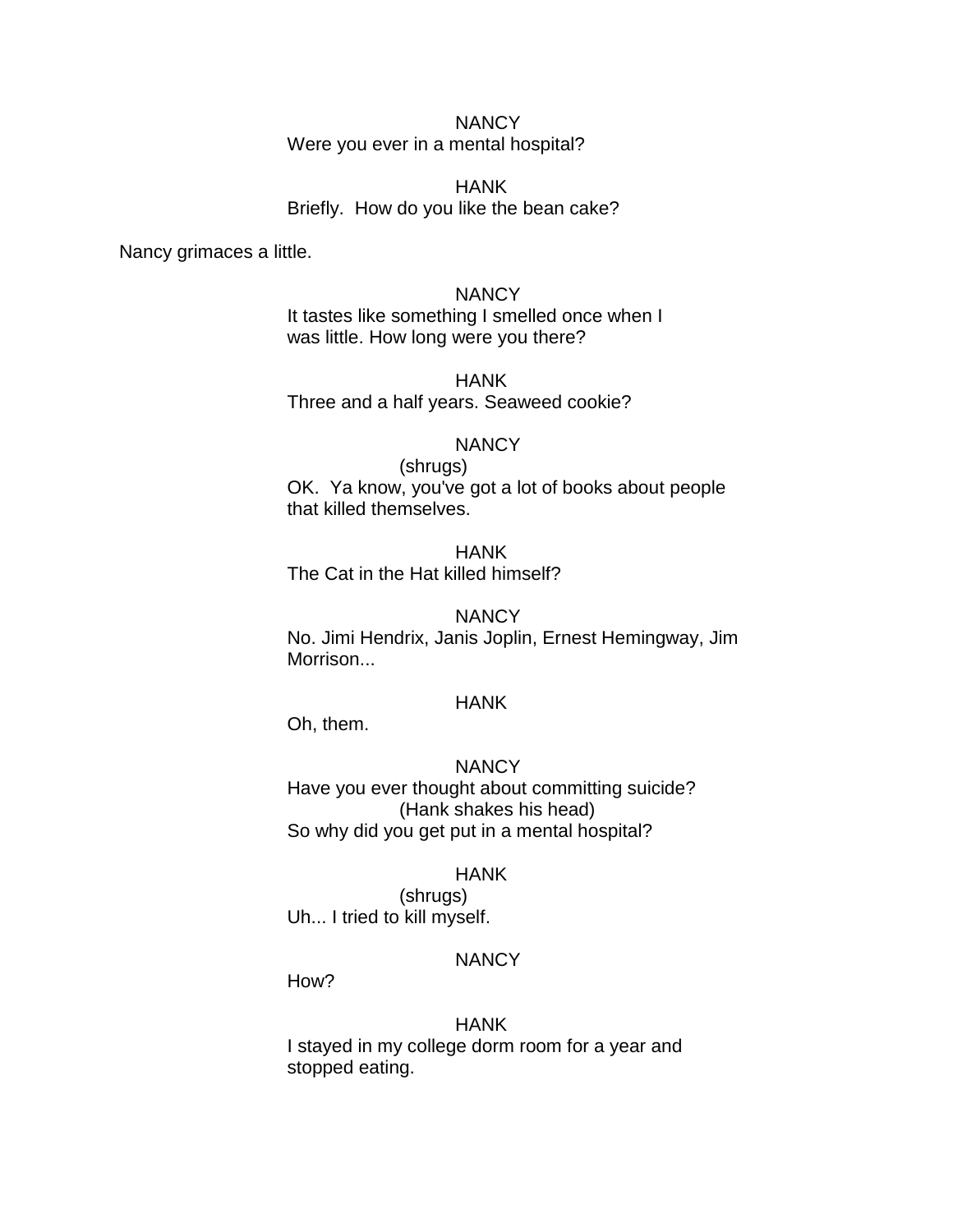Couldn't you find a little quicker method than that?

## HANK

I guess I could've. I was on the 10th floor. Not leaving and not eating seemed like the right method at the time, though.

#### **NANCY**

So what happened?

#### HANK

I got put into a mental hospital for three and a half years. But luckily I'm all better now. Rice Cake?

#### **NANCY**

Thank you. Do you ever go out here? (Hank shakes his head) For how long?

#### HANK

(counts) Monday, Tuesday, Wednesday... six months. .

#### NANCY

(amazed)

That's crazy.

#### HANK

Why? Bad things happen out there. Murders, killings, homicides. It's a jungle out there.

#### **NANCY**

#### (nods)

I agree. I just. had all of my money stolen, I've got nowhere to stay and I almost just got killed by a street gang.

#### HANK

ReaIly?

#### **NANCY**

Yeah. I am not sure that I can ever go outside again.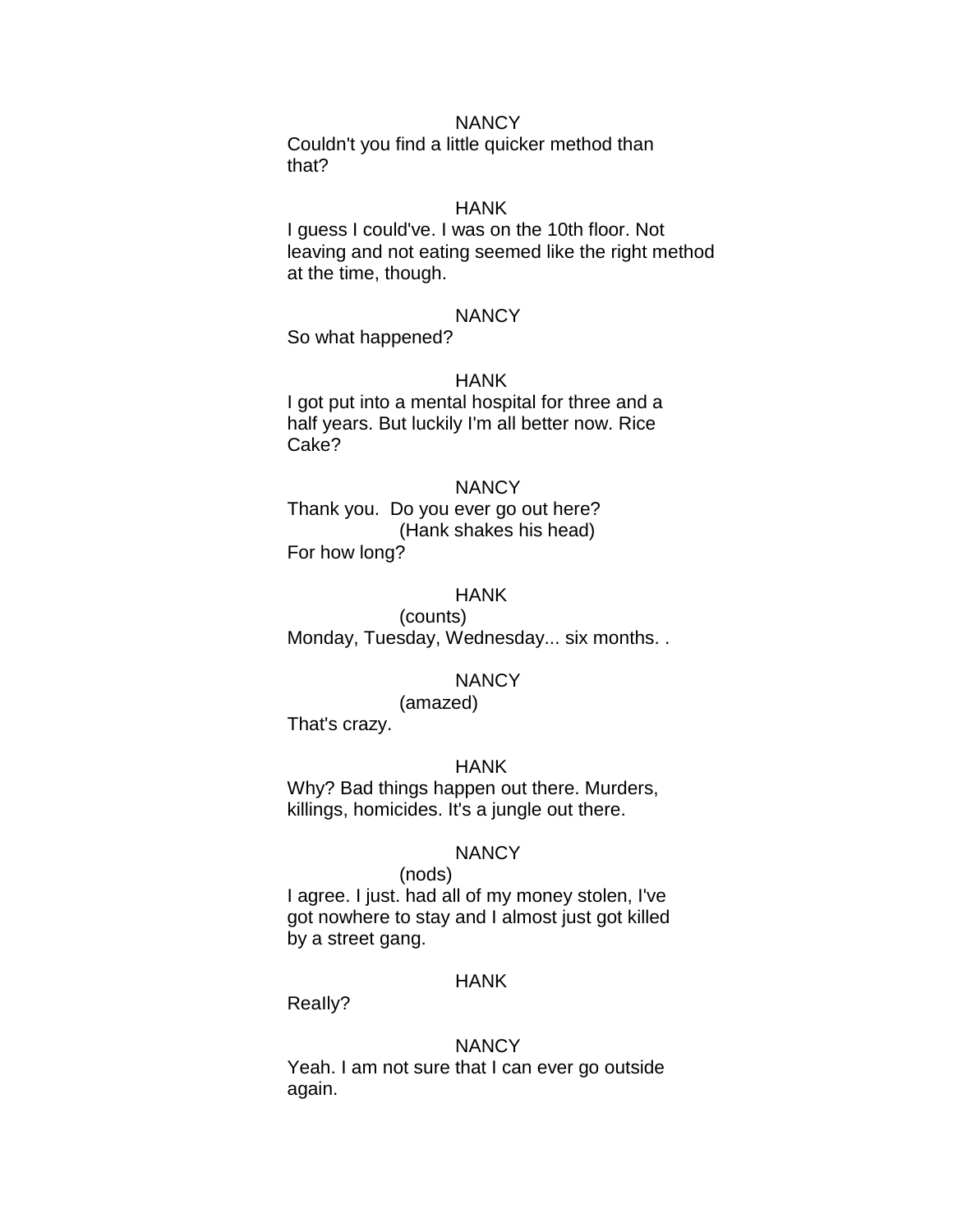(brightens up) If you haven't got anywhere else to go, you're welcome to stay here.

Withering pause.

**NANCY** With you? I don't think so. I hardly know you.

HANK You could get to know me. I'm not going anywhere.

**NANCY** Well . . . Do you like poetry?

Hank's eyes light up.

### HANK

I love poetry. I write it.

### **NANCY**

(lights up) You do? So do I.

### HANK

No! Get out.!

## **NANCY**

Really! I

She pulls out a small copy of the poems of Tennyson from her pocket.

**NANCY** Can I read one of your poems?

HANK (shakes his head) One of my poems? Oh, no. They're really stupid.

## **NANCY**

Please?

Hank begins to moan like lie's in pain.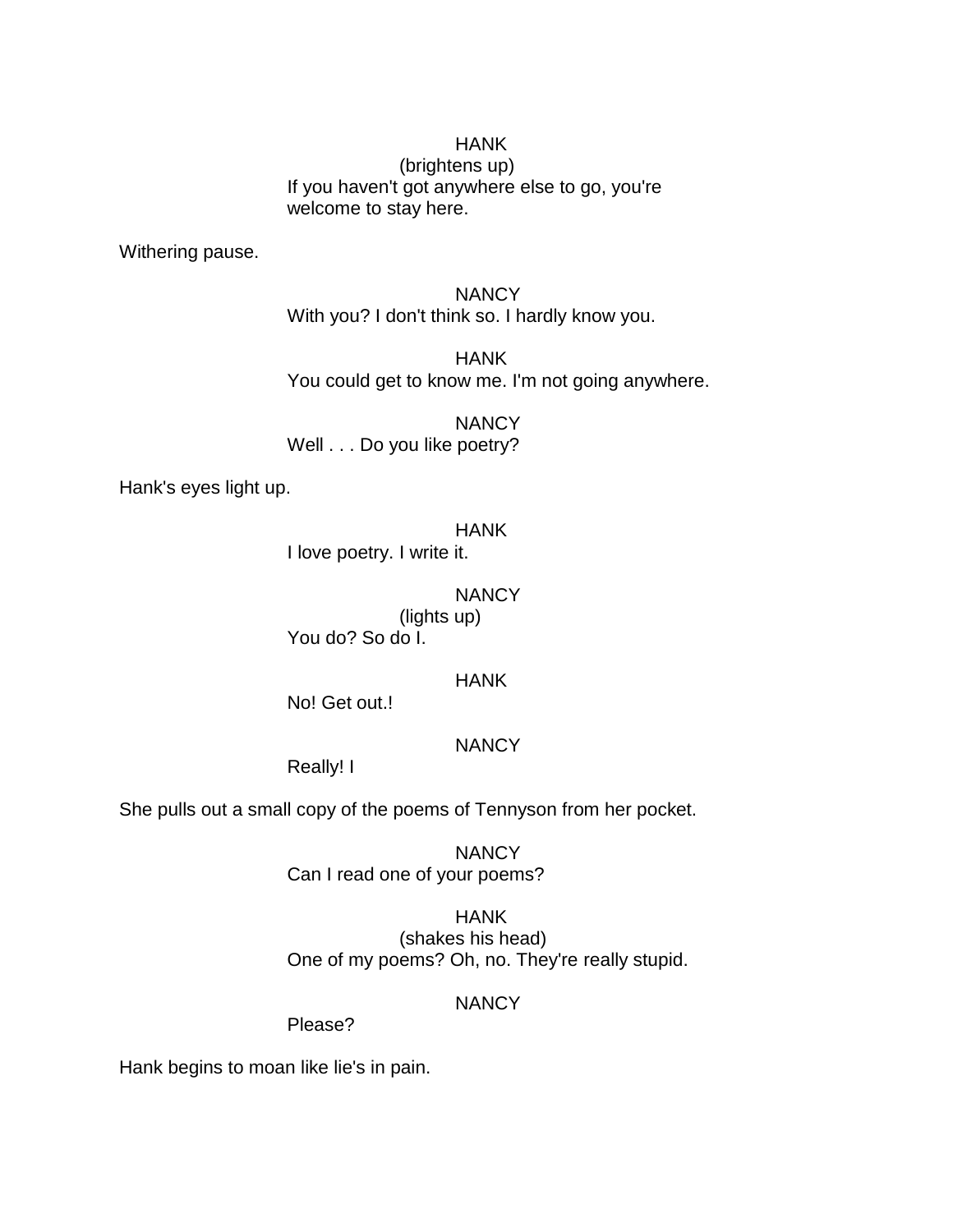**NANCY** If I had one of my poems here, I'd let you read it.

HANK Would you excuse me for one second?

### **NANCY**

Sure.

Hank stands and leaves the room.

INT. BATHROOM - NIGHT

Hank enters and silently has an anxiety attack.

INT. LIVING ROOM - NIGHT

Hank returns and says calmly...

### HANK

No problem.

Nancy smiles.

Hank goes to the desk and picks up one of his spiral notebooks. He looks through it and each page makes him wince. Finally, he stops, shrugs, and hands it to her.

Nancy looks at the page of writing. Hank's printing is truly insane. It's legible, but very squeezed together. There isn't a millimeter of wasted space.,

> **NANCY** You certainly use every bit of the paper.

### HANK

Saves trees.

**NANCY** Good point. I think poetry ought to be read out loud. Do you mind?

Hank shrugs helplessly. He's so embarrassed he could die.

Nancy stands up and walks around the room.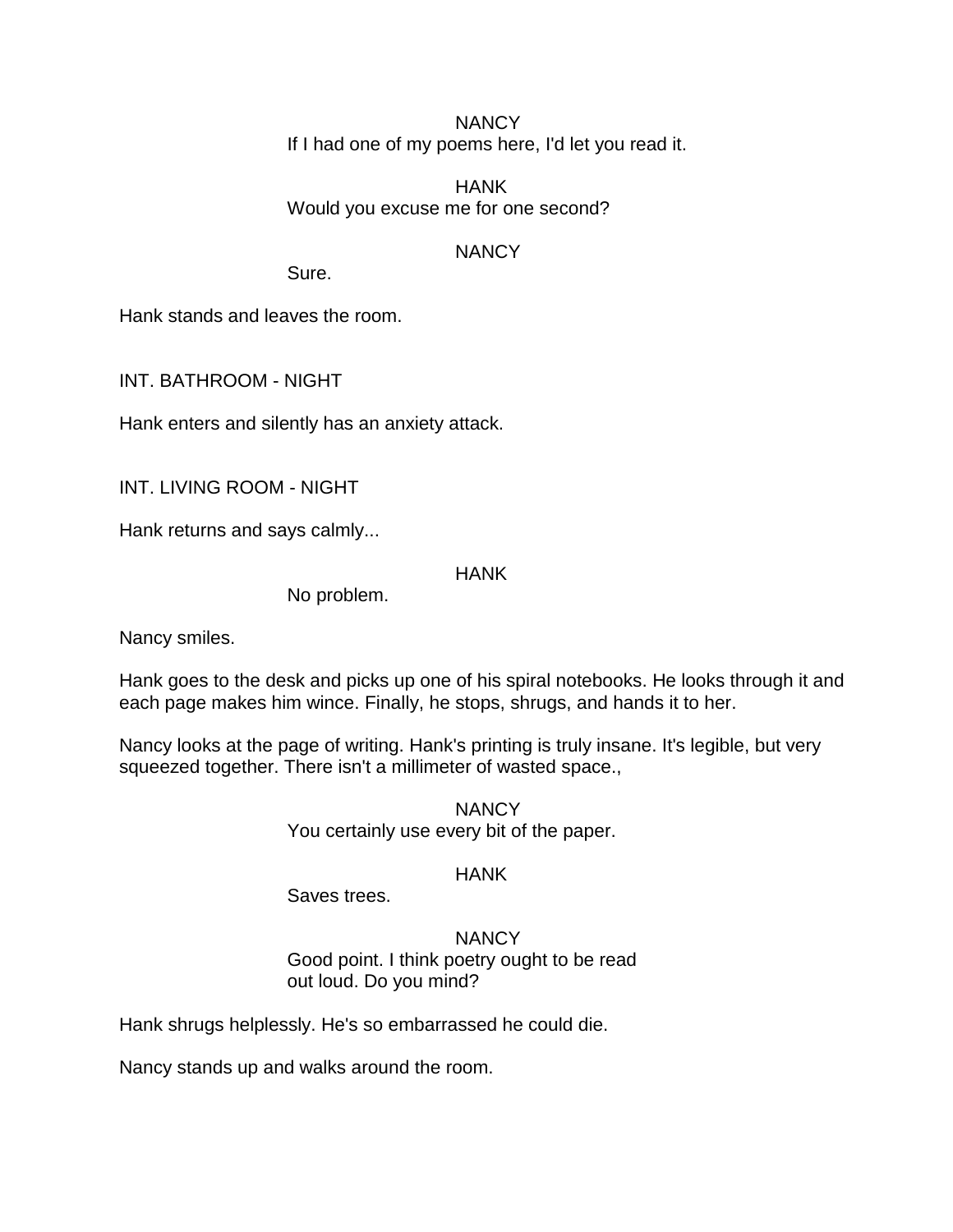(reading well) Thoughts Entombed The blurry craze and countless days/ Spent sitting staring stoned/ While vultures laze in rippling haze/ Their talons finely honed/ Today's retreat into defeat/ Tomorrow's dusty gloom/ Snow-rapped cones of collar bones/ Totalitarian tomb?

Where spiders crawl across the wall/ And over rotting coffins/ Then make their way into the clay/ Of hell-born Godless sins.

Nancy looks at Hank in wonder. She slowly sits back down and sets the notebook on the table.

### **NANCY**

(impressed) Wow! That's really well-written.

#### HANK

(astounded)

It is?

#### **NANCY**

(nods) Yeah. You're very talented..

#### HANK

#### (very amazed)

I am?

Nancy nods again. They look right into each other's eyes…

HANK I never showed that poem to anyone before.

**NANCY** Thank you for showing it to me. It's too bad it's so depressing.

HANK Yeah, well, I'd like to write happier poems. They just don't occur to me when I'm all alone.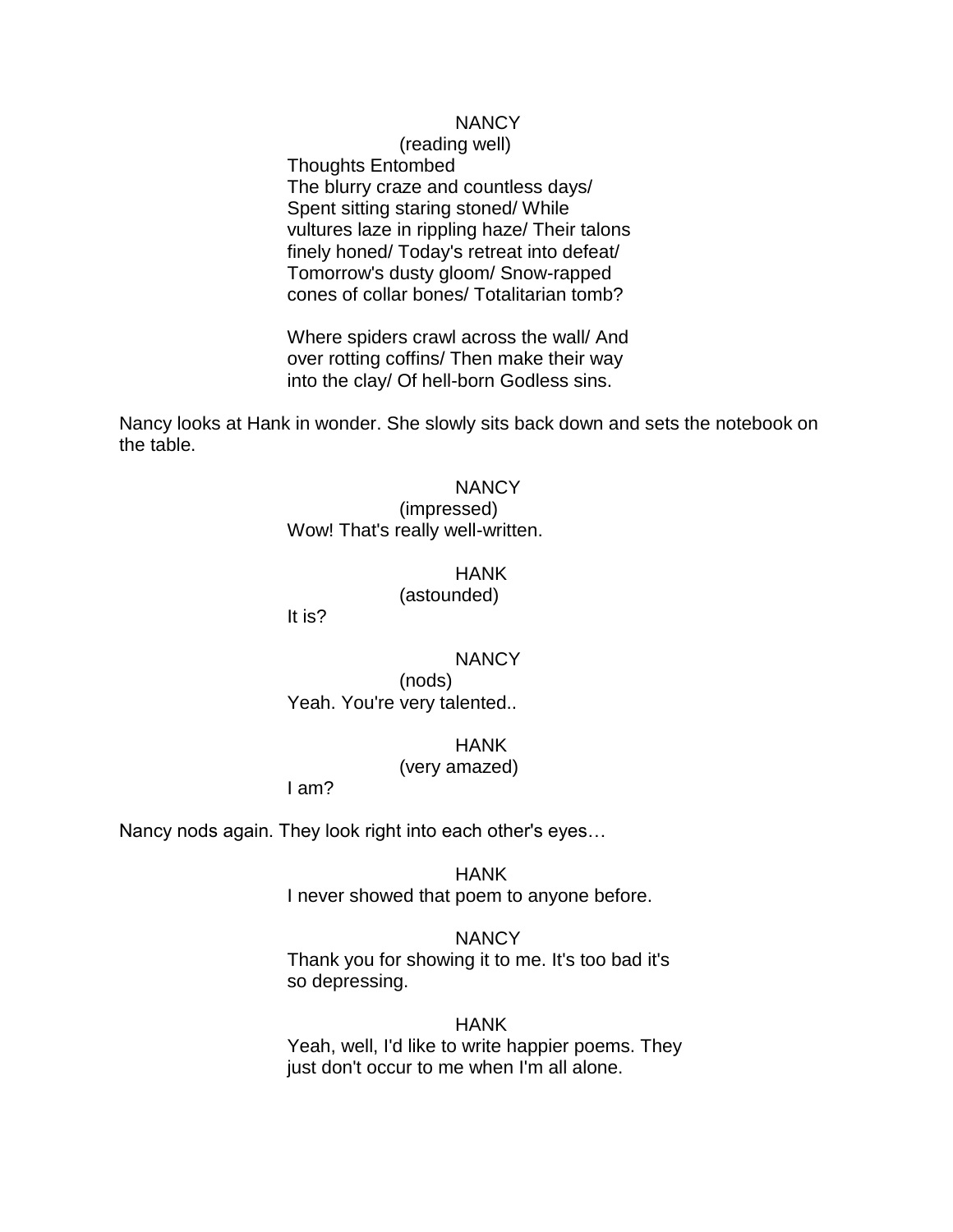Then you should go out.

#### HANK

Or find someone to not be alone with. Like you, for instance.

#### **NANCY**

You don't know me. If you got to know me you wouldn't like me. No one does.

#### HANK

But I'm different.

#### **NANCY**

(grins) You can say that again.

#### HANK

(thinks hard) I'd never treat you bad/ I'll always make you glad/ And if you're ever sad/ I'd never act like my dad.

Hank and Nancy look into each other's eyes.

#### **NANCY**

Ya know... I f you really don't mind, maybe I will stay here for a couple of days.

#### HANK

(amazed) Really? You'll stay here?

#### **NANCY**

On the couch.

#### HANK

You can have the bed.

#### **NANCY**

No, no. The couch'1l be fine.

#### HANK

This is so incredible! This is the greatest thing that's ever happened!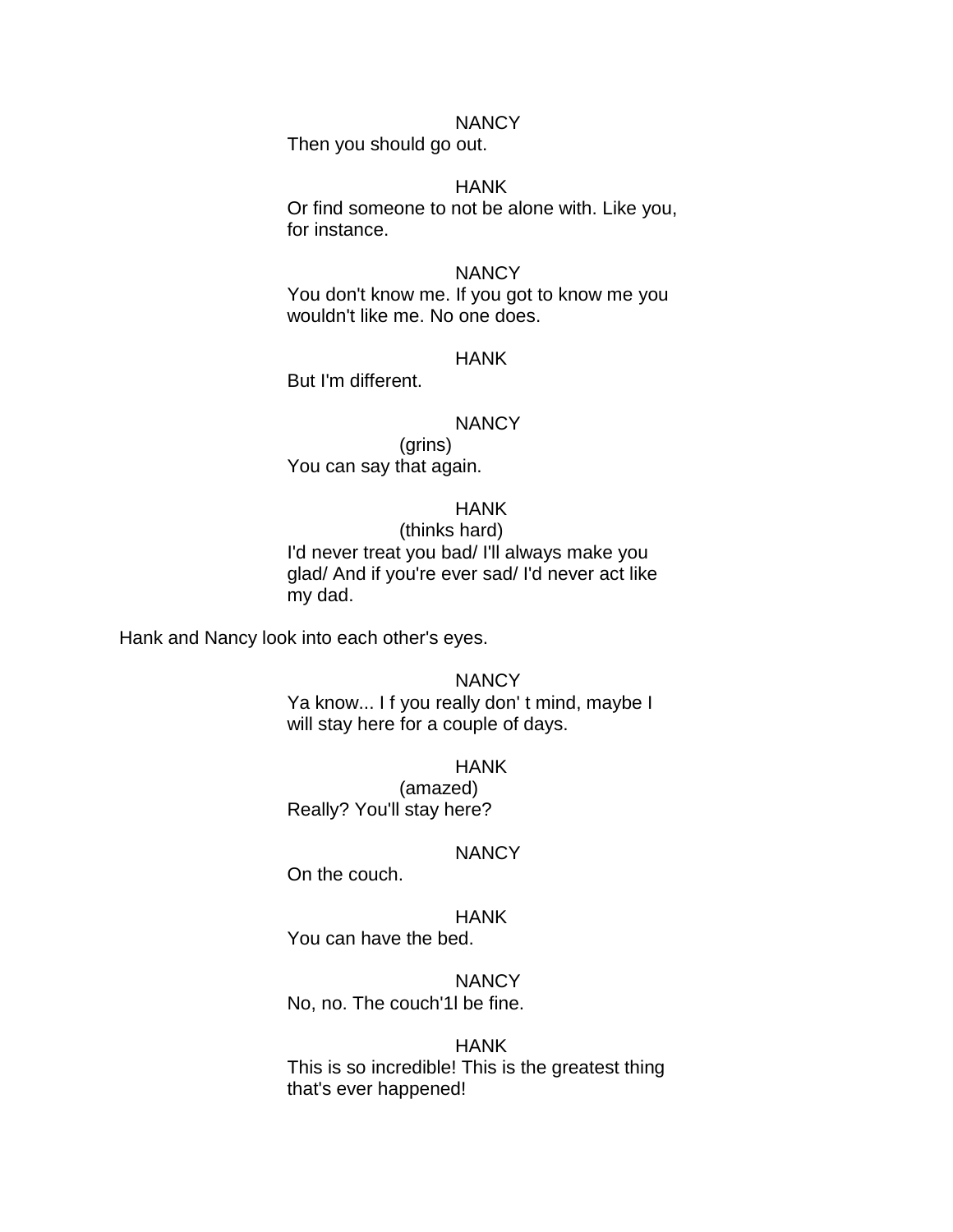Maybe we could go to Venice.

### HANK

But that's in another country.

### **NANCY** No. There's a Venice in California. Near Sama Nomica.

### HANK

Right. Where the ruins are. Or. we could go to...

One side of Hank's face starts to twitch and his eyes roll into the back of his head. Hank is having great difficulty breathing. He reaches up to his throat, pulling at something.

Nancy grows very alarmed.

### **NANCY**

### Hank? What's wrong? What can I do?

Hank, meanwhile, is in a stranglehold by the Masked Doctor in a white coat with rubber gloves. The doctor is trying to inject Hank in the temple with the huge hypodermic syringe.

Hank can see Nancy, but she's at least a hundred yards away, on the other side of a football field. There's no way she could get to him in time because he's got no air and is starting to turn blue.

Nancy meanwhile is right in front of Hank watching as he strangles himself. She looks around not knowing what to do.

Finally she hauls off and slaps him across the face.

## **NANCY**

(concerned)

# Hank. . . Hank?

Hank suddenly strikes out and punches Nancy as hard as he can in the eye.

Nancy goes sailing backward onto the couch and is out like a light.

Hank sits up and rubs his eyes. He sees that it is in fact Nancy that he just hit and he grabs his head in pain.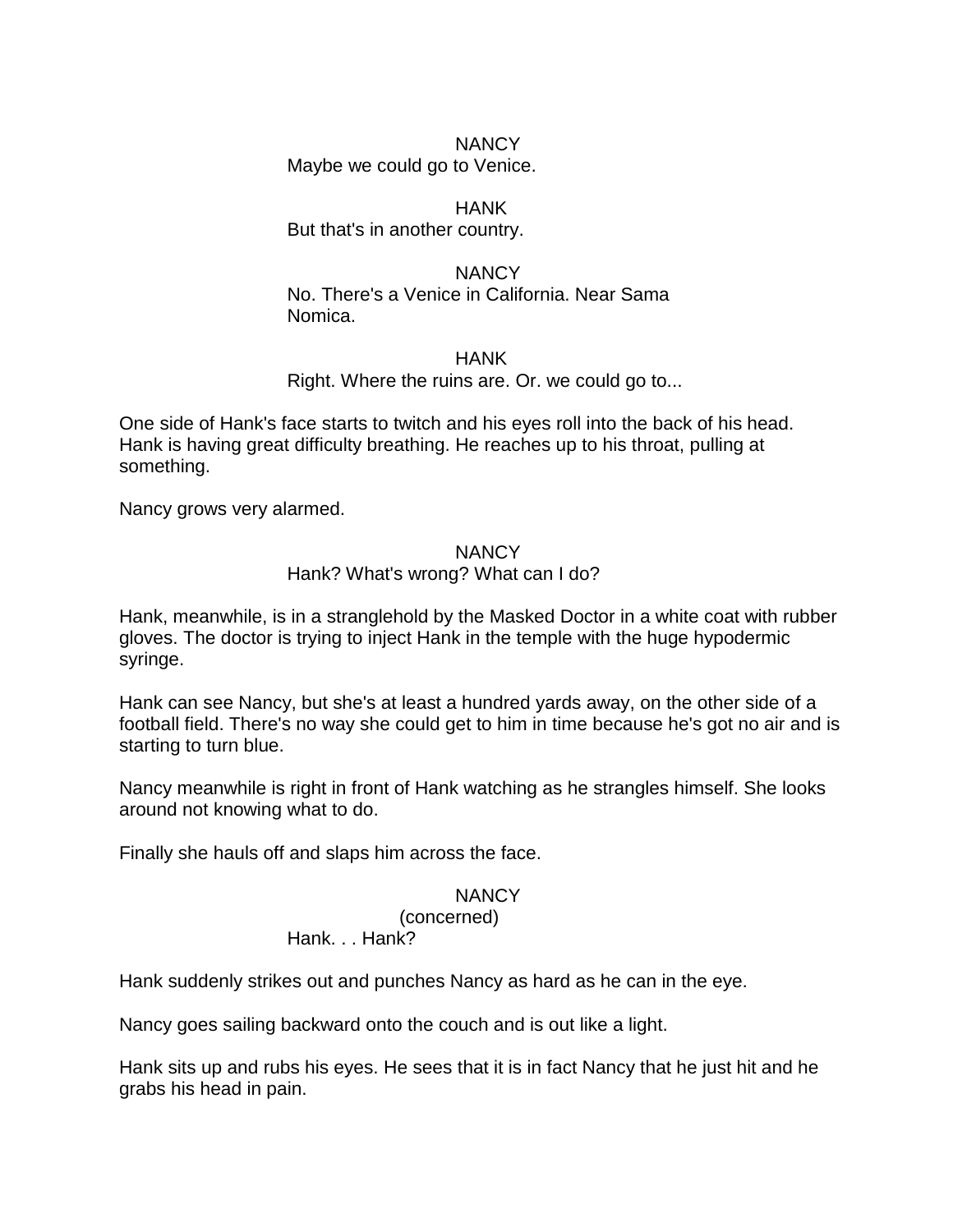### What've I done?

Nancy is breathing deeply, a tiny trickle of blood runs out of one of her nostrils into the cushion.

Hank sits down next to her on the couch. She begins twisting around with her eyes still closed.

### **NANCY**

#### (mumbling)

...No...

Nancy flails wildly and brings her elbow down hard into Hank's stomach. Hank dabs away the blood from her nose with his sleeve.

#### HANK

(panicked)

What have I done?

Nancy's eyes are closed and her head starts to go back and forth violently. Comet, the leader of the orphans, moves his face right up to Nancy's. He's incredibly ugly.

Nancy's hand plunges into her jacket pocket and pulls out the pistol. She thrusts it out in front of her...

Comet's mouth forms a word, but Hank's voice comes out.

### HANK

(frightened)

*No!*

Hank dives out of the way as Nancy fires the pistol. She shoots a hole in the window. The glass shatters. Nancy's eyes snap open. She's sitting on Hank's couch.

### NANCY

(confused)

Wha ?

Nancy looks down and sees the smoking pistol in her hand. She sees the shattered window and the blue smoke hanging in the air. She looks around in confusion.

### **NANCY**

Where am I?

Hank sits up from the floor with a petrified look on his face and his hands over his head.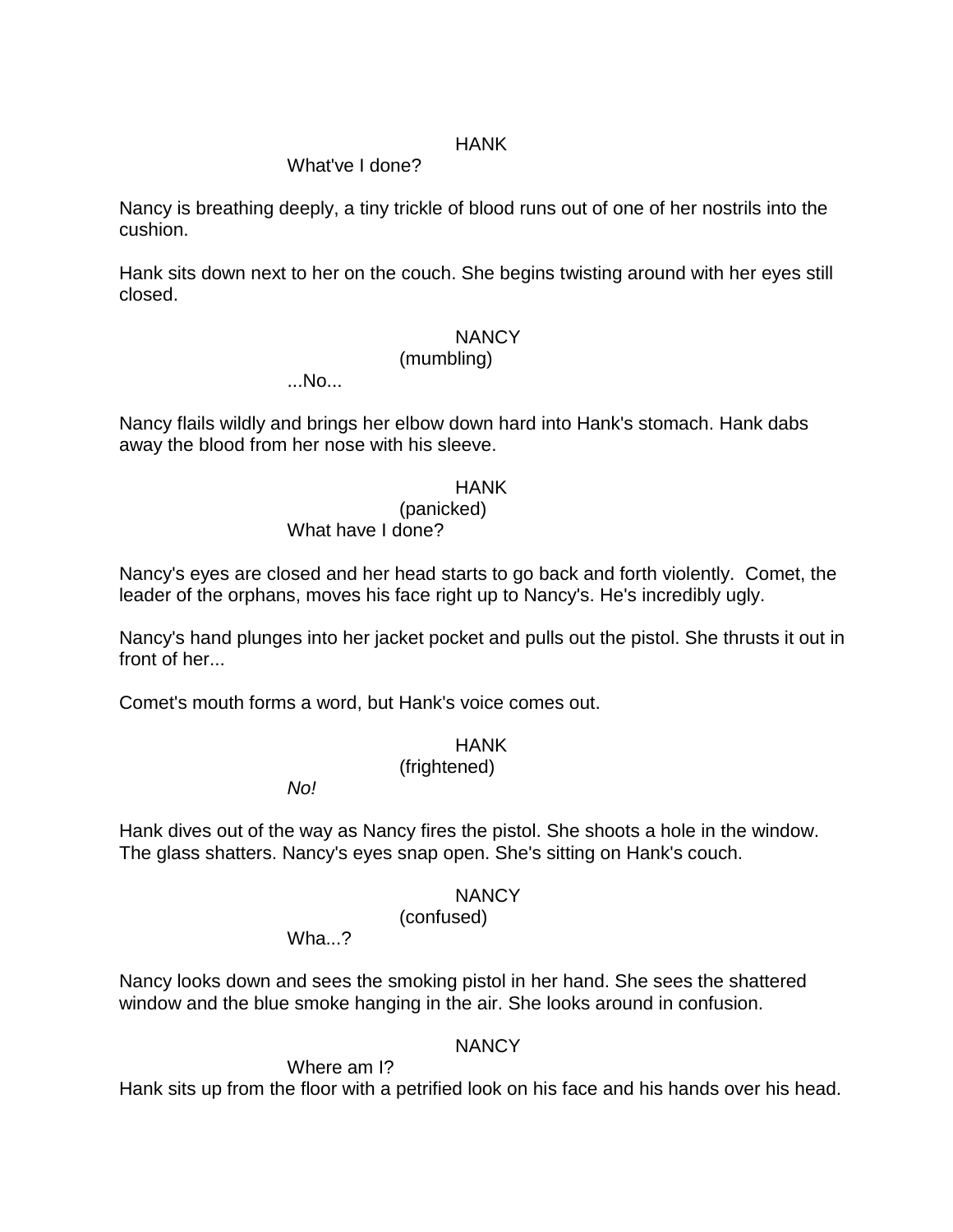Don't shoot.

Nancy hears his voice and automatically swings the gun around on him.

Hank dives back to the floor.

Nancy recognizes Hank, then quickly lowers the gun. She squints her bruised right eye and touches it tenderly.

### **NANCY**

What happened?

Hank takes a deep relieved breath and shakes his head.

### **HANK**

I'm not sure.

Nancy puts the pistol back in her pocket. She is pale and shaking. She stands up with a look of sad resolve on her face.

### **NANCY**

I gotta go.

Hank's face drops.

HANK

But you said you'd stay.

INT. HANK'S FOYER - NIGHT

Nancy steps up to the door and starts to unlock the many locks. Shhiiikk! A chain lock slides over.

## **NANCY**

I almost. just killed you.

## HANK

That's okay. I don't mind.

Nancy unlocks the last lock.

## **NANCY**

I mind!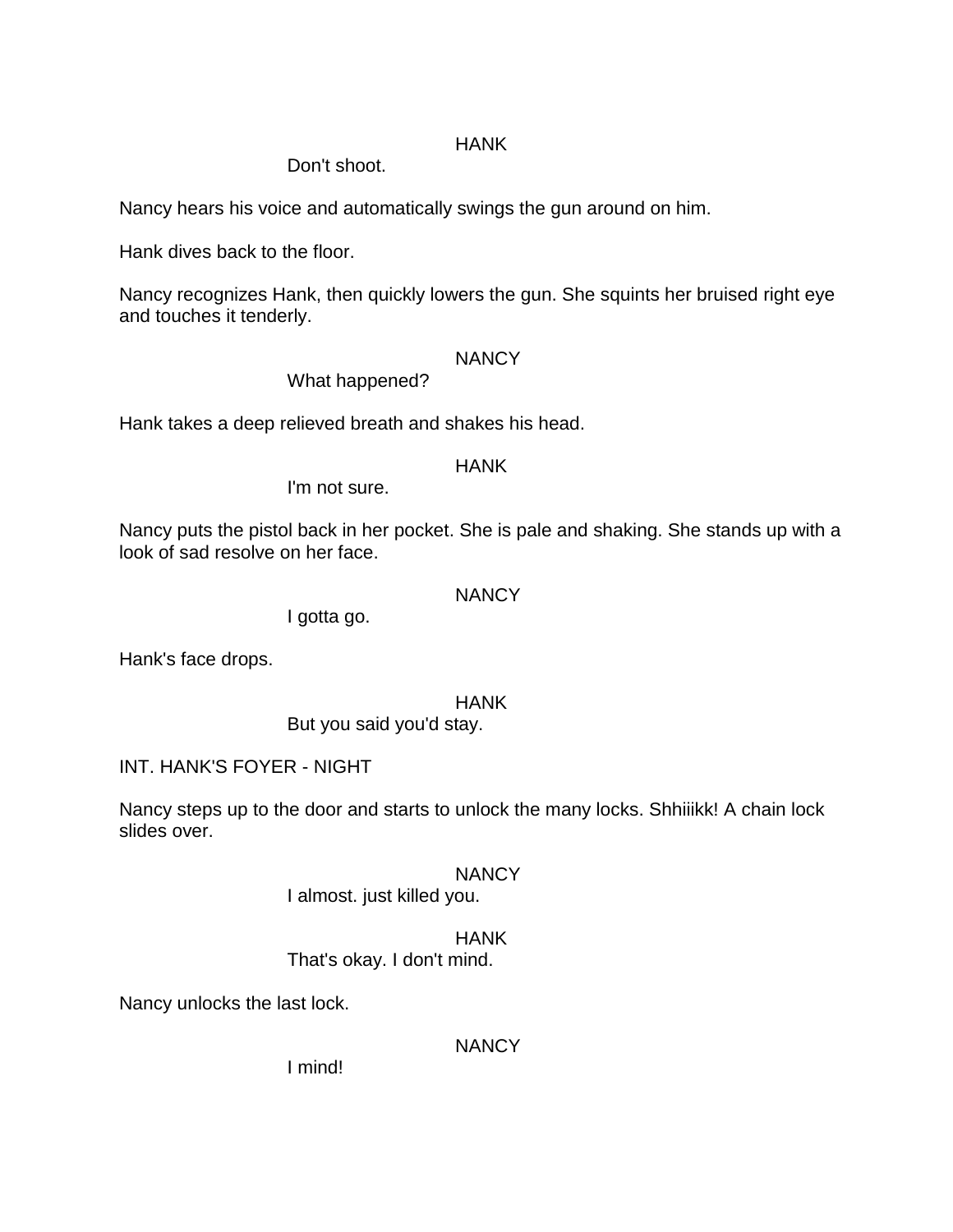(forlorn) If you leave I'll never see you again.

## **NANCY**

You don't want to get mixed up with me.

## HANK

(plaintively)

Yes I do.

### **NANCY**

(firmly) Then I don't want to get mixed up with you, okay? I've got enough troubles without all of

yours too!

#### HANK

What troubles? I haven't got any troubles. I'm the happiest guy in the world.

### **NANCY**

(stern) And you wont even face the truth. That's your worst trouble.

Nancy puts her hand on the door knob and turns it. The door starts to open.

Hank suddenly steps right up to Nancy, takes her by the shoulders and kisses her for all he's worth. As they kiss Nanny's hands start to come around Hank's back, but stop.

Nancy abruptly pushes him away and opens the door.

### HANK

## (breathlessly)

Don't go.

She has a frightened expression on her pale face and shakes her head vehemently.

## **NANCY**

(emphatically)

No!

She quickly steps into the hall and shuts the door behind her. Hank faces the door.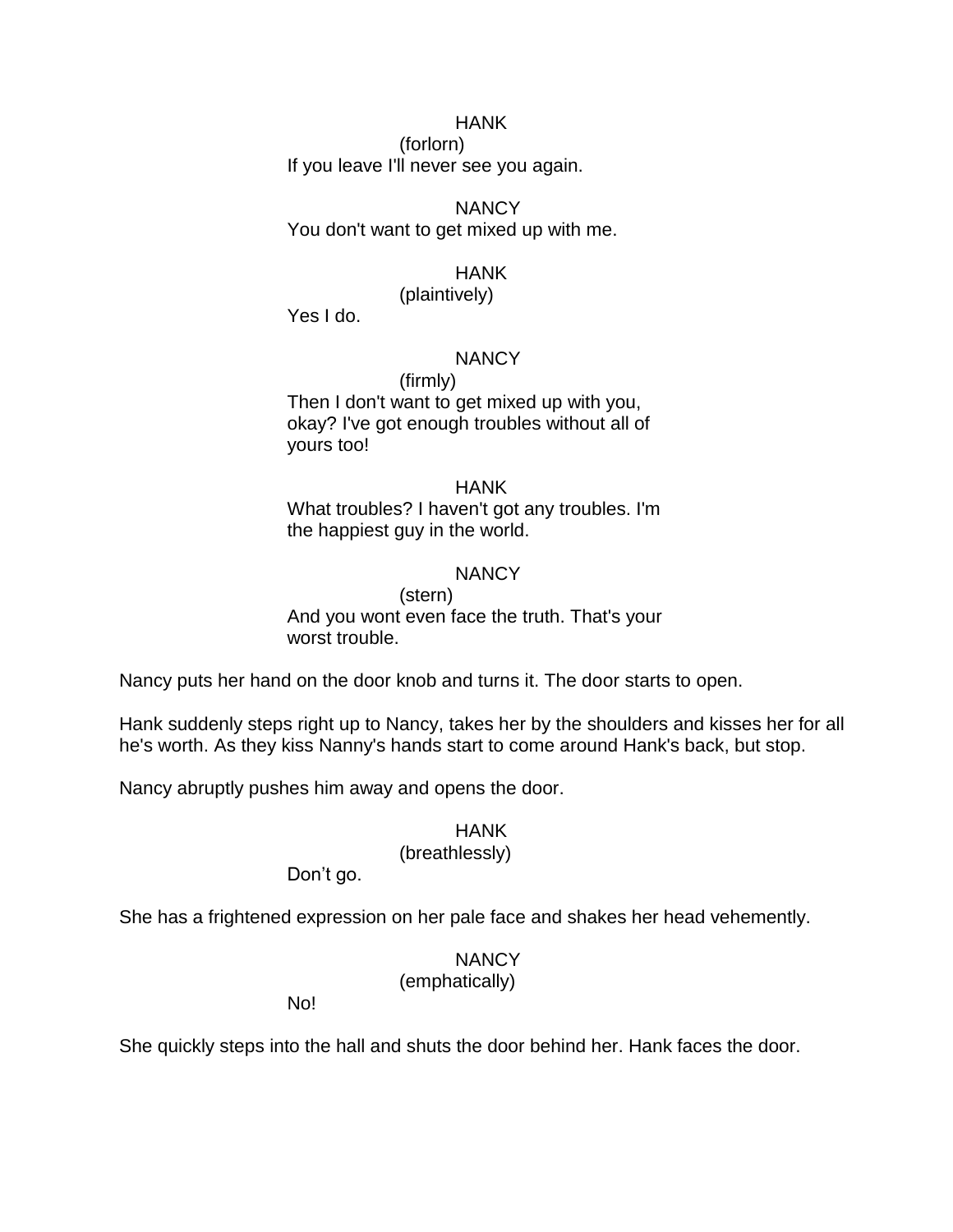### Wait! Nancy! Don't go!

Hank takes a deep gasping breath and looks at his doorway like it has a force field in it. He puts his hand on the door knob and gets a loud, painful electrical shock.

### HANK

### Oww!!

He jerks his hand away from the door. His eyes close and his heart starts to pound. Lights flash in front of his eyes.

INT. 2ND FLOOR HALLWAY - NIGHT

Nancy stands at the end of the hallway looking at Hank's closed door. She waits for a moment to see if he'll come after her, but the door never opens.

She glances down at the matchbook with Hank's address written on it.

## **NANCY**

# (quietly)

## I could've been wrong.

Sadly she tears up the matchbook and drops the pieces on the floor.

She slings her pack onto her back, turns the corner heading down the stairs and goes out of sight.

INT. HANK'S FOYER - NIGHT

Hank closes his eyes tightly, drops against the doorframe and slides to the floor. His body begins to liquefy into mush. He melts into a pile of goo which leaks through the seams in his flaccid clothes. He ends up an oozing puddle on the floor, his head descending into the center of the mess at an awkward angle.

In a little uncertain voice he utters...

HANK

Nancy...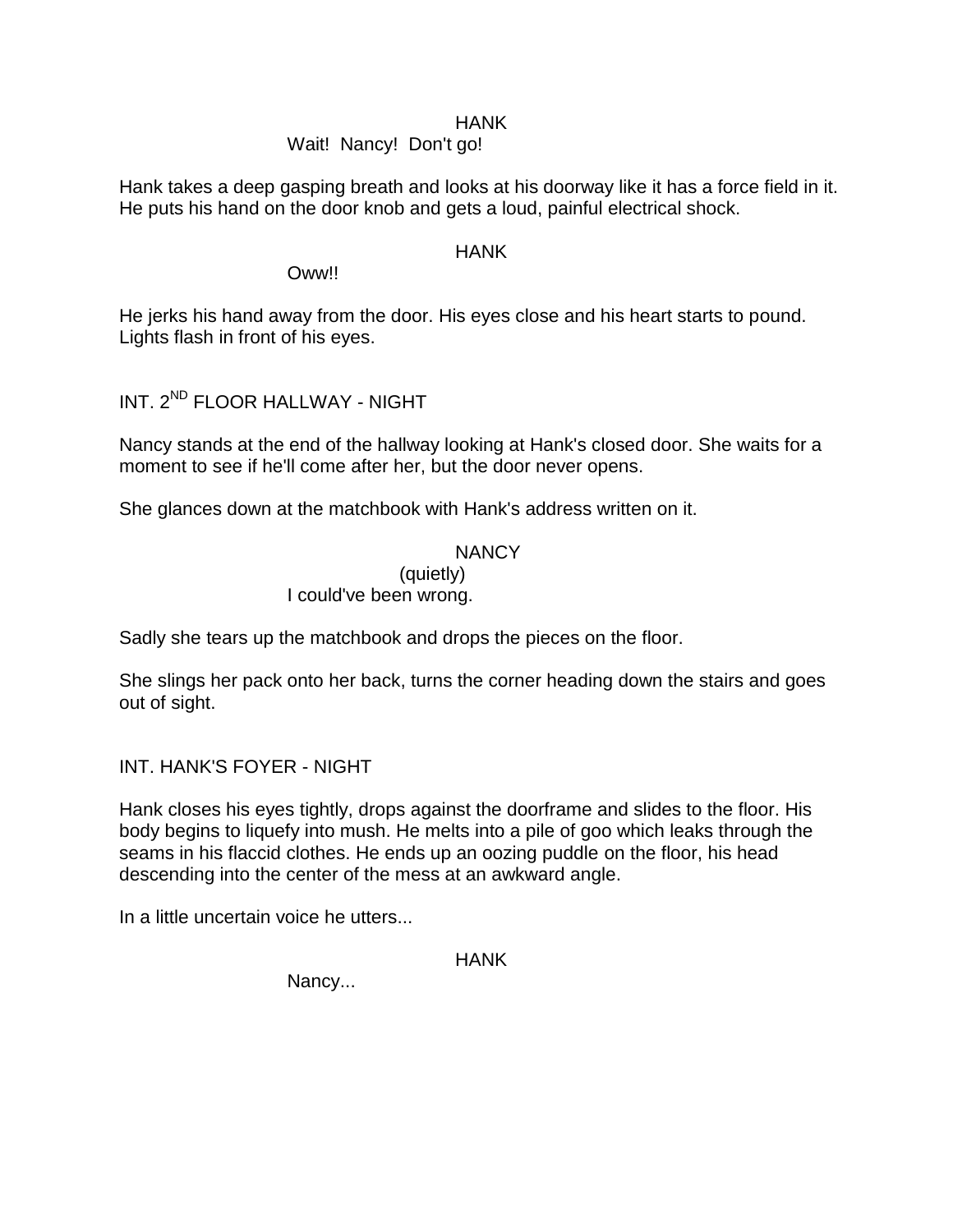## EXT. HOPE STREET - NIGHT

Nancy walks quickly up the semi-deserted city street, away from Hank's building. Tears roll out of her eyes and down her cheeks. She wipes away the tears with the back of her hand.

#### **NANCY**

(to herself) I've set a new world record. This relationship lasted less than an hour.

Nancy walks away not looking where she's going.

**NANCY** 

(to herself) I'm cursed. I'm Typhoid Mary.

INT. HANK'S FOYER/LIVING ROOM - NIGHT

Hank is back to his solid form and comes crawling up the hallway into the living room. His hair is all messed up and he's covered with sweat. He looks like he just swam the English Channel.

#### **HANK**

(moaning) There's nothing left for me. I'm a worthless little speck of dirt. Less than that. I'm a microbe of schmootz. I don't deserve the air I breathe.

From the cover of the old red hardcover book on the bookshelf, Edgar Allan Poe speaks to Hank.

POE

Only this and nothing more...

Hank crawls past the couch.

HANK

I'll spend the rest of eternity locked in this room by myself. I'm God's lonely man.

Hank bumps the coffee table and the telephone receiver falls to the floor. The Operator's voice is heard.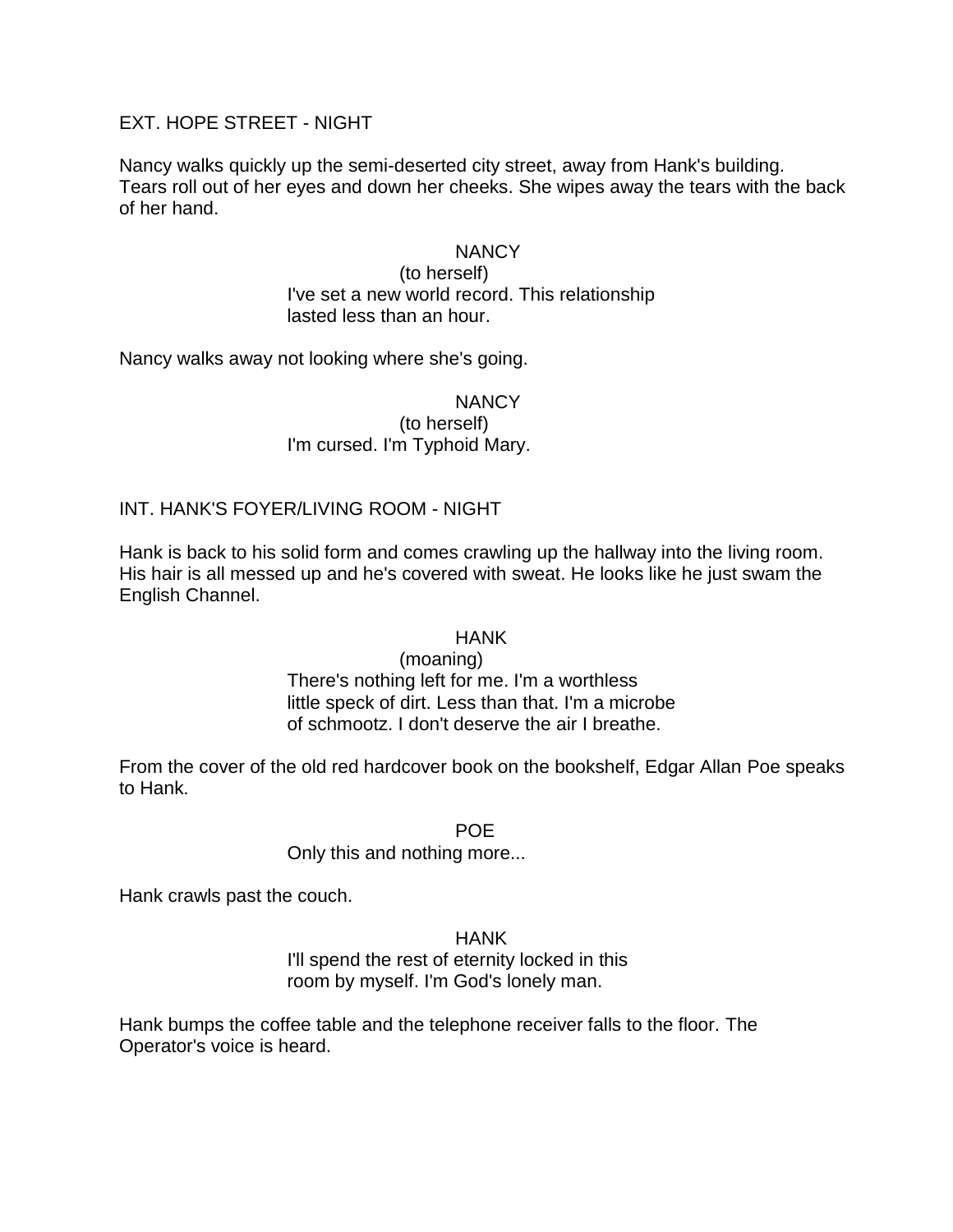#### OPERATOR (O.S.)

Hang up and get a life... Hang up and get a life... Hang up and get a life...

#### **HANK**

I've got a life. This is it.

POE

Only this and nothing more...

**HANK** There's nothing I can do. I can't leave. I'm cosmically screwed.

The sexy voice of the Beautiful Woman is heard.

#### BEAUTIFUL GIRL (O.S.) You don't want to leave. You've got me. I'm your

lover.

Hank looks up in confusion. He glances out the window and sees the Beautiful Girl in the lingerie ad on the billboard talking to him.

> HANK But you're not real, not like Nancy.

## BEAUTIFUL GIRL

Forget Nancy. She's gone. I'm here and so are you. Let's have a good time.

Hank stands up beside the window.

HANK Yeah, I guess we could. That'd be okay.

The Masked Doctor steps into the room from the hallway.

#### MASKED DOCTOR

You're seriously ill. Lie down. Go to bed. Drink lots of fluids.

**HANK** 

I'm seriously ill. I've got to lie down.

Hank feels his forehead and staggers back from the window. He bumps into the Three Black Rappers who proceed to push him around while they rap.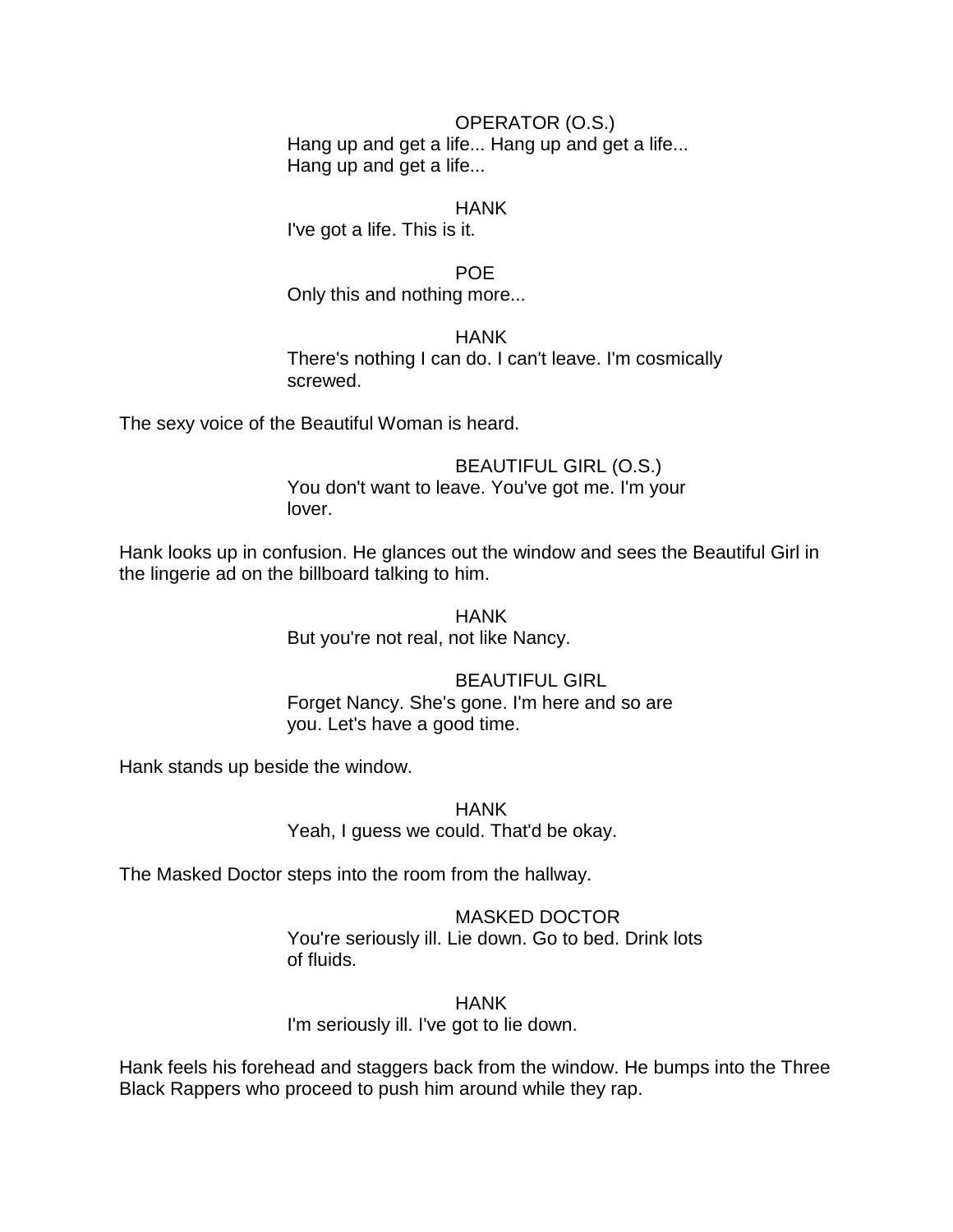### RAPPERS

(rappin')

Your neuro-circuits are on overload/ Radiation's burnin' holes in your frontal lobe/Your brain case is about to explode/You're having... A nervous meltdown.

Hank falls on his face on the floor. Directly in front of him is Time Magazine. On the cover is Mikhail Gorbachev.

> **HANK** I may have no life, but at least I live in America and I'm free.

Gorbachev seems skeptical.

**GORBACHEV** Comrade, prisoners in Siberia have more freedom than you. At least they get censored mail.

Hank grabs his head and begins to howl in agony.

#### HANK

### *AAAHHHHHHH!!!!!!*

He howls from the center of his confused anguished soul.

The lights in the room begin to buzz and throb up and down.

Hank stomps across the room and kicks a pile of magazines that go flying in all directions.

Hank lunges at the wall and begins ripping down the long strips of tin foil. He crunches them up into giant balls and throws them. One foil ball goes out the window.

EXT. HANK'S BUILDING - NIGHT

A foil ball goes sailing out the window with the lights throbbing up and down. It bounces off the roof of a passing car.

EXT. DOWNTOWN LOS ANGELES - NIGHT

Within the landscape of buildings that compose downtown L.A., one little light flickers.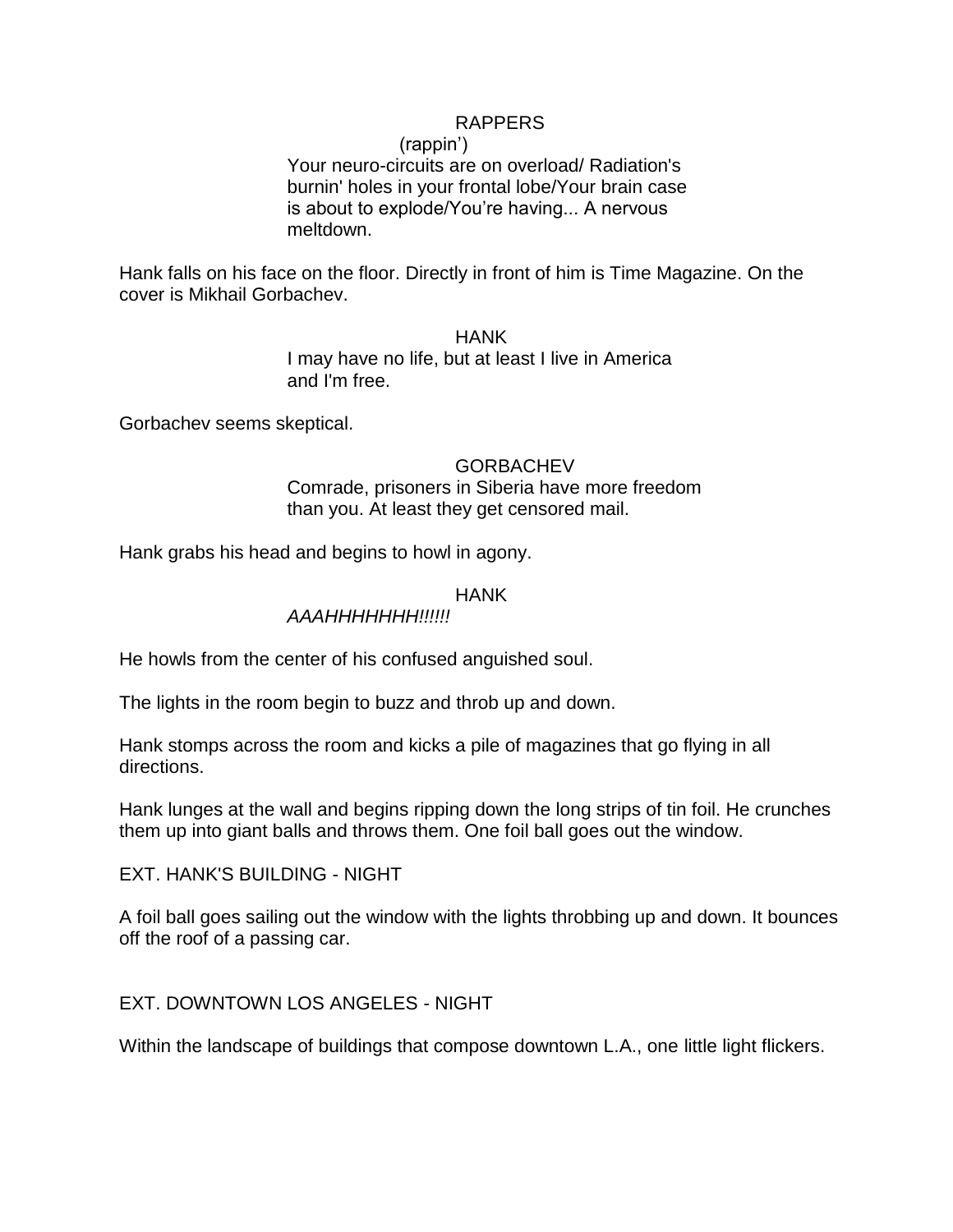### INT. HANK'S LIVING ROOM - NIGHT

Hank is totally out of control. He is wailing and snorting, his nose is running and it looks like he's saying something, but Lord knows what?

Everything is talking at once.

### BEAUTIFUL GIRL You're the only one, Hank. The only one.

OPERATOR (O.S.) Hang up and get a life... Hang up and get a life...

POE Quoth the raven, "Nevermore..."

MASKED DOCTOR Kick back. Relax. Doctor's orders, Hank.

**GORBACHEV** Glasnost, comrades. Glasnost.

Hank drops to his knees and shakes his head violently to rid himself of the confusion. He shuts his eyes tightly and pounds on his temples with his palms.

Hank opens his eyes and sitting on the floor right in front of him is Nancy's rhododendron in the Crock Pot. It droops to one side.

Outside there is the sound of a car screeching to a halt and horns honking.

EXT. HANK'S APARTMENT WINDOW - NIGHT

Hank looks up, then quickly runs to the window and sticks his head out.

EXT. INTERSECTION - NIGHT

Hank sees several cars stopped at odd angles as a lone figure wanders blindly across the street.

EXT. HANK'S APARTMENT WINDOW - NIGHT

Hank looks closer and sees that it is Nancy. He hollers to her as loud as he can.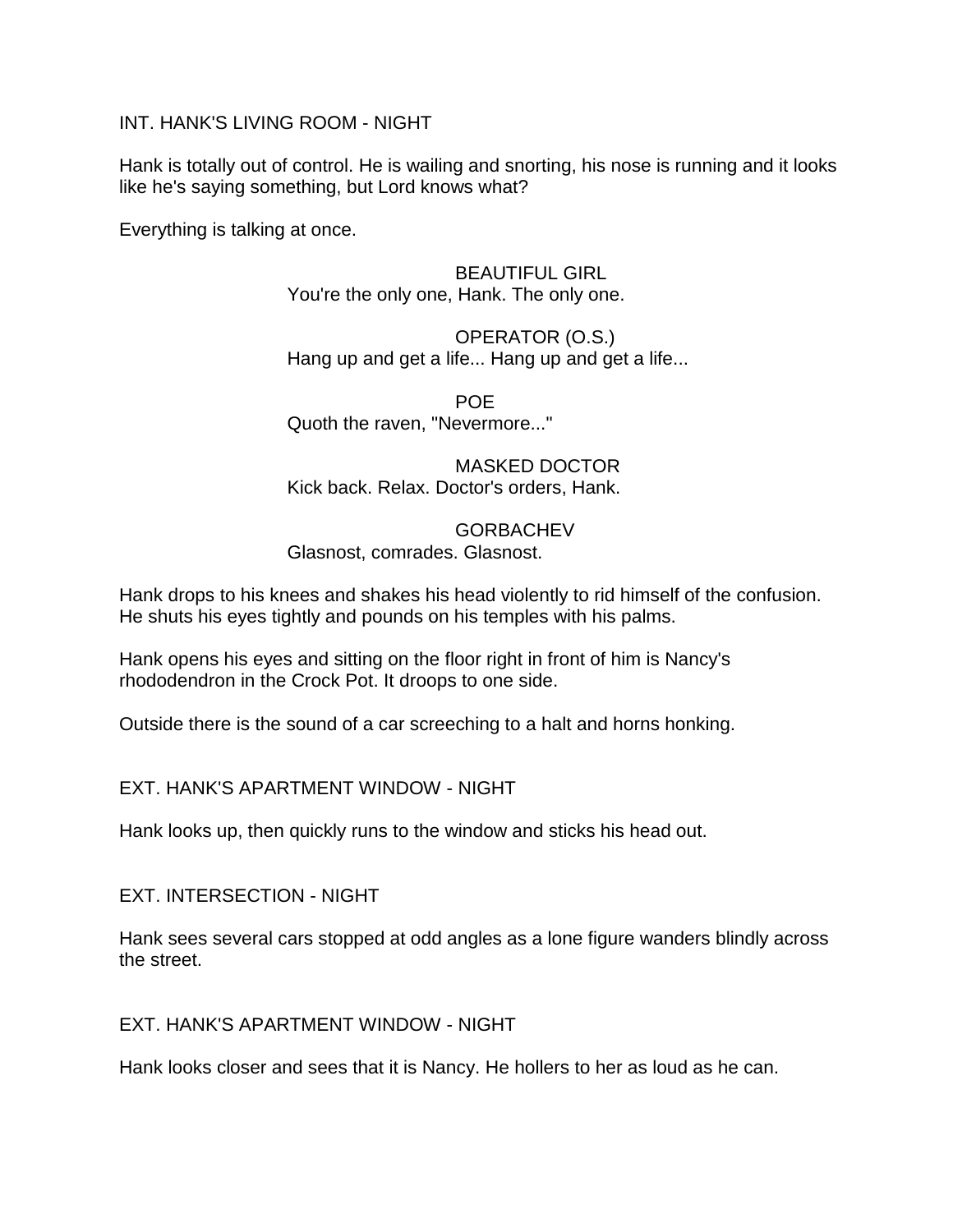#### *NANCY!!!*

But she can't hear him. She stumbles out of sight.

Hank pulls his head back inside.

## INT. HANK'S LIVING ROOM - NIGHT

The lights have stopped throbbing and all is quiet. A look of firm resolve afixes itself on Hank's face. He straightens up and shakes his head.

> **HANK** Am I crazy? The best thing that ever walked into my life just walked out. I've gotta go get her back.

## INT. HANK'S KITCHEN - NIGHT

Hank opens a drawer that is loaded with big rolls of heavy duty tin foil. He tears off a long strip of foil. Then another, then another. . .

He takes a long strip of foil and shoves it up the front of his shirt.

He takes another piece of foil and wraps it around his leg.

Hank tears a long strip of strapping tape off the roll.

He winds the tape around the foil that covers his leg.

## INT. HANK'S FOYER - NIGHT

Hank's feet step up to the front door and his shoes are covered in tin foil. As our view moves up we can see that Hank is entirely wrapped in tin foil! Every part of him.

Hank's hand reaches down and takes hold of the baseball bat in the corner. He puts the bat on his shoulder.

He unlocks the deadbolts--slam!--the sound is deafening.

He slides the chain locks over. Sssshhhhhkk!

He turns the doorknob. The lock at the center of the knob pops out--click!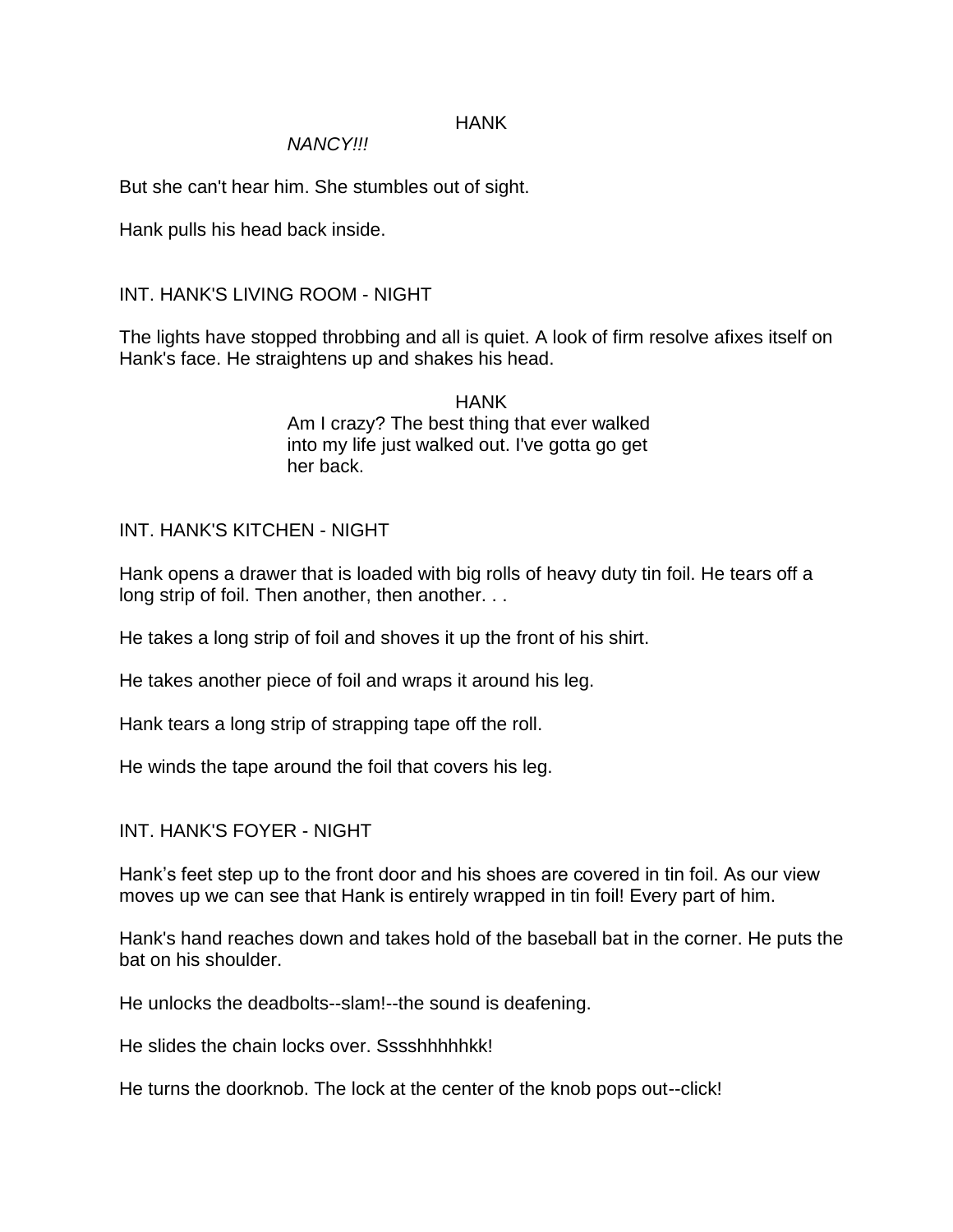Opening the door reveals the long dark hallway.

INT. 2ND FLOOR HALLWAY - NIGHT

Hank takes one a hesitant step into the doorway. His eyes dart all around. He slowly steps out into the hall.

Quiet...

Suddenly a blinding white light illuminates him. He squints and sees...

FOUR DOCTORS wearing surgical masks charge up the hall toward him rolling lights and a large X-ray machine. One doctor holds out a buzzing bone saw, another doctor holds a giant syringe. The anesthesiologist pushes gas tanks and thrusts forward a hissing mask.

They are all yelling orders and talking at once (under their masks). "Put him under!" "Amputate immediately!" "Hand me the saw." "More gas!"

Hank takes the bat in both hands and straightens up.

### HANK

#### (yells) All right you quacks, let's do it!

The Doctors keep coming at full speed.

Hank wades into the doctors swinging his bat like Kirk Gibson!

A doctor goes sailing into the wall with a crash. His giant hypo sticks into the ceiling with a twang!

The bat connects with the X-ray machine and it shatters into a million pieces.

Hank jabs the bat like a poker, hits the anesthesiologist in the hand and knocks the hissing gas mask back onto his own face. The doctor collapses to the floor.

Hank and the doctor with the buzzing bone saw square off. Hank lunges with the bat and the doctor saws a slice out of the bat with one clean swipe. The doctor advances on Hank with the whirling blade.

Hank retreats several steps, then suddenly throws the bat at the doctor's head. The doctor is knocked cold and his buzz saw falls on his own chest.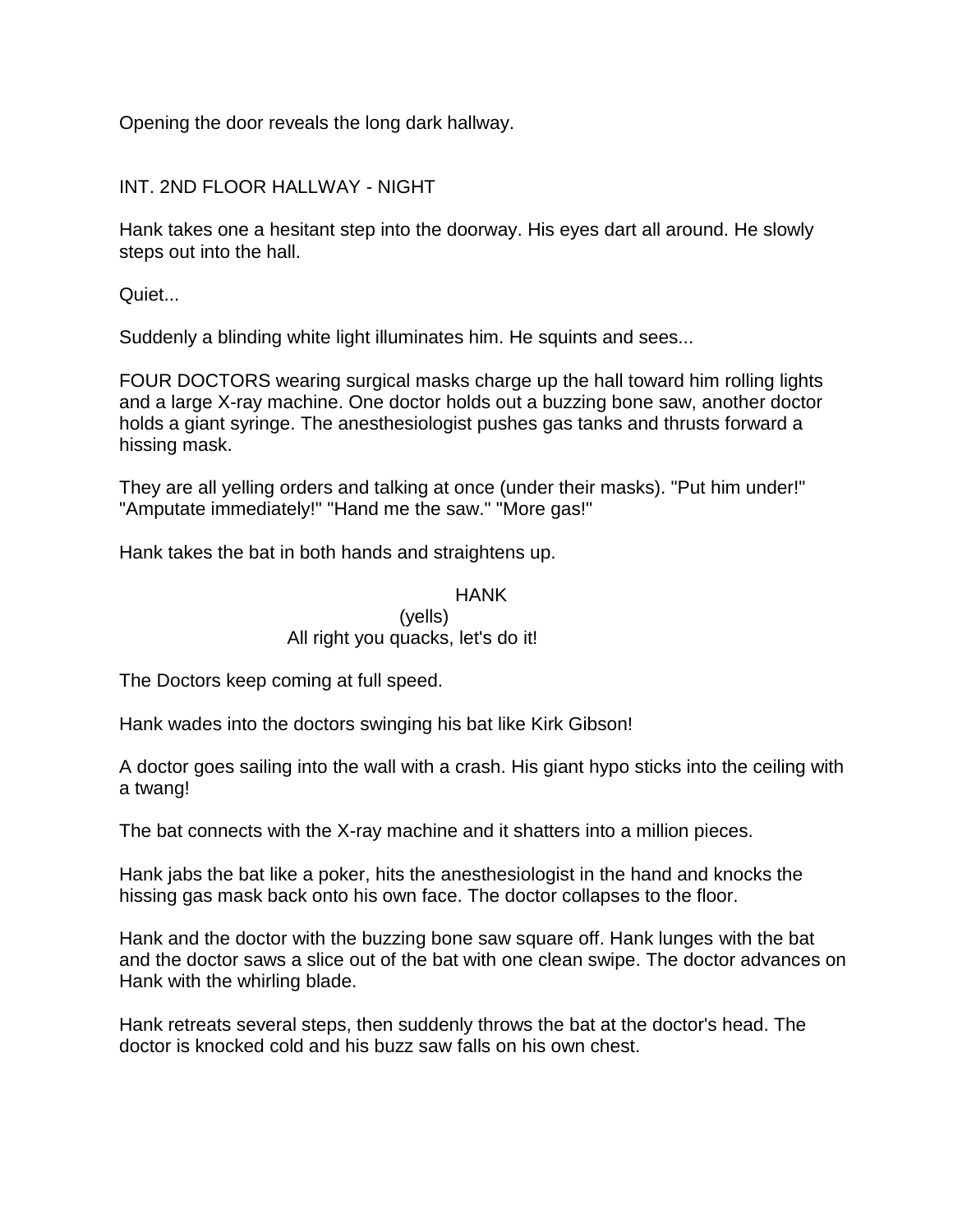Hank picks up the bat and looks down at the bodies and wreckage. He expertly spins the bat around several times, then smacks it into his palm.

## HANK

### Outstanding!

He turns and heads down the stairs.

## INT. HANK'S BUILDING LOBBY - NIGHT

Hank walks through the building's lobby in his tin foil suit with the bat on his shoulder. He passes the mailboxes and sees all the letters poking out of his.

HANK

Huh. People have been writing to me.

A first floor apartment door opens and out steps Mr. Jackson, the old black man. He sees Hank and he freezes with his eyes open wide.

## MR. JACKSON

(afraid)

Who're you?

Hank smiles.

## HANK Hi. I'm Hank Stone I live in the building. 206. We're neighbors.

Mr. Jackson blanches.

# MR. JACKSON

## (realizing) You the boy from upstairs that never goes out? (Hank shrugs) And you finally goin' out? (Hank nods) Uh-oh!

Mr. Jackson makes a hasty retreat back into his apartment, slams the door and locks it. Hank shakes his head.

## HANK

He must be crazy.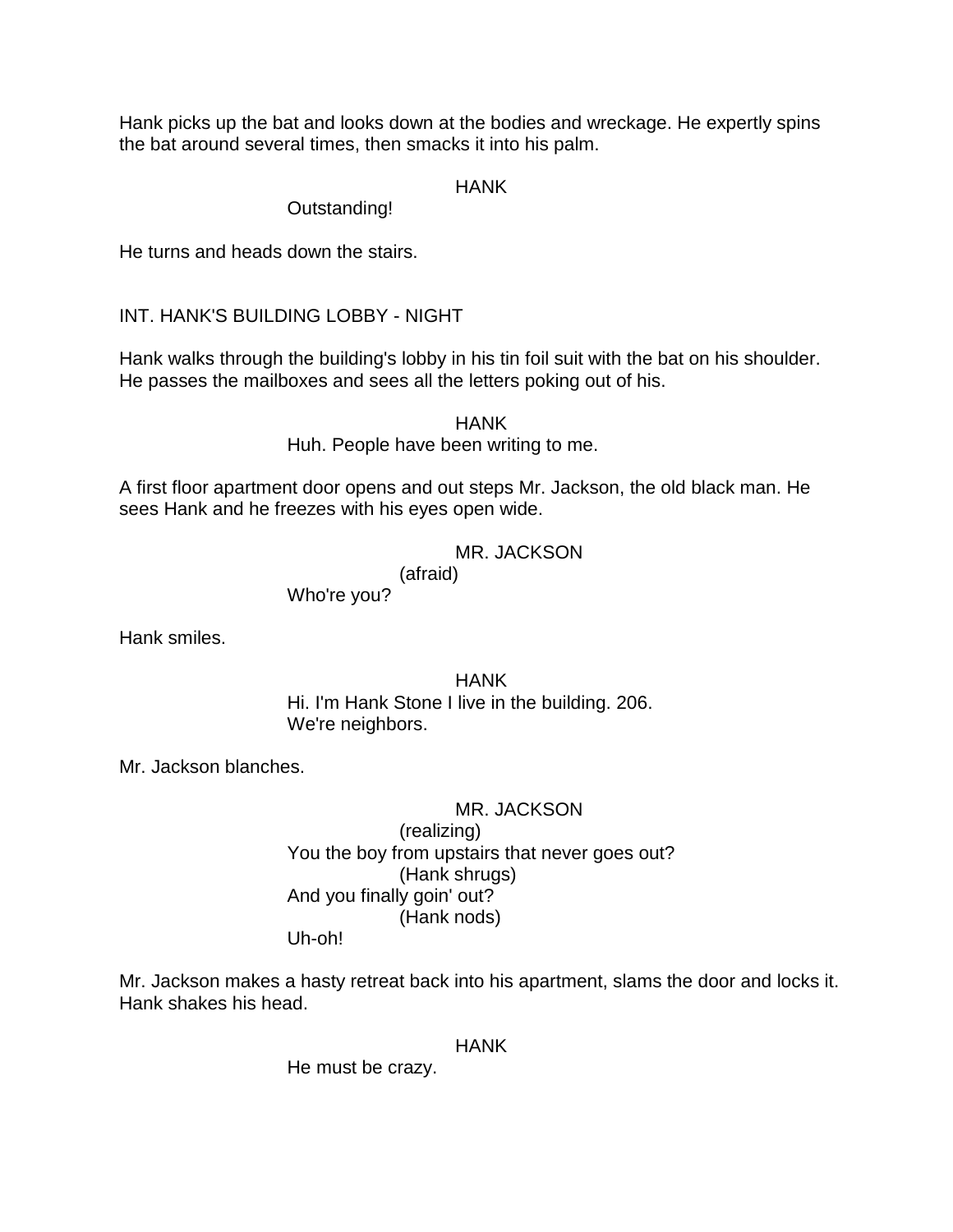Hank continues toward the front door.

Hank steps up to the door and looks out at the street.

It's pretty late. There's a few cars, but no pedestrians.

### HANK

(shrugs) It doesn't look so bad.

He opens the door and steps outside.

EXT. HOPE STREET - NIGHT

Hank gets outside and everything is quiet. Ominously quiet.

An eerie hollow wind blows a scrap of newspaper up the street.

Hank steps out into the center of the street and looks around. Not a car or a living soul in sight.

Hank's eyes narrow as he hears a low, rumbling cracking sound. Everything starts to shake.

Suddenly a crack tears right up the middle of the street coming directly at Hank!

He is frozen with fear, his eyes wide and bugging out.

The crack shoots right between Hank's feet, then continues down the street until it disappears.

Hank looks down at the crack and watches it widen. Steam billows out, followed by broiling red hot light.

Hank's feet are moving further and further apart. Steam rises past his face. He can hardly breathe.

Hank finally summons all of his strength and courage and flings himself off the crack.

He falls back against a parked car.

Hank watches as the crack grows wider still and flames begin roaring out.

Hank shuts his eyes tight and says to himself in a re-assuring tone.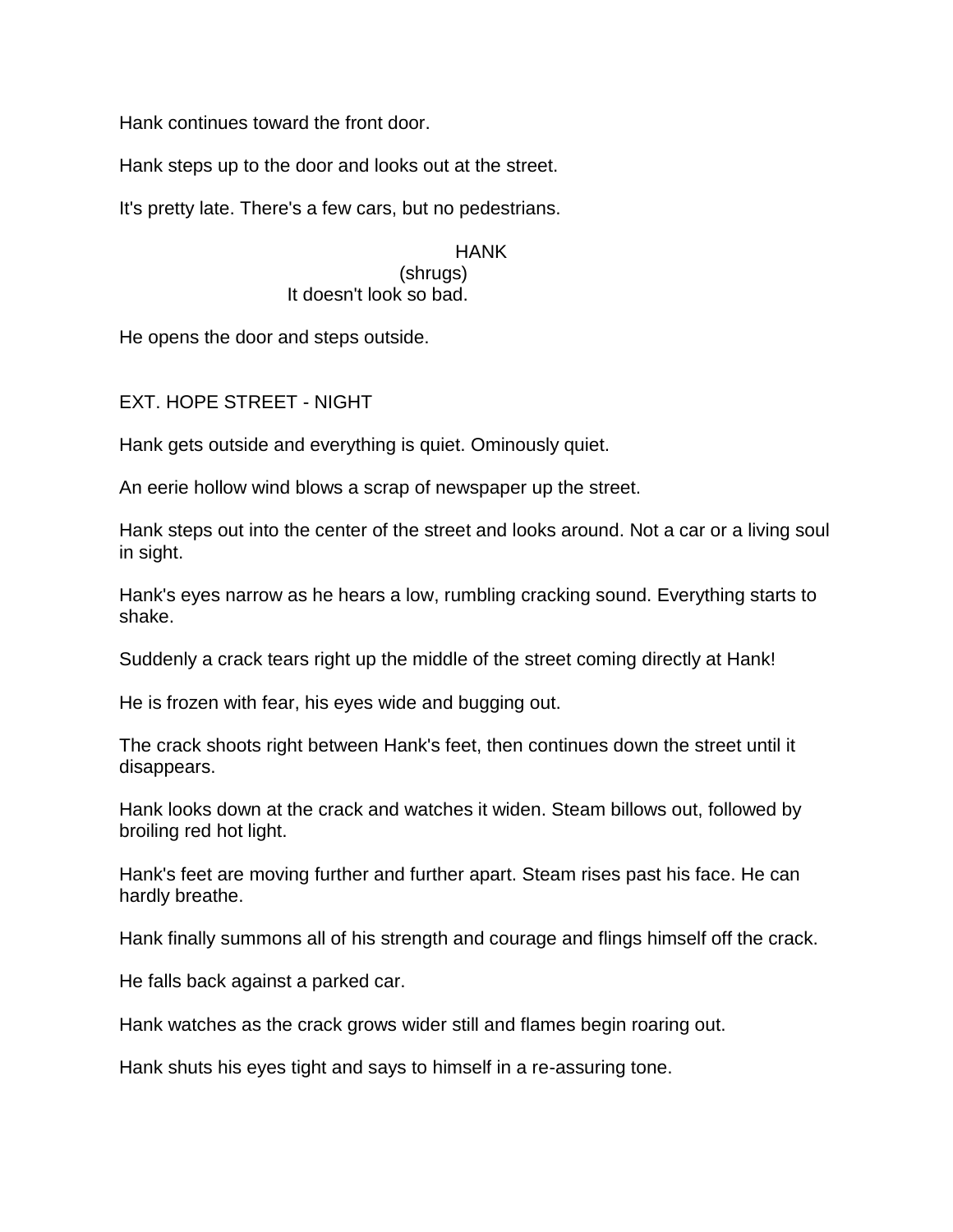## This isn't happening. I know this isn't happening.

Hank opens his eyes just as a parked car slides sideways into the fiery crevice and disappears.

Hank gets pissed.

### **HANK**

## I said this isn't happening!

He takes the baseball bat in both hands and swings it back hard into his own head. He shuts his eyes and grimaces in terrible pain. As the pain subsides he begins to breathe deeply. Finally he opens his eyes.

There's no crack in the street and the parked car sits peacefully at the curb. Another car drives past.

Hank nods and rubs his head. He starts walking up the street.

HANK I'll find ya, Nancy. I just hope my skull holds out.

## EXT. AERIAL VIEW OF LOS ANGELES - NIGHT

The lights twinkle in all of the tall buildings that comprise downtown. We whiz through the sky with the rushing sound of fast-moving wind. The buildings glide past and the car headlights streak below.

Then we are move down, back into the city toward the lights and cars...

## EXT. CITY STREET - NIGHT

...And into the face of Nancy who walks along the deserted downtown street. Her eyes are blinking furiously and she's holding a lively conversation with herself.

### **NANCY**

(to herself) Why do I exist? What's the point? I'm not doing anyone, including myself, any good. I just cause pain and grief and misery to everyone around me. I'm a nuisance. I'm trouble. I'm bad luck...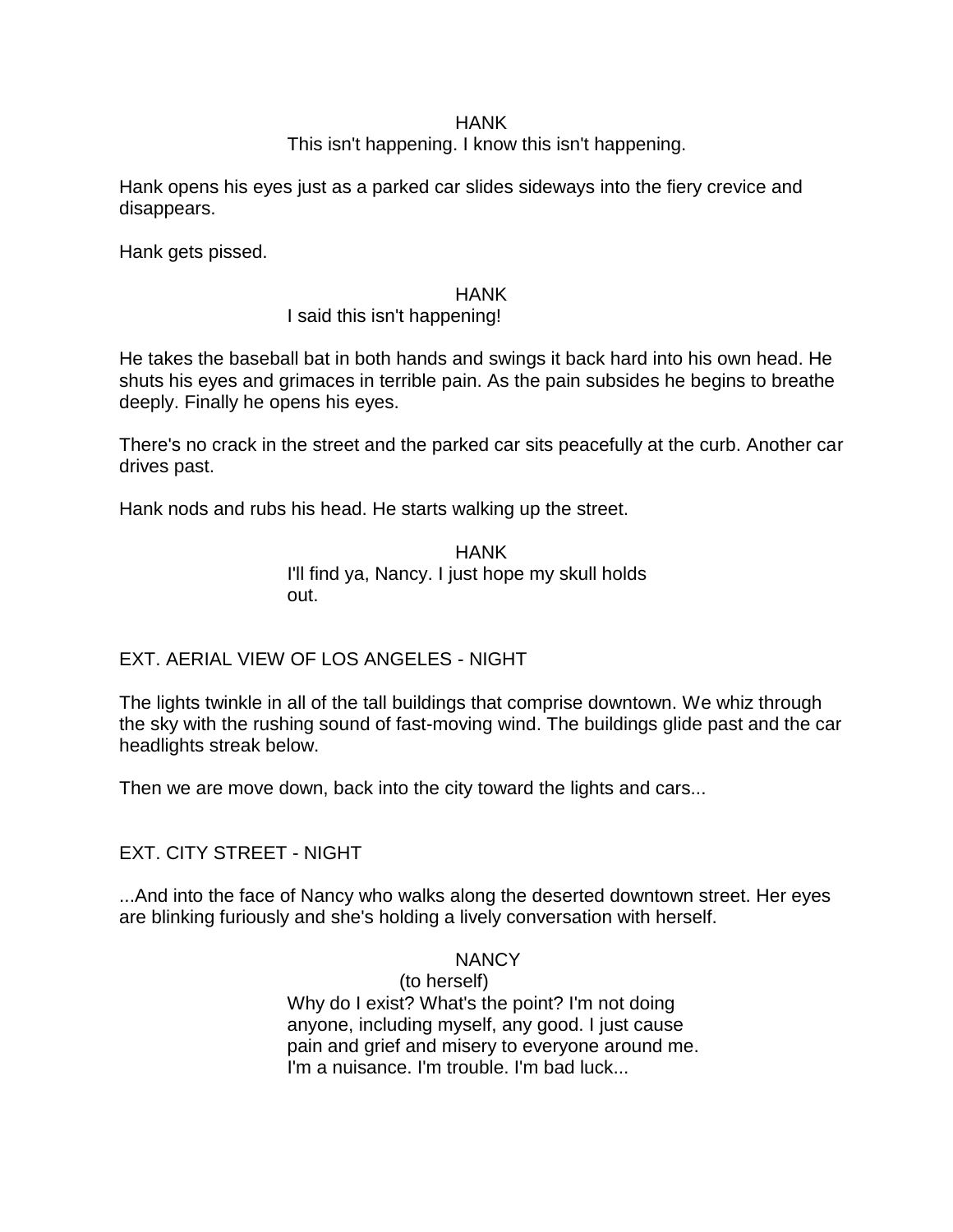Nancy is paying no attention at all to where she is going.

## EXT. BUSINESS DISTRICT - NIGHT

Hank is walking through the business section of downtown, amidst the enormous skyscrapers.

Hank looks up and the buildings go up and up and up and just keep going. The tops of the buildings are lost in the clouds.

Suddenly there is a high-pitched hissing sound like a bomb being dropped. Hank starts to panic not knowing which way to go.

Something comes zooming down out of the sky past Hank's face and hits the sidewalk.

The square of sidewalk in front of him explodes into cement dust and fragments. Hank jumps back and shields his face.

He steps forward and looks at the destroyed square of sidewalk. He sees a single penny rolling at the center of the dirt.

Hank looks up from where it came. He covers his head with his hand and dashes away from the skyscrapers.

EXT. INDUSTRIAL AREA - NIGHT

Hank is now lost in some strange nightmarish industrial part of town.

He passes decaying, bombed-out warehouses with hundreds of broken windows.

Roaring flames and thick greasy smoke belch from smoke stacks into the night sky. Giant electrical generators loom all around emitting a wailing ululant cacophony of sound.

### **HANK**

### I must've taken a wrong turn somewhere.

## EXT. OPEN AREA – NIGHT

Hank enters a desolate open area with weeds pushing up through the cracked pavement. Dark ominous clouds boil overhead...

A cool breeze blows and Hank looks up.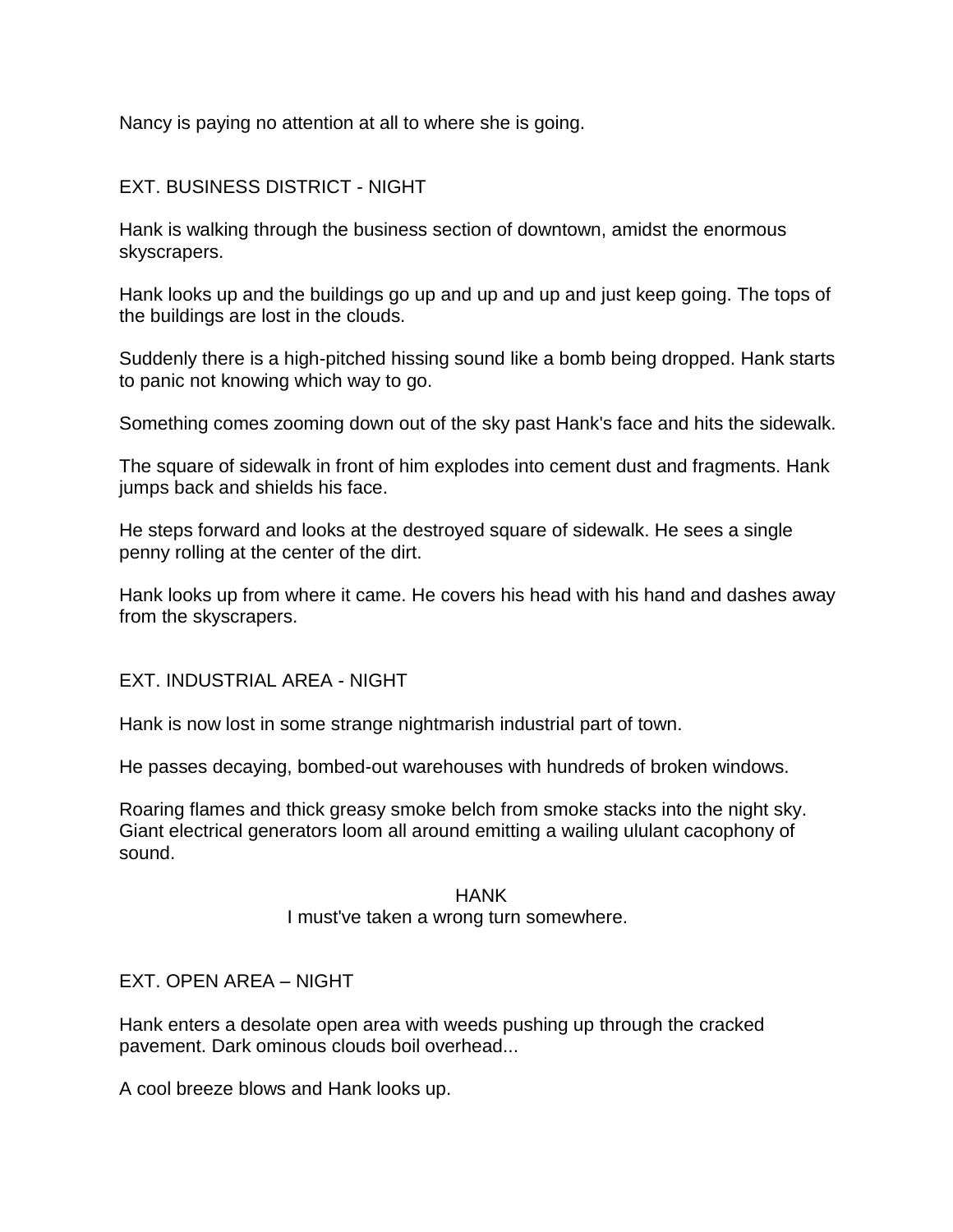### Wind. I forgot about it.

A voice shatters the silence and scares the hell out of him.

### VOICE

Hey!

Hank brings his bat out in front of him and gets ready to do battle. He squints and looks closer.

Sitting on the ground with a bottle in his hand is a DRUNK. He has a thick Brooklyn accent.

### DRUNK

Did we win?

## **HANK**

(confused)

Win what?

## DRUNK

The ball game.

Hank looks at the bat. He shakes his head.

### HANK

Not yet, but we're going to.

The Drunk watches as Hank turns and walks off into the night.

DRUNK I'm from Brooklyn, ya know. I've always been a Dodger fan. Roy Campanella, Sandy Koufax, Pee Wee Reese...

## EXT. DARK STREET - NIGHT

Nancy stumbles along a dark street now having a furious inaudible argument with herself. She is gesturing with her hands to get her point across.

Across the street, crouched beneath the front steps of an apartment building, sits Presto of the Orphans. He's smoking a cigarette, bored out of his mind. In the corner of his eye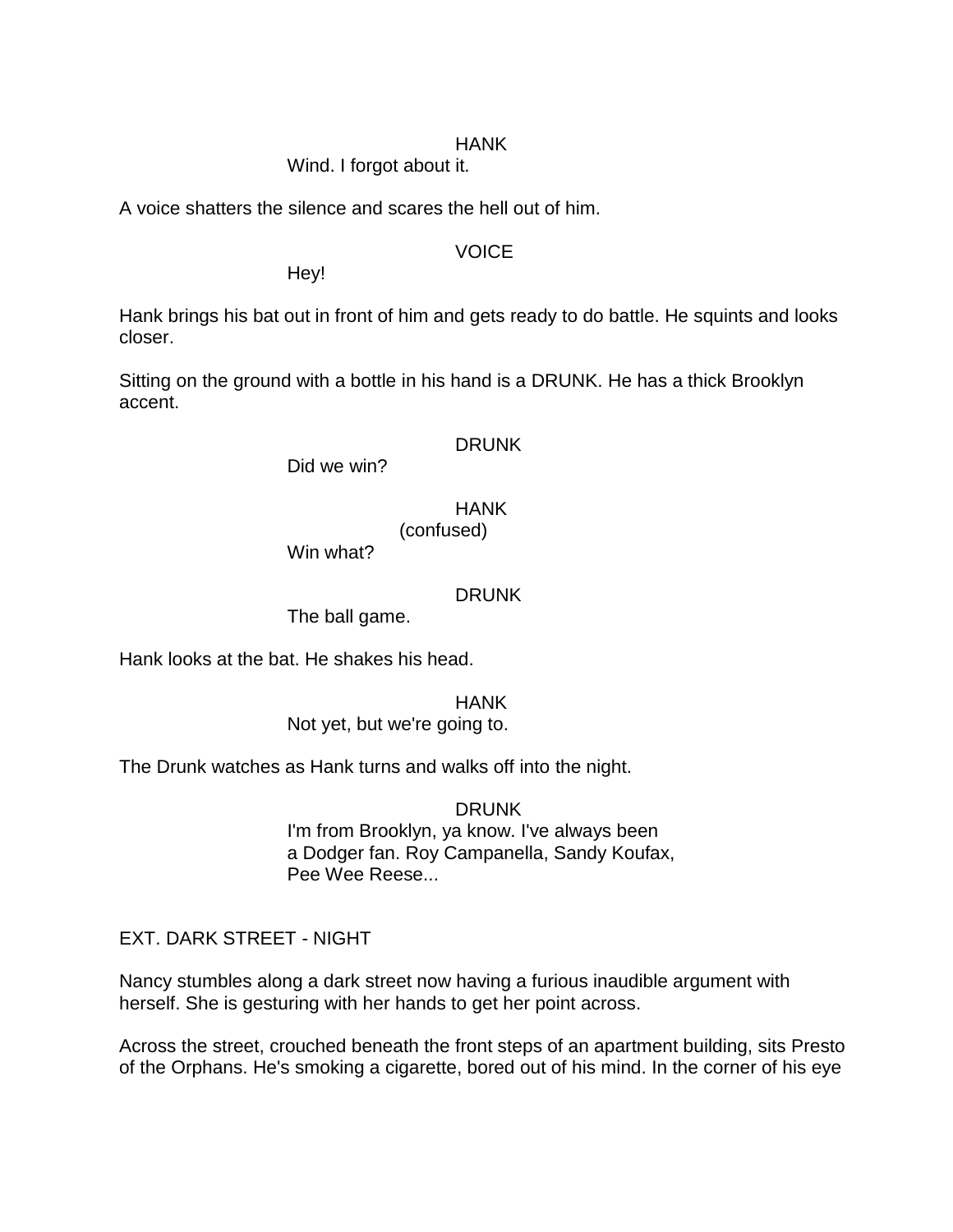he catches some movement across the street. He looks up in time to see Nancy turn a corner and head down an alley.

Presto jumps to his feet and throws his cigarette.

## PRESTO

### Unbelievable. It's her.

He takes off across the street.

EXT. ALLEY - NIGHT

Nancy walks quickly up the dark alley still paying no attention to where she's going. The only sound is that of her footsteps reverberating off the walls.

Clack-clack. Clack-clack. Clack-clack-*clack*...

Nancy stops. Everything is quiet. Now her total awareness is focused behind her. She turns quickly, but there is nothing there.

Nancy begins to walk fast and glances frequently back over her shoulder.

Meanwhile, Presto is trying to tip-toe along the pavement and tail Nancy without being seen. He can just see her shadow up ahead. He's going along pretty silently, then suddenly kicks a beer bottle by mistake.

The bottle goes clattering across the alley.

## PRESTO

Crap!

Presto gets royally pissed off. He pulls out a set of wooden nunchucks from his belt.

### PRESTO

(to himself) The hell with this Indian crap. I'm gonna mess this bitch up good! Nobody thinks I can do anything, but I'm really Bruce Lee.

He begins swinging his nunchucks in a slow circle as he moves up the alley.

Presto gets to the corner and drops against the wall. He peeks around and sees a shadow moving back toward him. He grins deviously and readies the nunchucks.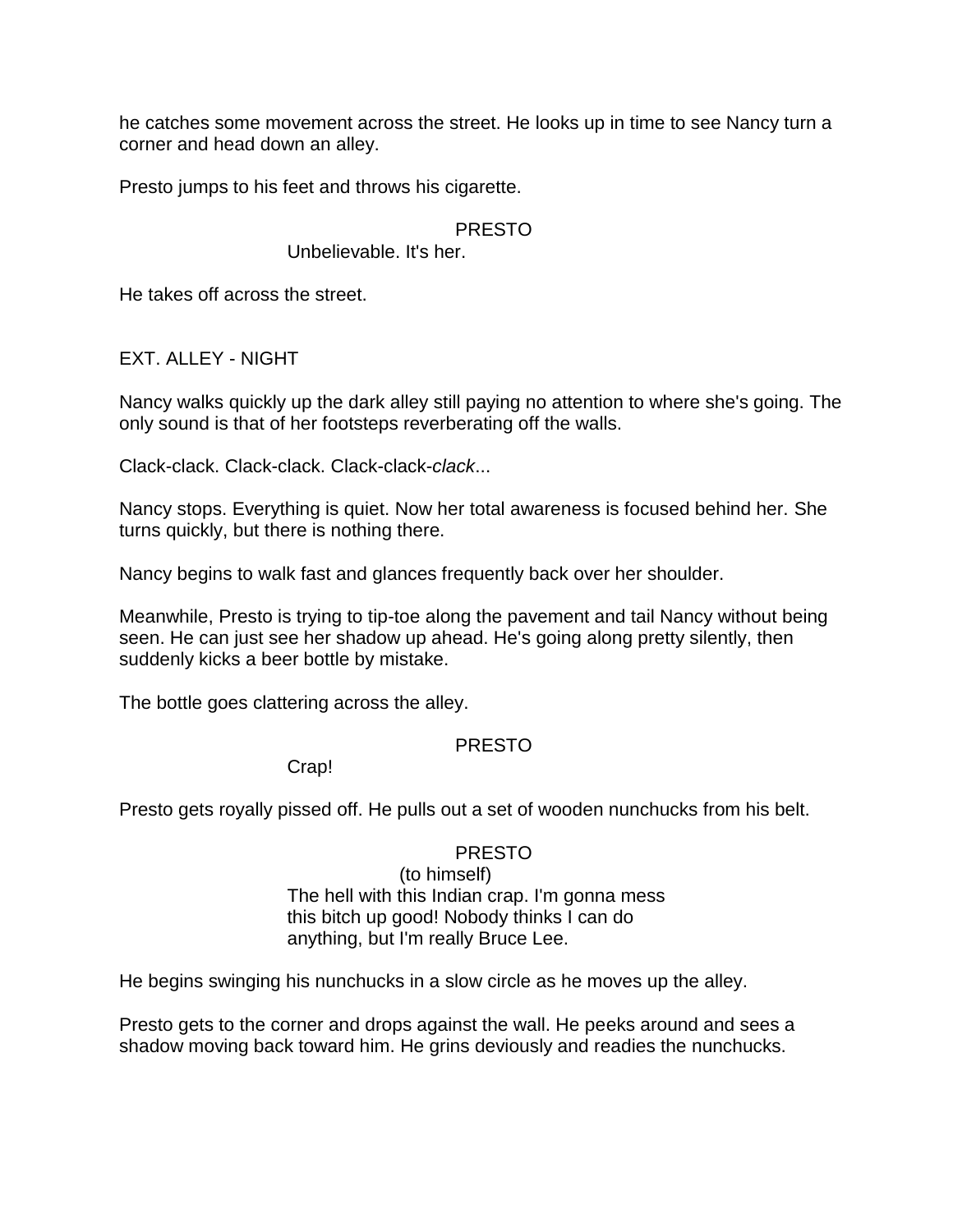As the shadow moves past his feet, Presto jumps out with the nunchucks whipping around at high speeds. He lashes out and whacks the body belonging to the shadow.

It's Joker, his fellow Orphan. The hard wood cracks him in the shoulder, knocking him down. He looks up and sees Presto looming over him.

#### JOKER

You stupid moron! You broke my arm!

### PRESTO

(apologetic) Oh, man! I'm really sorry. That chick just walked by here.

Presto helps Joker to his feet. Joker rubs his bruised shoulder.

JOKER The chick we're lookin' for? You sure?

## PRESTO Yeah, man. It was her. She's right around here.

JOKER All right. Come on. Let's find her before Comet does. He's totally crazy. He'll kill her.

### PRESTO

### I would too if she shot my toe off.

Presto swings his nunchucks and Joker pulls out a switch-blade. They walk up the alley out of sight.

Our view moves across the alley to a garbage dumpster.

INT. DUMPSTER - NIGHT

Crouched inside the garbage dumpster, burrowed in the refuse, is Nancy. Her eyes are wide and crazy-looking.

EXT. MOONLIT AREA - NIGHT

The crescent moon sits lazily in the night sky above the skyscrapers. Hank face moves in front of the moon blocking it from sight. His deep dark eyes look all around in bewilderment. Dots of perspiration glimmer on his forehead.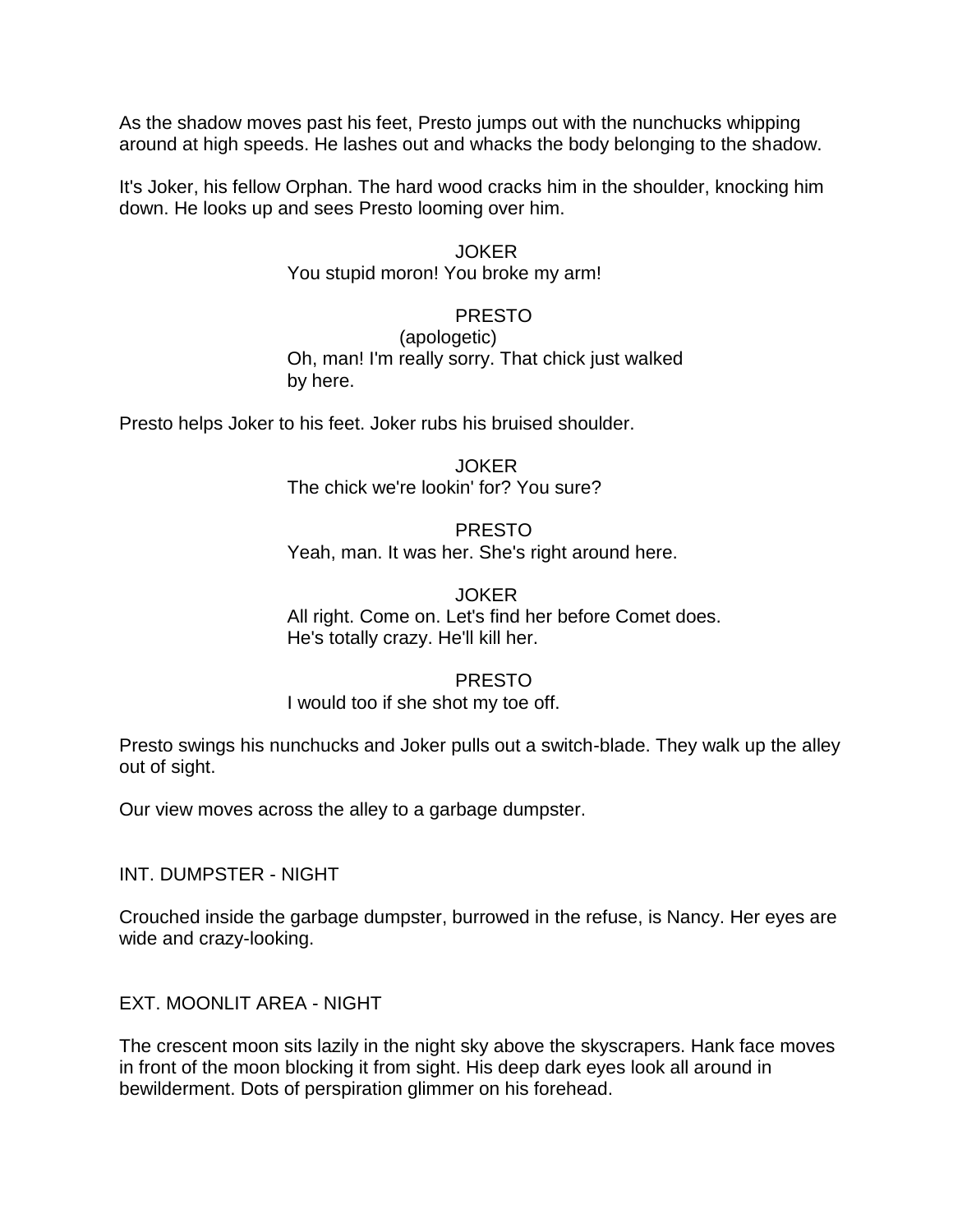## EXT. ANOTHER ALLEY - NIGHT

Hank is in a dark alley. He starts to go one way, then stops and begins heading in the other direction.

Hank puts his face in his hands and shakes his head.

## HANK

# (panicked)

# Where am I?

He glances back over his shoulder and sees the empty alley. He keeps walking.

Presto and Joker come around the corner and come face to face with Hank with his bat and his foil suit.

Hank is frightened and yells loud.

Presto and Joker's eyes both widen in fear.

Hank quickly raises his baseball bat.

Presto and Joker hastily turn and run.

Hank turns and runs the other way, back up the alley.

## EXT. CITY STREET - NIGHT

Presto and Joker come running up a city street. They stop running and turn back to see and if whatever they just saw is coming after them.

## PRESTO

What was that?

JOKER Beats me, man. I aint goin' back there.

## PRESTO

Me, neither.

They start to walk away and both throw quick glances over their shoulders.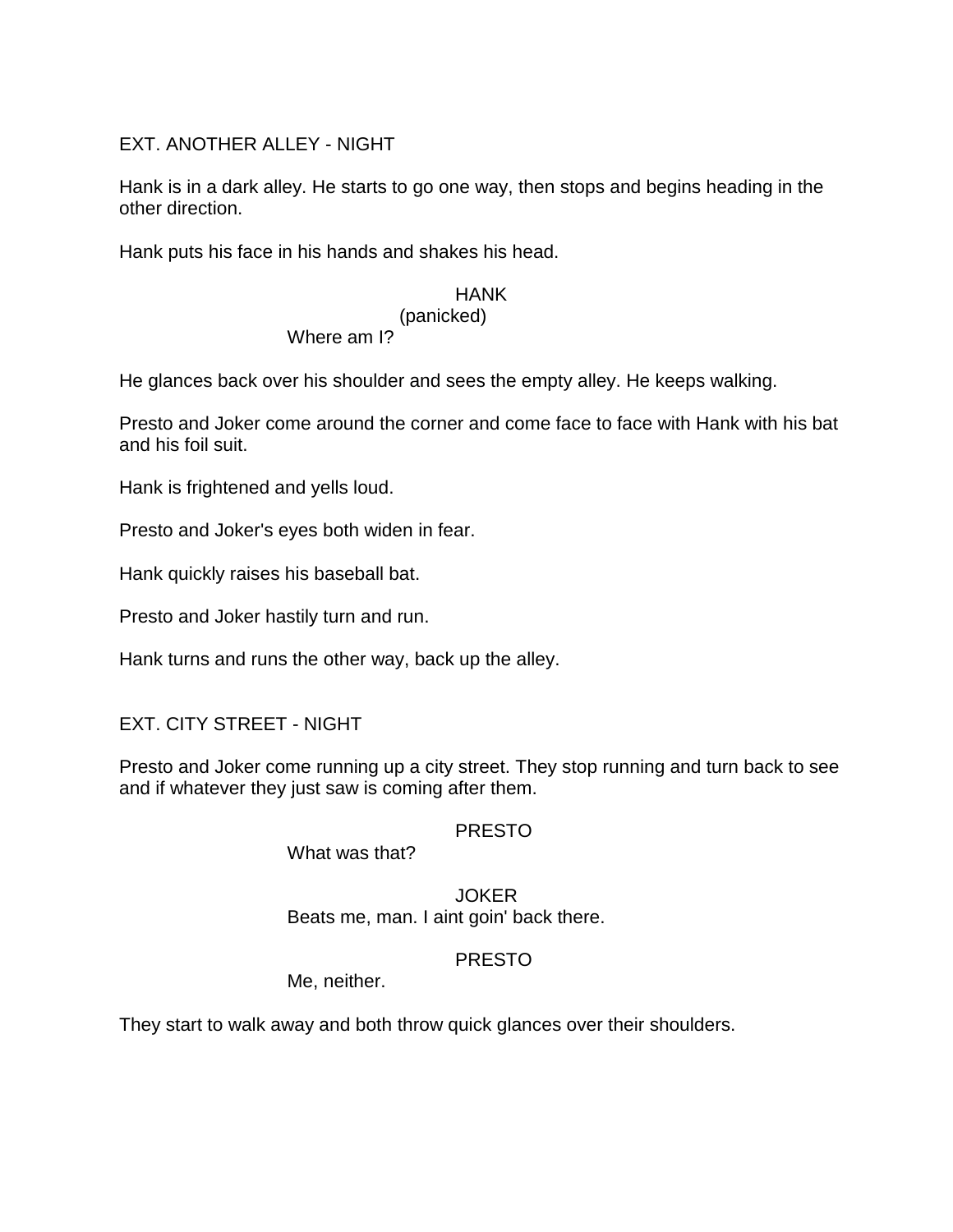## EXT. "T" ALLEY - NIGHT

Hank moves quickly up an alley that dead-ends into another alley.

Hank is confused and breathing hard. Should he go right or left?

## HANK I'm not handling this very well. I'm never gonna find Nancy and I'm never gonna find my way home. I'm completely screwed. I should just give up.

As he considers the implications of this the sound of something approaching is heard. Something huge that makes the whole world shake. Hank quickly goes right.

### EXT. SPIDER ALLEY - NIGHT

Hank hurries up a dark, ominous thin alley as whatever is coming gets closer.

Hank presses himself against a wall and tries to scream or cry or even moan, but not a sound will come out. All he can do is wait for whatever is coming to get him.

But then there's nothing there. Just quiet and emptiness.

Hank peers around the alley.

It's utterly vacant.

He breathes a sigh of relief and wipes his brow. He even smiles.

Suddenly a giant hairy tentacle appears in front of his face. Hank gasps, jumps back from the wall and looks up.

A giant awful spider is crawling straight down the wall. It's twenty feet tall, ten feet wide, and has slime dripping from its razor-sharp mandibles. Its antennae vibrate.

Hank is frozen, terrified and shaking.

The Gargantuan spider steps toward him, one awful hairy leg, then another, then another. It steps off the wall and onto the street. It knocks a garbage can out of its way. The garbage can rolls past Hank spewing junk.

The spider knocks a streetlight over.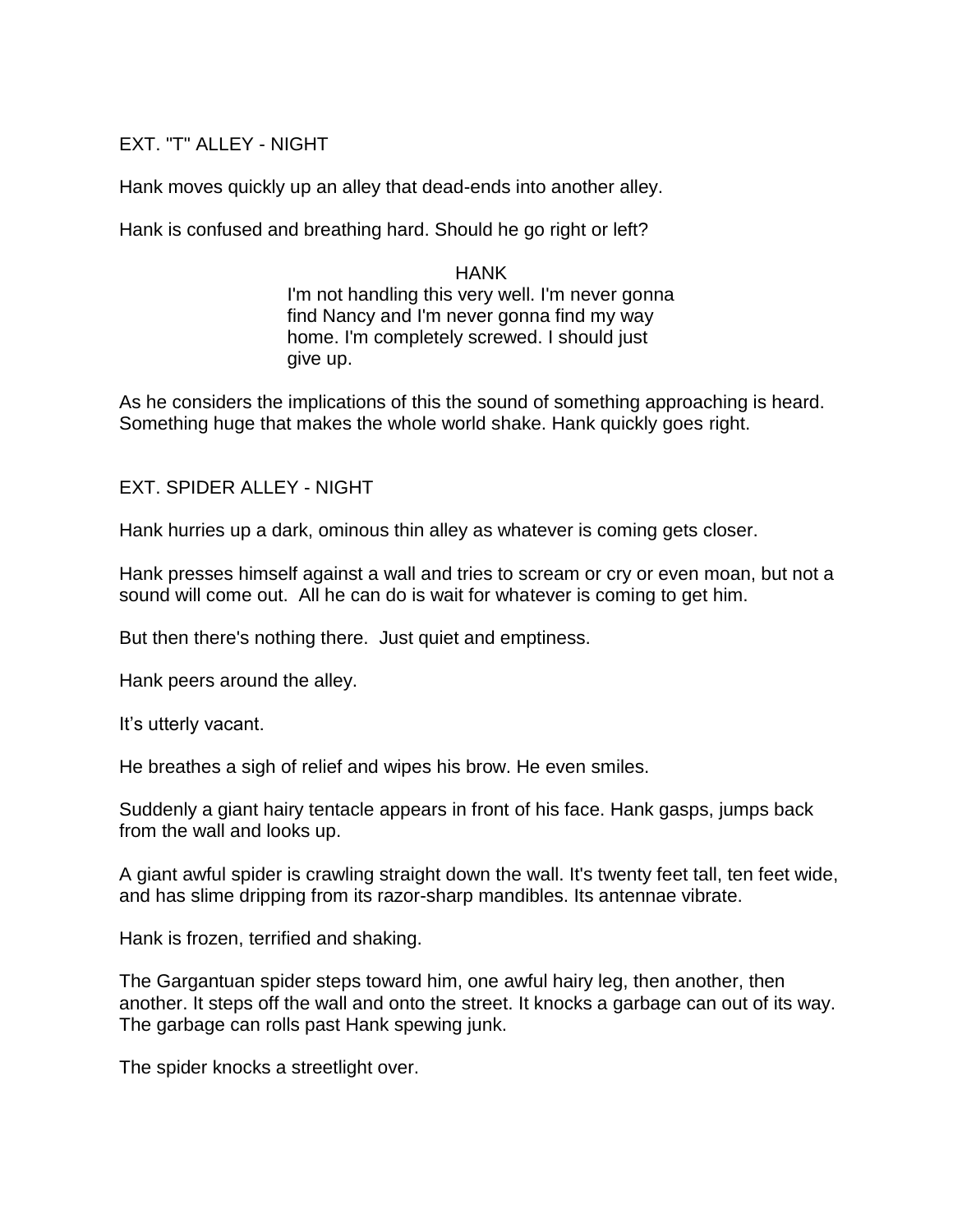The streetlight smashes to the pavement beside Hank with a sparking crash.

Each hairy leg brings the spider closer and closer.

Its shadow begins to envelope Hank who is utterly immobile with fear.

The sharp serrated slime-covered mandibles open wide and move in toward Hank's throat.

Hank somehow manages to turn and start running.

The spider comes after him roaring with fury.

EXT. DEAD END ALLEY - NIGHT

Nancy is flat up against a wall, her eyes darting around.

She has the .38 snub-nose pistol in her hand. She aims it this way, then that way, then back.

Through the strained silence the sound of short wave radio static is heard.

Nancy narrows her brow. Is that...?

The sound gets closer and headlights can be seen at the end of the alley.

It is. The cops.

Nancy crouches as low as she can behind some boxes beside a sign post.

A black and white police car stops at the end of the alley. A spotlight goes on, swiveling around until it's aiming right at Nancy.

Sweat pours down Nancy's forehead. The light swings off of her.

The police car drives slowly away.

Nancy looks down at the pistol in her hand. Her eyes are completely wild. She looks up at the sign she's crouching beneath. It says, "DEAD END." Nancy takes it to heart.

> **NANCY** This is it. The dead end. Nowhere to run. Nowhere to hide.

Nancy brings the side of the pistol up to her face.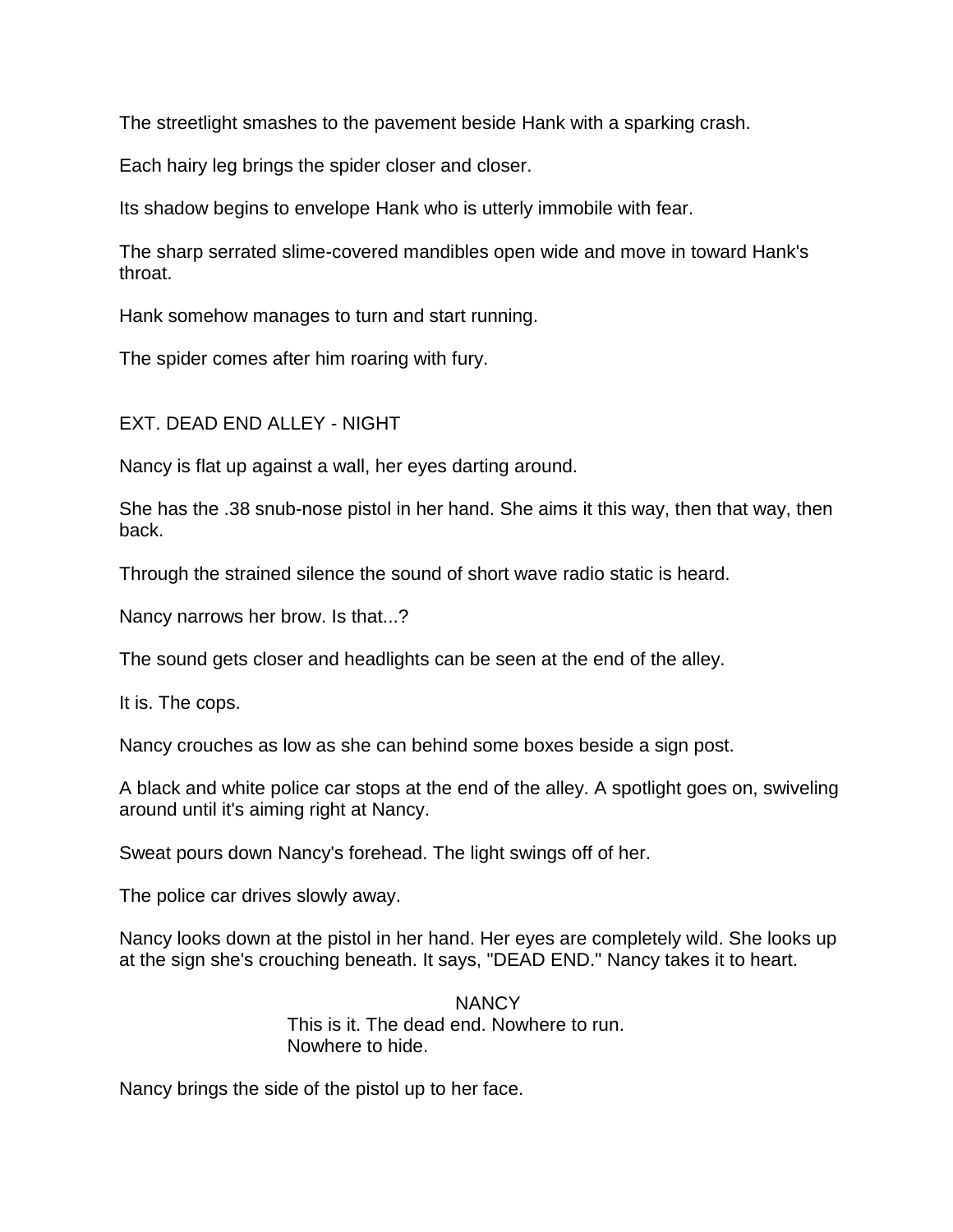## **NANCY**

# Time to do the world a favor.

She slowly swings the barrel around until it's aiming into her own face. She opens her mouth and puts the barrel of the gun in. She shuts her eyes tightly and presses her lips around the cold steel. Her finger trembles as it closes in around the trigger. Her heartbeat is booming in her ears and her dry breath wheezes in and out of her nose.

Nancy squeezes her face into a knot and begins applying pressure to the trigger. The hammer moves back.

Her knuckles are white.

Her knees are shaking.

Her throat is gulping.

Beads of sweat roll down her cheeks.

Tip-tap, tip-tap, tip-tap. Distant hollow footsteps approaching quickly.

Nancy opens one of her eyes.

She sees a dark figure running full tilt toward her from the far end of the alley.

Nancy opens her other eye and eases up on the trigger.

The dark figure runs into a shaft of light and it's Hank! From her point of view he's all by himself running madly.

Hank looks behind himself and sees the giant spider coming around the corner bearing down on him. He turns around and Nancy.

## HANK

#### (yelling) Nancy! Thank God! Help me!

Nancy takes the gun out of her mouth. She blows a pent-up stream of air out of her lungs.

Hank points frantically behind himself at the giant spider.

HANK

Kill it!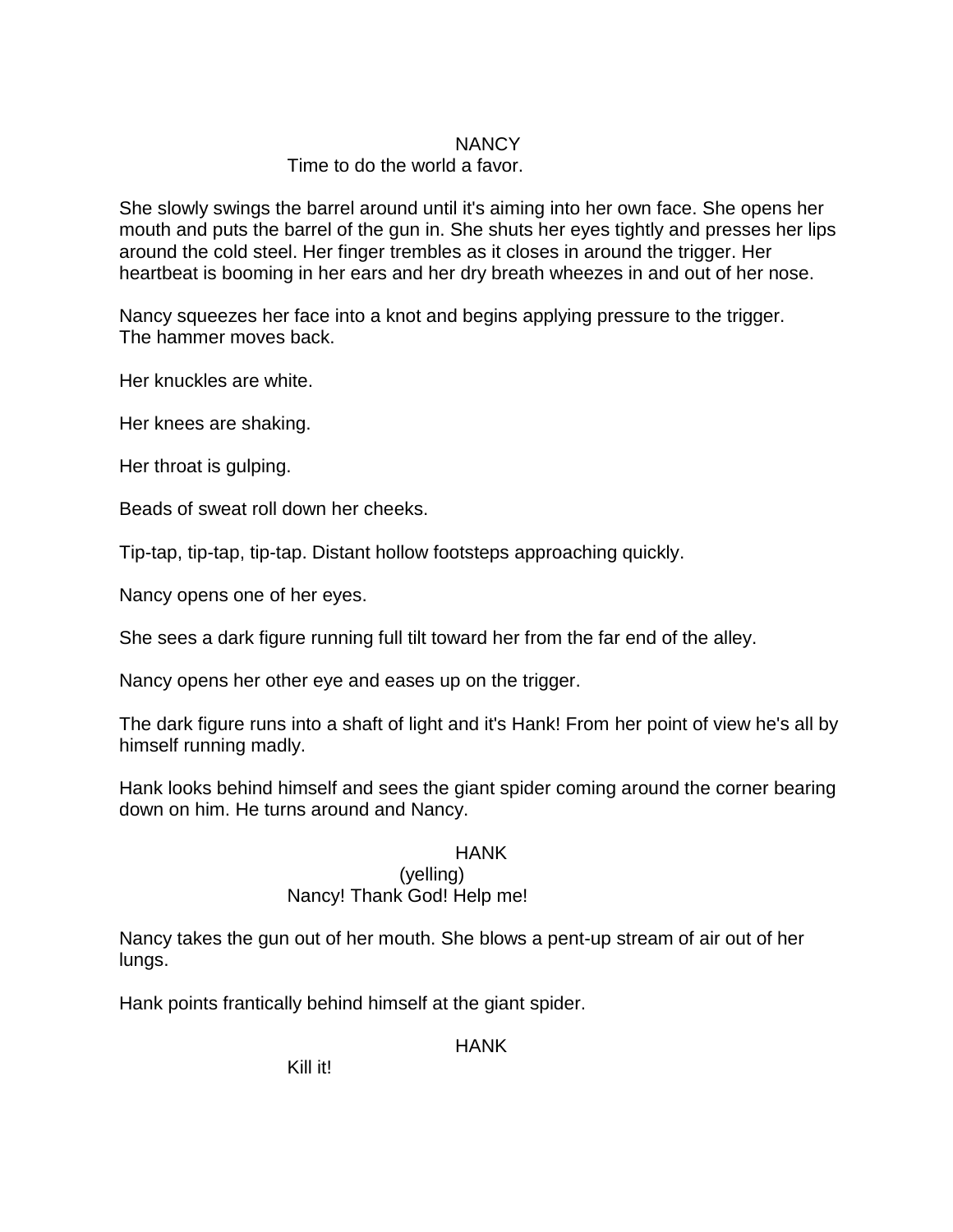Nancy doesn't see a spider, she sees a garbage truck come around the corner and pull up behind Hank. The truck is unable to get around Hank because he's in the middle of the alley.

Nancy shakes her head.

# **NANCY**

Kill what?

The spider's mandibles are closing around the back of Hank's neck.

### HANK

# *The spider!! Kill it!!*

Hank dives to the pavement on his face and covers his head with his arms.

Nancy shrugs and swings the pistol out in front of her. She rests the gun in her palm to steady her aim and fires a shot over Hank's head.

The bullet hits the steel back of the garbage truck and ricochets off.

Hank watches as the bullet hits the spider in the eye. The spider shrieks horribly.

INT. GARBAGE TRUCK – NIGHT

The garbage truck DRIVER gasps, hastily shifts into reverse, pops the clutch and floors it.

EXT. DEAD END ALLEY - NIGHT

The back wheels of the garbage truck squeal and burn rubber.

Hank sees the spider squeal and scurry away. As it gets around the corner it's hairy legs give out beneath it. It crashes to the ground and dies.

Hank sighs with relief, rolls over on the pavement and looks at Nancy. He crawls over to her. His foil outfit is shredded, but he still has his bat.

HANK

Thanks. You killed it.

**NANCY** 

I did?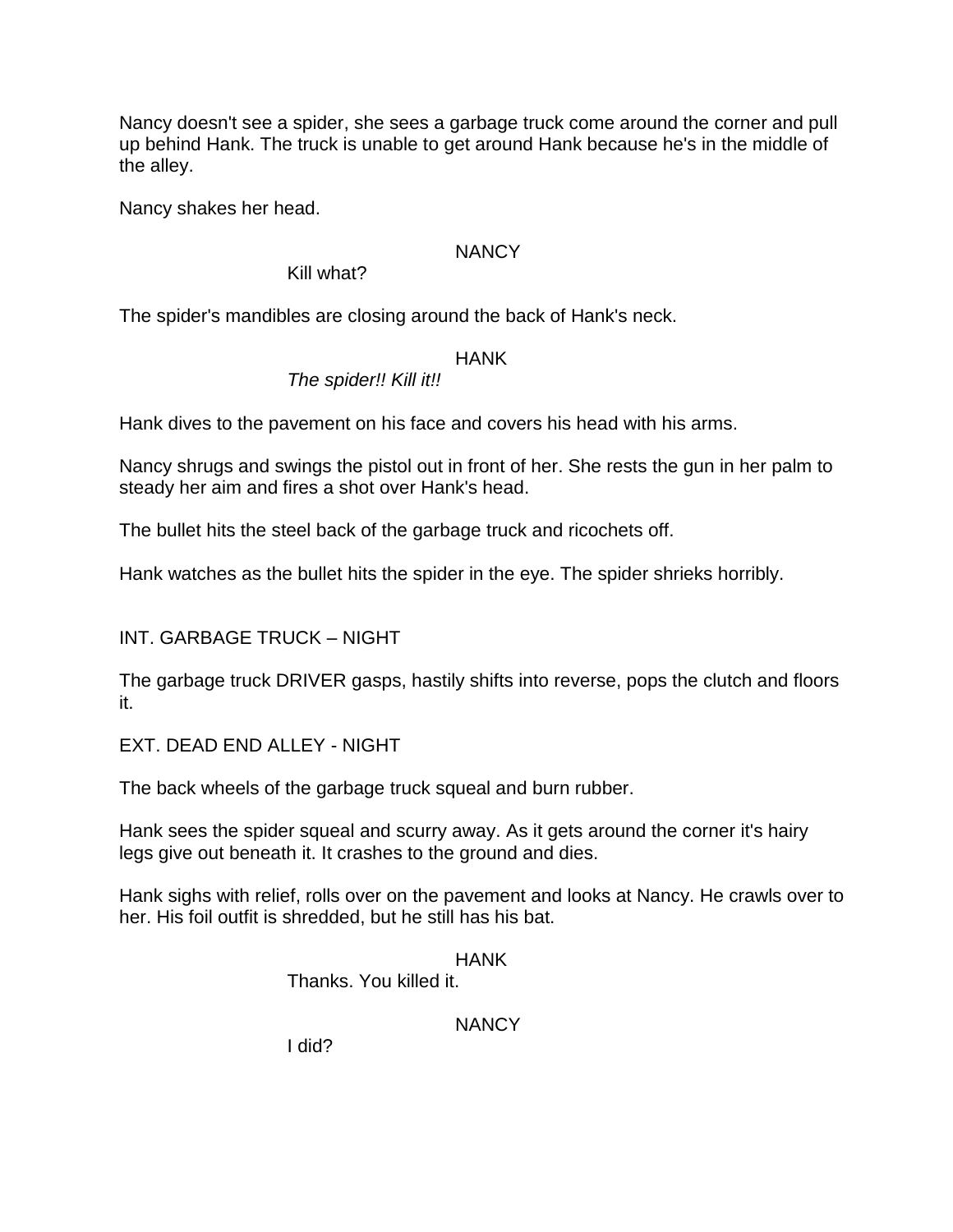#### HANK

#### Yeah. It's dead. You saved my life.

Nancy looks at the pistol, then disgustedly tosses it to the ground. It clatters across the pavement, drops into a sewer grate and disappears.

#### **NANCY**

Hank, what are you doing here? I thought you never left your apartment?

#### **HANK**

I don't, but I couldn't let you just walk out of my life and never see you again. Then I'd really go crazy.

Nancy looks Hank up and down.

#### **NANCY**

Hank, you *are* really crazy.

#### HANK

(smiles)

Sure I am. I'm crazy about you. Now I've got this all figured out. You don't have a place to stay. Come stay with me. I need you.

Nancy shakes her head sadly.

### **NANCY**

(emphatically) No! I can't! I'm bad luck. I ruin everything I touch. Now go home!

Nancy begins walking away from him.

#### HANK

Nancy, please! Think about this. It's a good idea.

**NANCY** No! Go home! And don't follow me! I never want to see you again!

Nancy turns and dashes around the corner.

Hank just stands there in sad bewilderment. His whole body sags.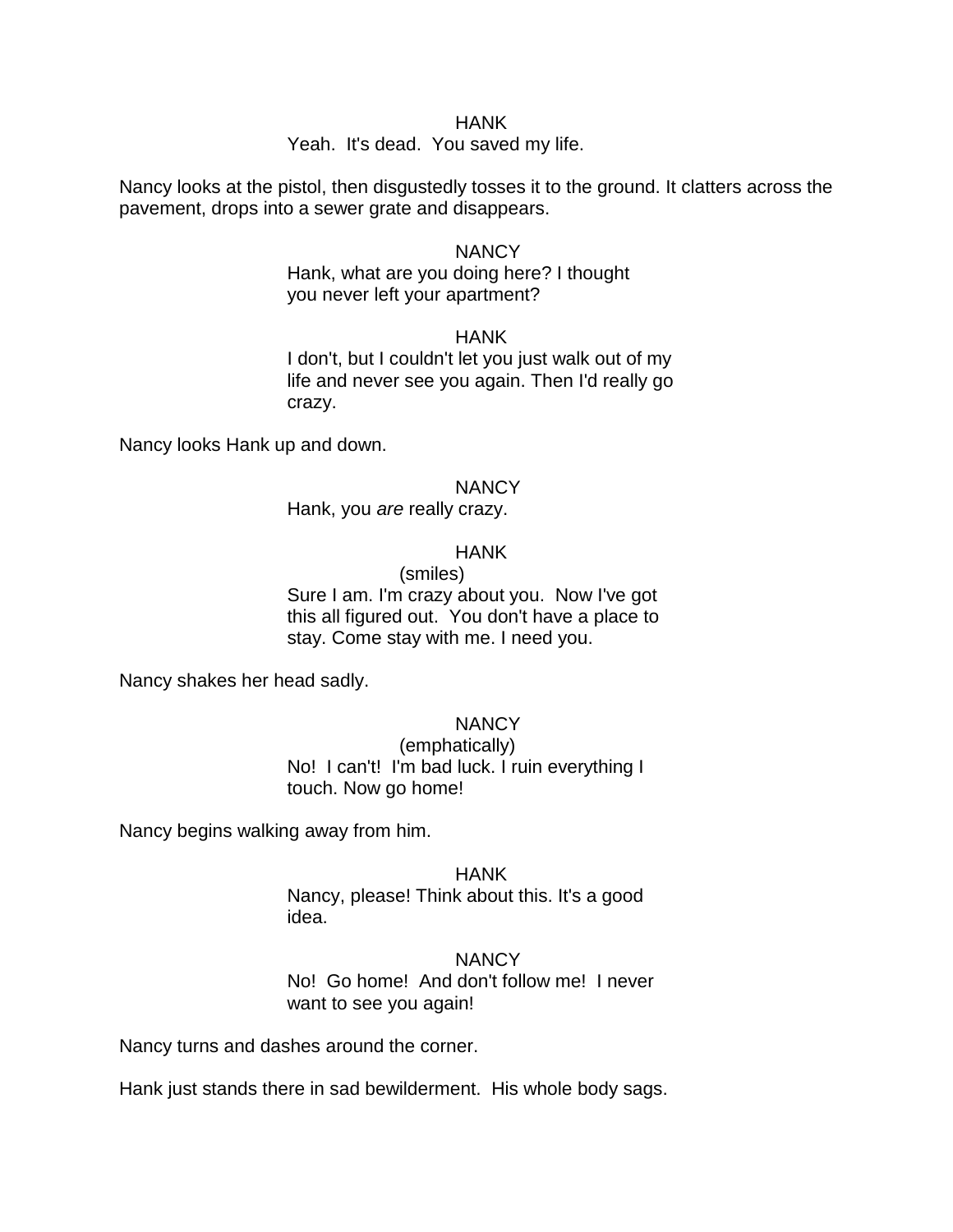# EXT. DARK ALLEY - NIGHT

Nancy stumbles past a row of parked cars with tears streaming out of her eyes. A voice rings out behind her.

### MALE VOICE

Nancy?

Nancy turns with a angry look on her face.

### **NANCY**

(pissed) What do you want?

A hand shoots out of nowhere and grabs her around the mouth. It's Comet of the Orphans. He has an insane look on his face and a cast on his foot.

### COMET

Revenge.

Nancy struggles attempting to scream behind his hand. He is much bigger than her and it's no match. He speaks directly into Nancy's ear.

### **COMET**

I spent the last five hours in the hospital having my foot operated on. You shot off my toe. I'm gonna walk with a limp for the rest of my life. Now I'm gonna make you real sorry you didn't leave town while you had the chance. Stickin' around this neighborhood was the worst idea of your life!

He drags Nancy over to a pile of garbage, throws her down and straddles her. Nancy struggles beneath him.

### NANCY

(screaming)

*Help!*

Comet pulls out a butterfly knife. He spins it around expertly then stops and puts the blade tip against Nancy's nose.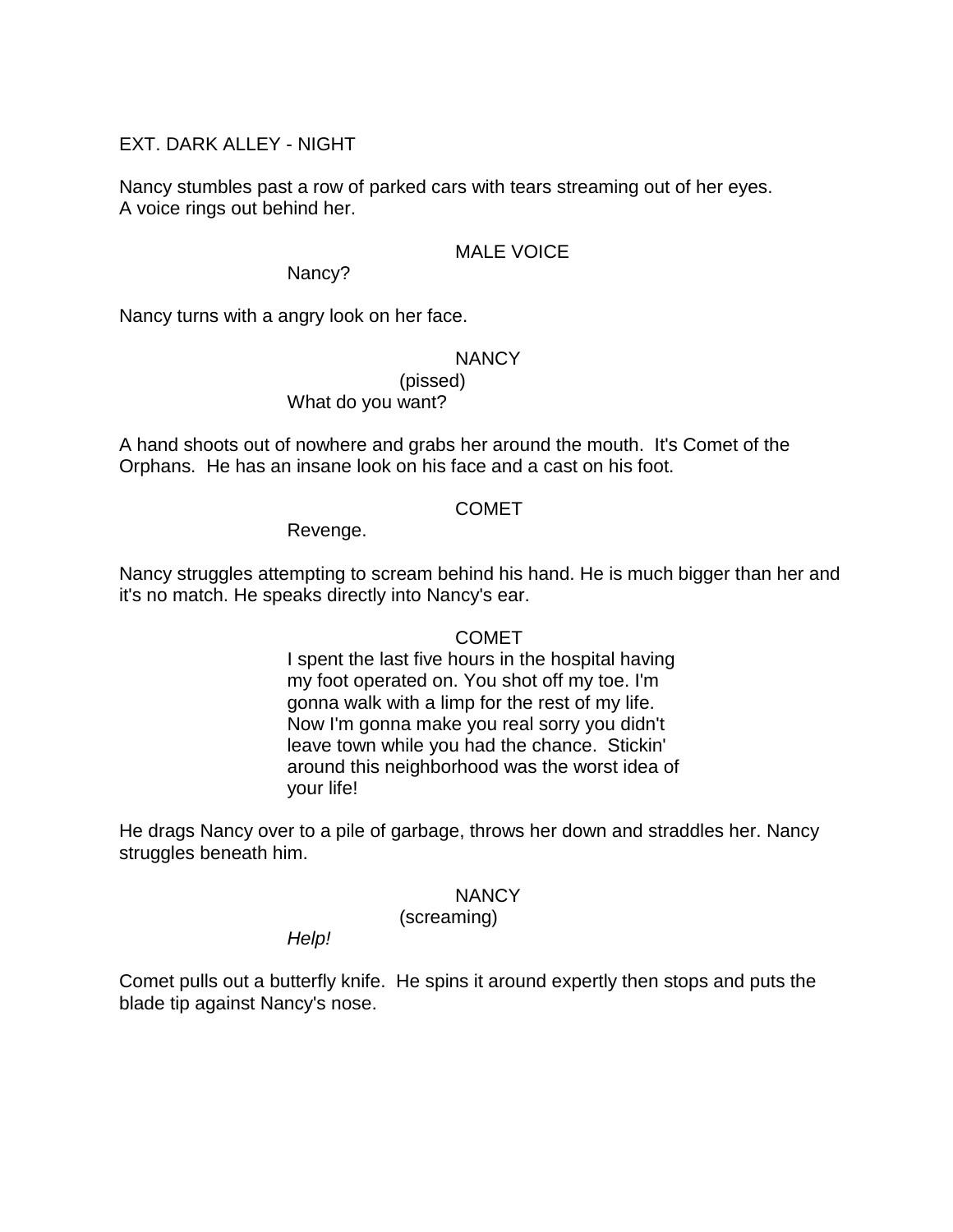# **COMET**

(intensely) Shut up! No one's gonna help you now. I'm gonna cut you into a thousand little pieces and leave you scattered all over the city. You're dead, bitch! D-E-D! Dead!

He brings the blade to Nancy's throat and starts to cut her. Nancy's eyes bug out with fear and pain.

Behind Comet, through the steam of a sewer, steps a dark figure.

It's Hank! He is standing straight and has his shoulder back. His foil's in shreds and he has his bat in his hand.

### HANK

(resolutely)

Leave her alone!

Comet quickly pulls the blade from Nancy's throat and turns around.

Nancy sees Hank and breathes a deep sigh of relief.

Comet furrows his brow.

### **COMET**

What're you?

Hank takes a step forward.

HANK I'm the guy that's gonna kick your ass!

Comet gets off of Nancy and limps toward Hank.

COMET Oh yeah? I'm gonna open you up like a can of tomato paste you nut case!

Comet hobbles toward Hank with the knife out in front of him, ominously spinning around.

Hank walks slowly toward Comet with his Louisville Slugger out in front of him.

Nancy sits up and watches. It's just like a shoot-out on Main Street at high noon.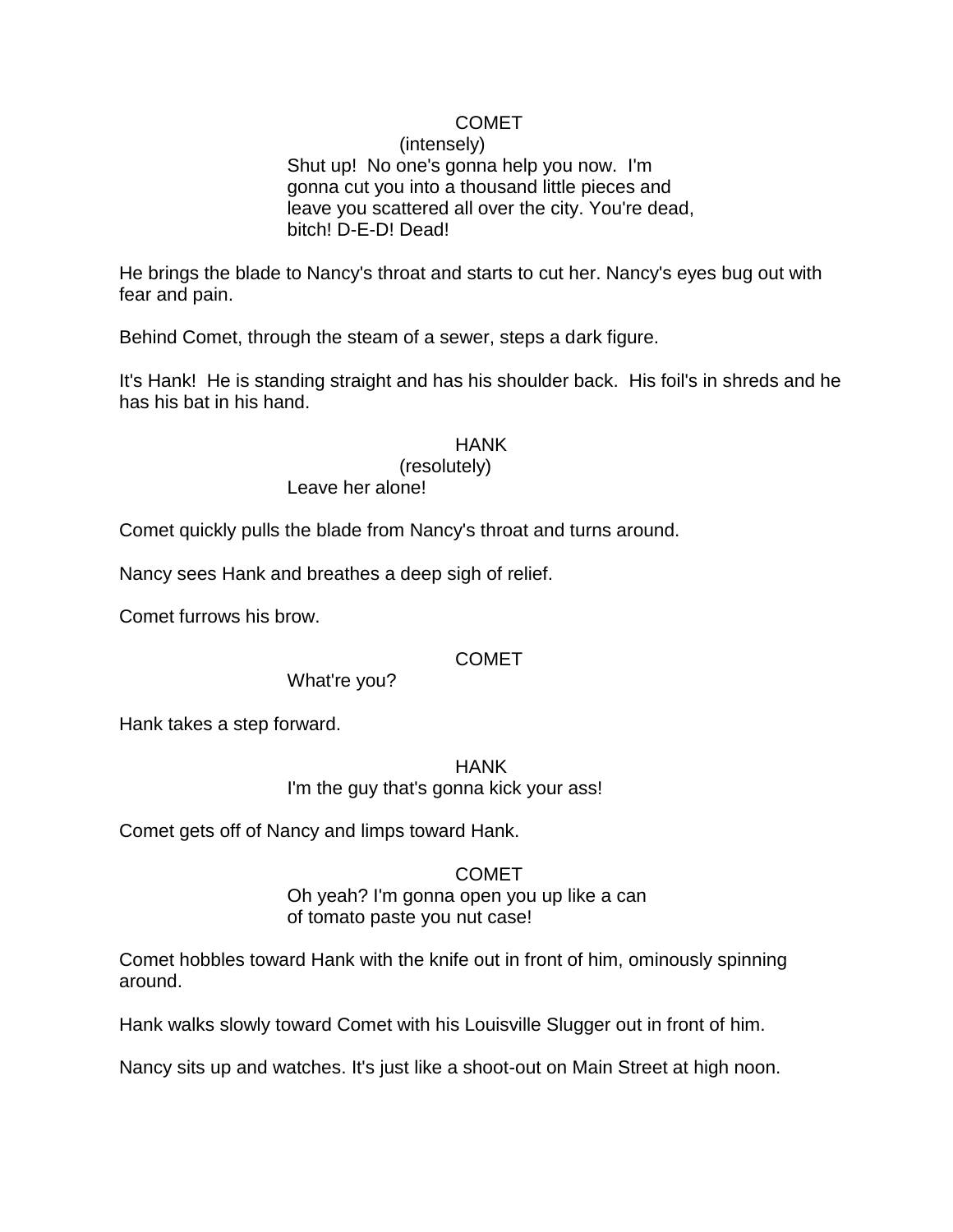When they are within fifteen feet of one another Hank's face starts to twitch. He stops in his tracks and his shoulders begin to jerk spasmodically. His eyes roll into the back of his head and he begins gasping for air.

Comet keeps coming with a perplexed look on his face.

Nancy jumps to her feet.

### **NANCY**

#### (alarmed) He's having a seizure!

### COMET

#### (sarcastically) Aww, that's too bad.

Hank drops the bat, grabs his throat and strangles himself. He staggers sideways to a pile of refuse and collapses, jerking, twitching and coughing.

Nancy tries to run to Hank, but Comet grabs her.

### COMET

I'll deal with you first and get back to him.

He throws Nancy back down and climbs on top of her. He grabs a handful of her hair and slices it off. He throws the clump of hair back into her face and laughs.

### COMET

I never killed anyone before, but I'm gonna kill you! First I'm gonna make you wish you were dead.

Comet brings the knife down to Nancy's shirt and begins cutting off the buttons one by one.

Nancy has her eyes closed and her face all scrunched up into a knot.

Comet throws a glance back at Hank.

Hank is squirming and shaking uncontrollably.

Comet turns back to Nancy and grins maniacally.

COMET The Tin Man's having engine trouble.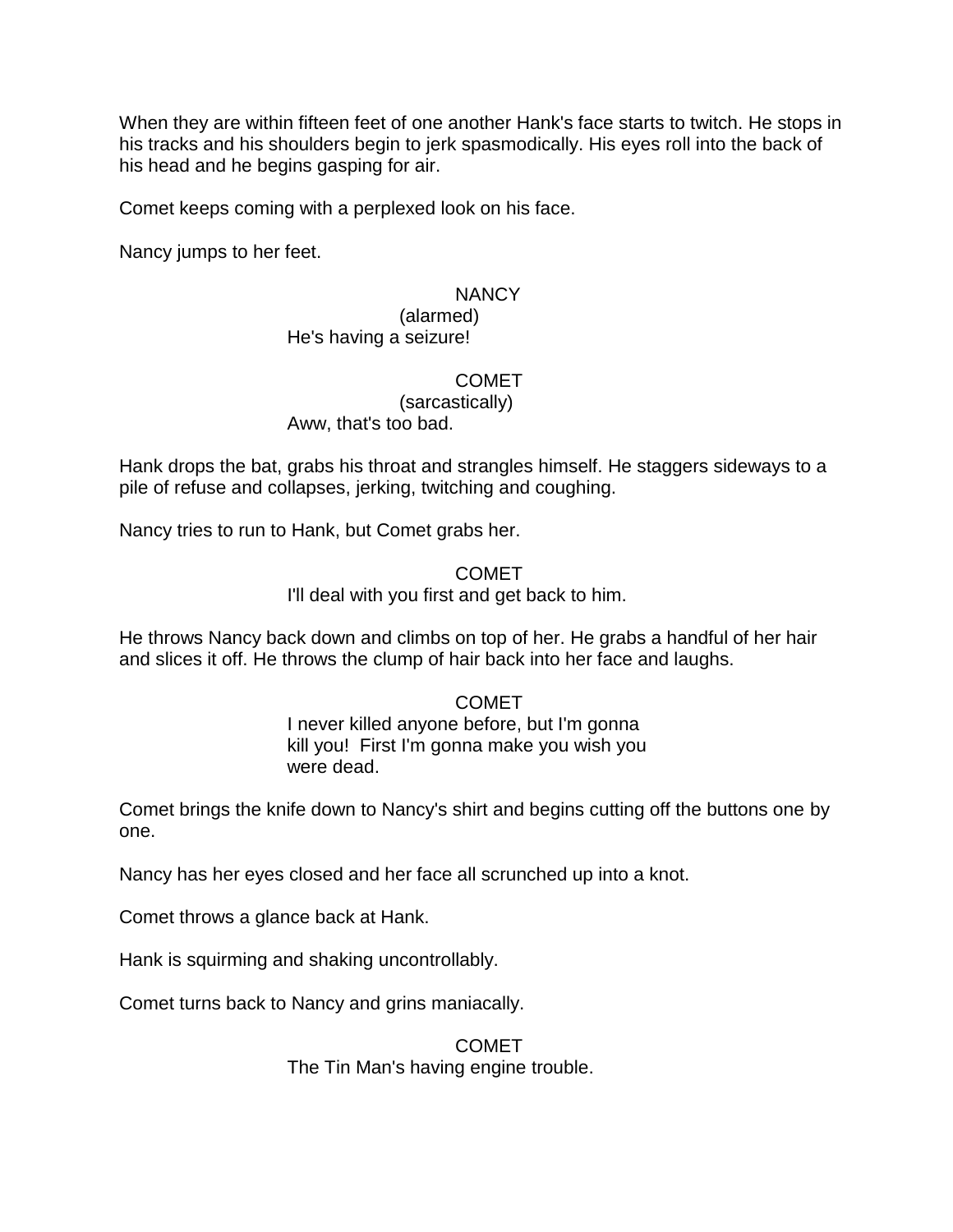As Comet slowly cuts Nancy's shirt buttons off one by one, he begins moving rhythmically on top of her. He starts to breath quickly. He's getting off on this.

### CRACK!!!

The Louisville Slugger comes down on Comet's skull! His eyes cross and his arms go limp.

Hank is standing over him with the bat in his hand.

### **HANK**

A hit.

Comet suddenly jumps to his feet and faces Hank. The butterfly knife is in one hand spinning around, his other hand clutches his head. Comet takes his hand from his head, looks at his palm. No blood.

### COMET Wrong. Foul ball. I've got a steel plate in

the back of my head.

Comet steps toward Hank with a really pissed-off expression.

Hank is totally freaked out.

Nancy watches not knowing what to do.

Comet lunges at Hank with the knife out.

Hank blocks the knife with the bat and quickly retreats.

Comet keeps coming, hobbling on his cast.

Hank is backed against a wall. He suddenly grabs his throat and starts to gag.

Comet shakes his head.

## COMET

### Aint gonna work twice, homeboy.

Comet pulls back the knife ready to stick it in Hank's gut.

Hank lets go of his throat and shrugs.

### HANK

How about this?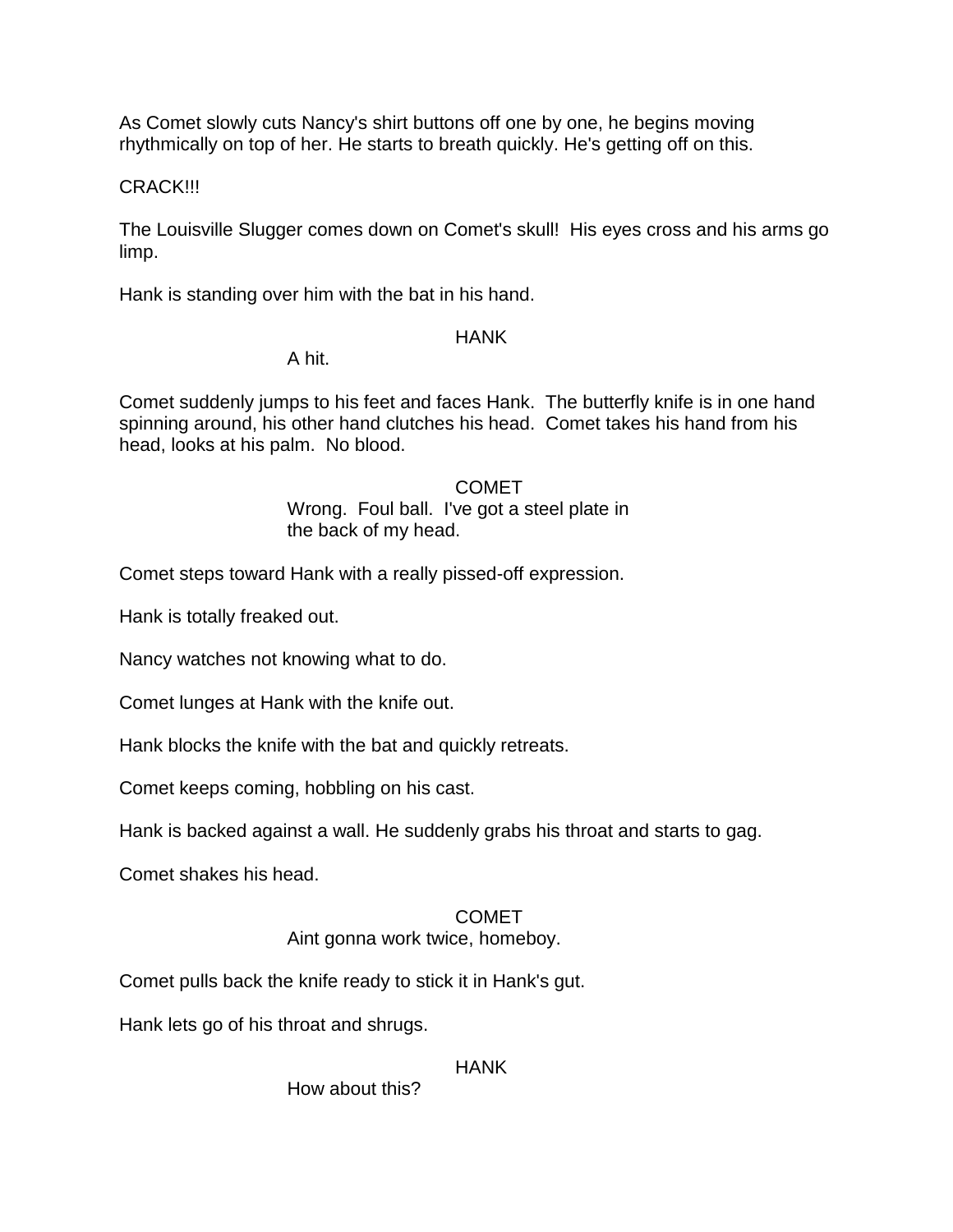Hank suddenly brings his foot down as hard as he can on Comet's cast crunching it into plaster dust.

Comet's face screws up in excruciating pain and he freezes in his tracks. He slowly looks down at his foot.

Hank steps back, takes a proper batting stance and winds up with the bat. He licks his finger and holds it up to check the wind direction.

> HANK Let's see if you have a steel plate in the front of your head, too?

Hank takes a full swing with the bat right across the front of Comet's head. There is a loud Thonk! and the bat snaps in half.

The end of the baseball bat goes sailing through the air over the top of a building and disappears into the night.

> HANK And it's out of the park. A grand slam homer.

Comet drops to his knees. The knife slips out of his hand and sticks into the pavement.

## EXT. CITY STREET - NIGHT

Parked on the side of the street is the red Corvette convertible with the Blonde at the wheel. Ray stands on the sidewalk with his arms crossed.

## BLONDE

(offended) You can't talk to me that way.

RAY

I'll talk to you anyway I want to, bitch.

The Blonde puts the car in gear and screeches away.

RAY

(shakes his head)

### Dames, sheesh!

Suddenly the end of Hank's baseball bat comes sailing out of the night sky. It hits Ray right in the head. WHACK!!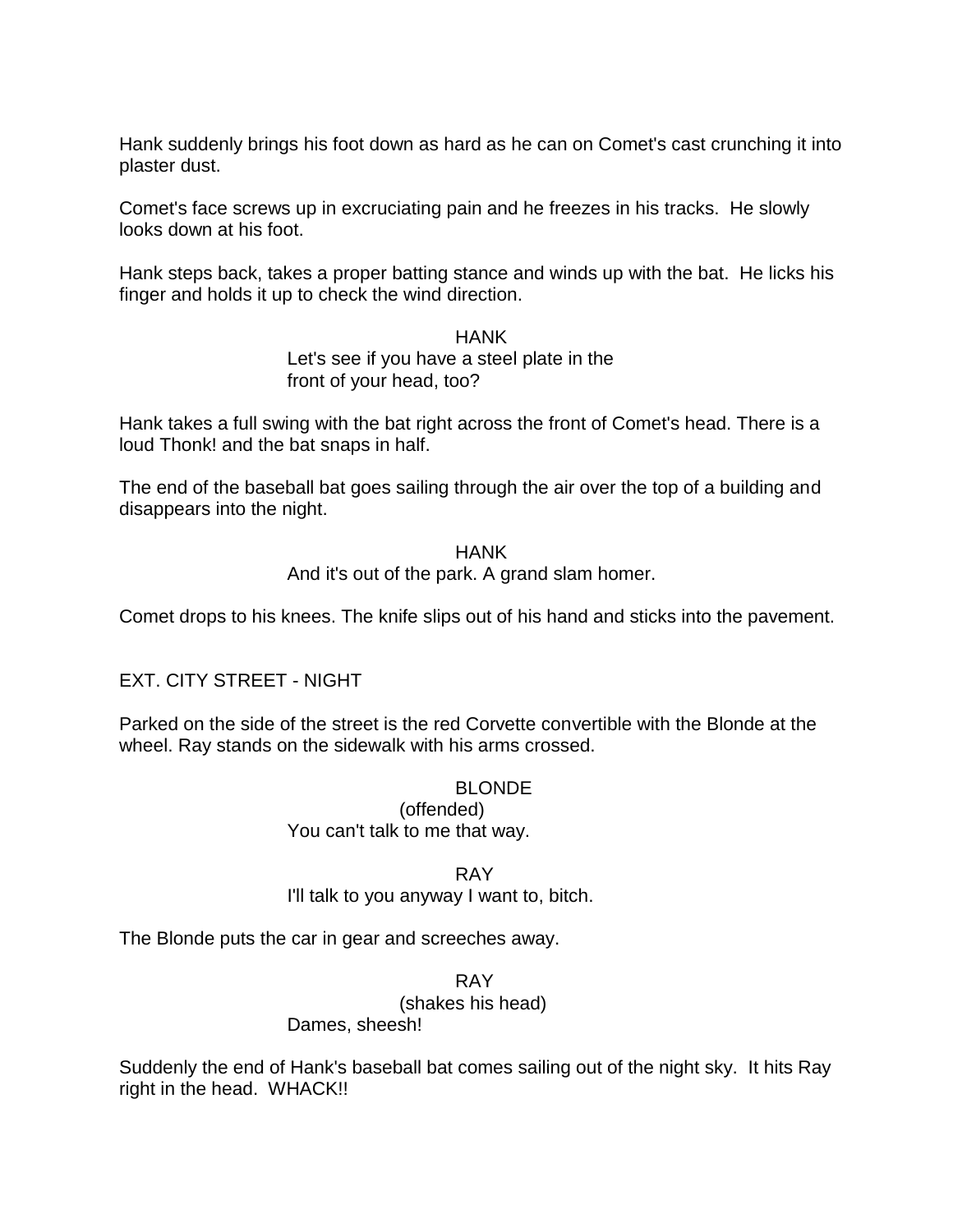Ray flies against the side of a parked van, then slides to the ground knocked cold.

# EXT. ALLEY - NIGHT

Hank stands over Comet who still remains upright on his knees.

Hank puts his finger on the back of Comet's head.

### **HANK**

You're out.

Hank pushes with his finger. Comet falls on his face, unconscious.

Nancy breathes a sigh of relief and smiles up at Hank. Hank reaches down, takes her hand and helps her to her feet.

### **NANCY**

Thanks. You saved my life.

HANK

We're even. Now come on, let's go home.

Nancy shakes her head sadly.

### **NANCY**

That's not a good idea. I won't be any good for you. I'm bad luck.

Hank grabs her shoulders firmly and gives her a shake.

### HANK

Hey! Knock it off! You're the best thing that's ever happened to me. I'm not gonna to let you walk out of my life again. No way.

## **NANCY**

But you don't know anything about me. You don't know who I am.

Hank looks Nancy straight in the eye.

### HANK

(firmly)

I don't care.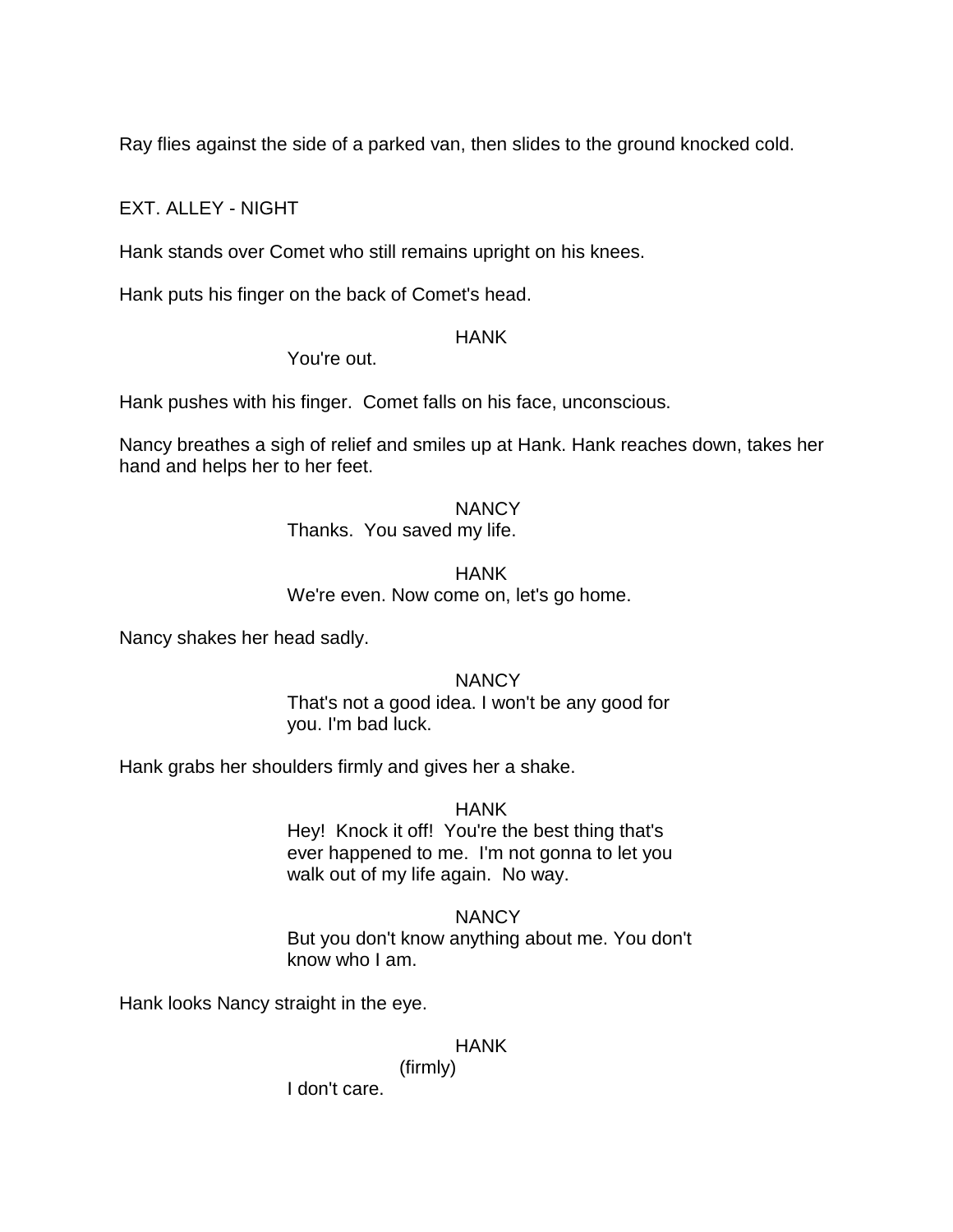Nancy looks at him for a long moment, then suddenly hugs him and holds him tight.

Hank and Nancy kiss. It's a fumbling awkward kiss and neither really knows what to do.

Comet suddenly groans loudly. Hank and Nancy are both startled and gasp. They look at Comet, then at each other. Nancy takes Hank's hand and they run away up the alley.

DISSOLVE:

### EXT. DOWNTOWN LOS ANGELES - DAWN

The sun is just beginning to rise over downtown L.A.

## EXT. HOPE STREET - DAWN

The first rays of morning sunlight illuminate the nearly vacant street. However, there are a few early morning pedestrians—bag people, shopping cart people, various other lunatics, as well as...

Hank and Nancy walk hand in hand. They are both smiling. Hank's foil suit is in tatters. He still carries the bat handle. None of the other pedestrians even bother to look.

Nancy's still a little nervous and throws glances behind her occasionally.

HANK By the way, my brother's getting married next week.

#### **NANCY**

Yeah?

HANK Would you like to go to the wedding with me?

### **NANCY**

Where is it?

### **HANK**

In Michigan.

Hank lifts her hand, runs his finger along her palm and stops at her thumb. They look at each other.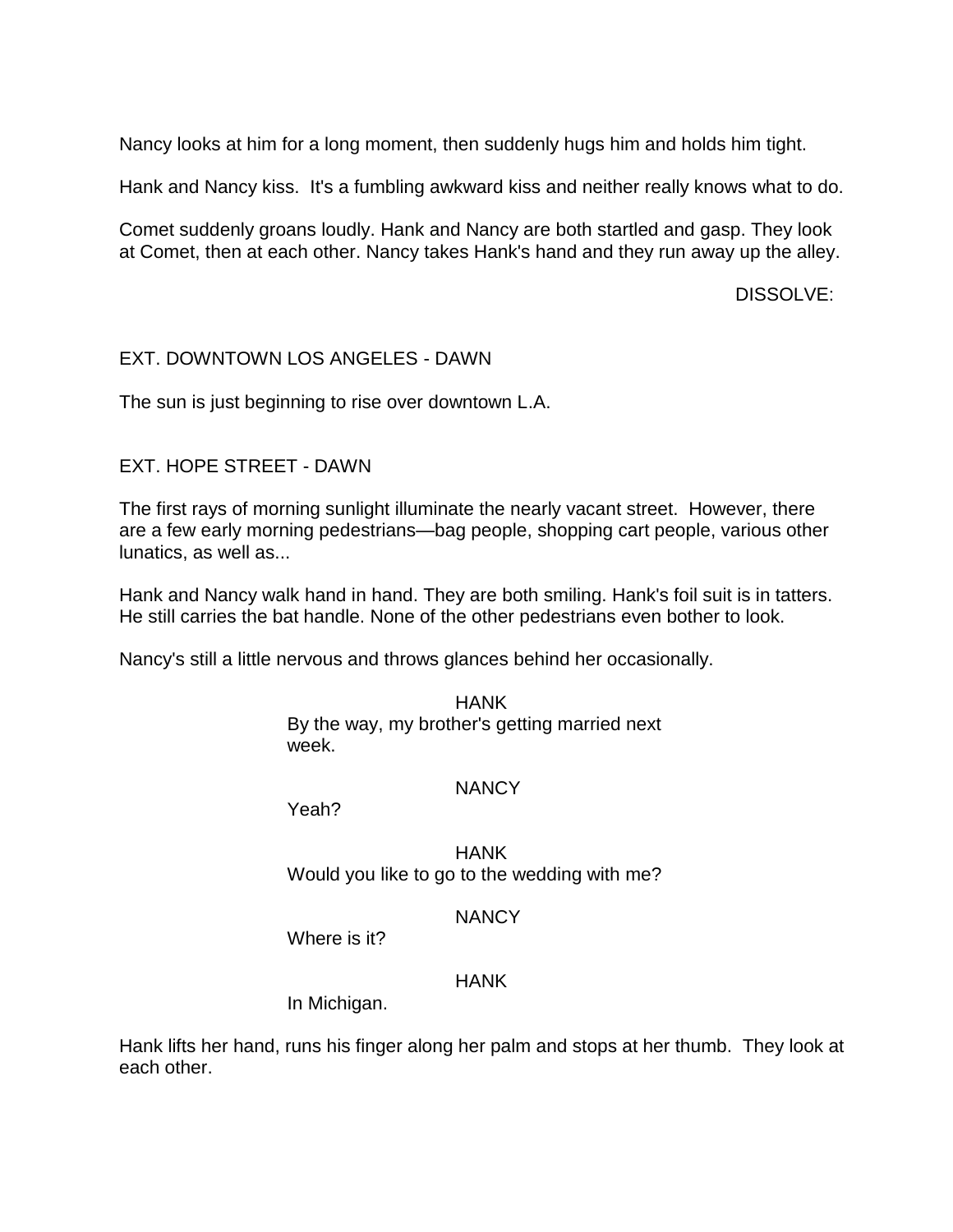#### **NANCY**

If we went, do you think it would be possible to stop in Des Moines on the way there or back? I'd like to see my aunt and uncle.

#### HANK

#### Sure. Absolutely.

They walk for a few steps, then a look of sadness suddenly crosses Hank's face. Nancy sees the change.

#### **NANCY**

What's wrong?

## HANK You'll stay there, won't you? In Des Moines. You won't come back with me.

#### **NANCY**

(shakes her head) I don't want to live there anymore. I know that much.

Hank looks at her seriously.

#### HANK

#### But will you come back with me?

Nancy considers this for a moment. They stroll along the street. She finally looks Hank in the eye.

#### **NANCY**

Let's see what happens after your brother's wedding.

#### HANK

(smiles)

Okay.

Hank and Nancy turn a corner onto Hank's street. Our view moves up past the street sign—"HOPE STREET."

Our view continues moving up and up and up on the street and the pedestrians and the traffic and the buildings...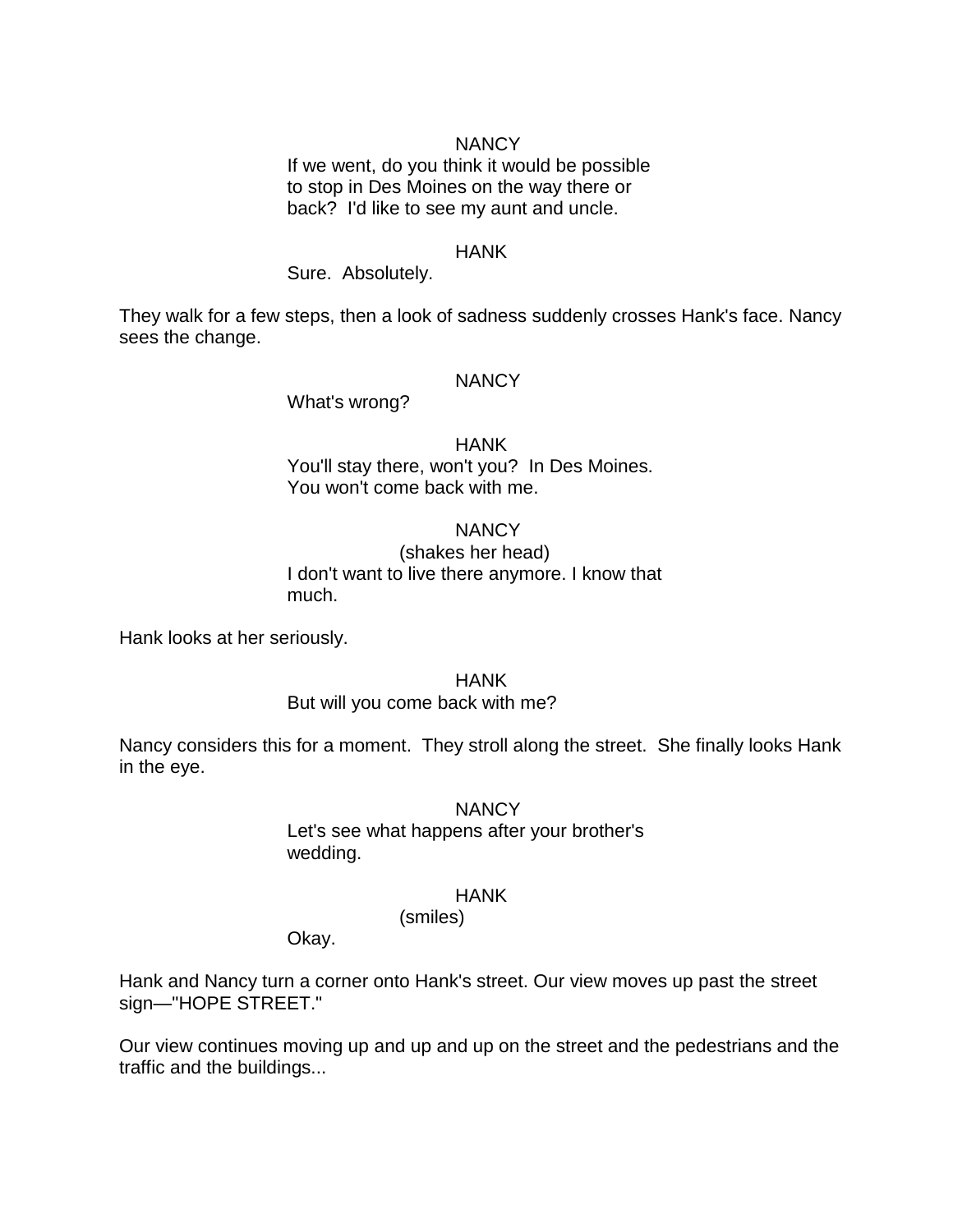# EXT. DOWNTOWN LOS ANGELES - DAWN

...Our view moves up and away from the tall buildings of downtown L.A. illuminated by the warm rays of morning light. We move back and back and back...

DISSOLVE:

# EXT. WEDDING PARTY - DAY

CLOSE ON WEDDING CAKE

...As the skyline of L.A. transforms into a multi-leveled wedding cake sitting against a deep blue sky. Our view pulls back ...

...Past the fingers of a bass player plucking the strings of an electric bass. As we keep moving back we see an eight piece band dressed in tuxedos playing on a bandstand at a wedding party. It's a bright, sunny, midwestern day.

A black, MALE VOCALIST leans forward to a microphone and begins to sing Marvin Gaye and Tammi Terrell's "You're All I Need To Get By" (by Nicholas Ashford & Valerie Simpson).

## MALE VOCALIST

Like sweet mornin' dew/ I took one look at you/ And it was plain to see/ You were my destiny...

A black, FEMALE VOCALIST leans to the microphone and picks up the other half of the duet.

## FEMALE VOCALIST

With arms open wide/ I threw away my pride/ I'd sacrifice for you/ Dedicate my life to you...

As our view widens still further and we see a dance floor. Men in suits and ties and women in party dresses are dancing.

At the center of the dance floor is a young man in a tux dancing with a pretty young woman in a white wedding dress.

Many people are standing around the dance floor watching, eating hors d'oeuvres and drinking.

We move through the crowd, past the happy party guests. Finally, several people step out of the way to reveal Hank and Nancy.